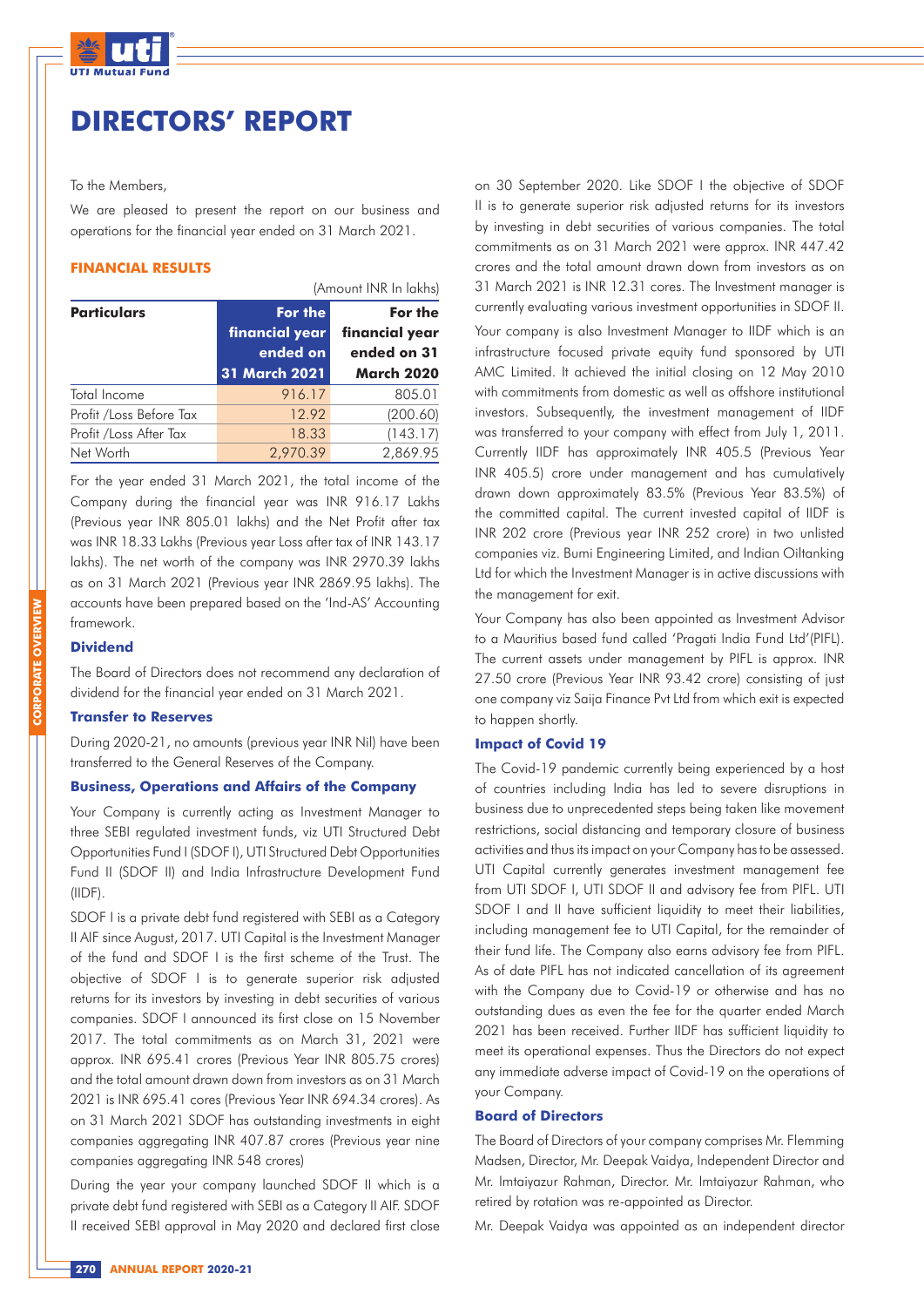#### **DIRECTORS' REPORT (Contd.)**

for a term of three years in the Annual General Meeting held on 19 August 2015 and thereafter his term has been renewed for a further period of five years by passing a special resolution in the Annual General Meeting held on 20 August 2018.

In the opinion of the Board, independent directors are of impeccable integrity, financially literate and have relevant expertise including in which the company operates.

The composition of the Board of Directors, number of meetings held, directors attendance and directorships held, remuneration of directors and the Board procedures are detailed in the Corporate Governance Report as Annexure I.

#### **KEY MANAGERIAL PERSONNEL:**

Mr. Rohit Gulati Chief Executive Officer, Mr. Gautam Rajani Company Secretary and Mr. Ashutosh Binayake Chief Financial Officer are the Key Managerial Personnel of the Company.

#### **Internal Controls, Risk Management Policy**

Internal Controls and Risk Management Policy of the Company is attached herewith as Annexure II.

#### **Adequacy of Internal Financial Control**

The Company has put in place adequate internal financial controls with reference to the financial statements. The Company has adopted accounting policies which are in line with the Accounting Standards prescribed in the Companies (Accounting Standards) Rules, 2006 that continue to apply under Section 133 and other applicable provisions, if any, of the Companies Act, 2013 read with Rule 7 of the Companies (Accounts) Rules, 2014 and relevant provisions of the Companies Act to the extent applicable. These are in accordance with generally accepted accounting policies in India. Changes in policies, if any, are approved by the Audit Committee in consultation with the Statutory AuditoINR

## **PARTICULARS OF CONTRACTS/ARRANGEMENTS WITH RELATED PARTIES**:

The particulars of contracts/arrangements with related parties are provided in Form AOC-2, (attached herewith as Annexure III) as prescribed under Rule 8(2) of the Companies (Accounts) Rules 2014.

## **COMPANY'S POLICY ON DIRECTORS' APPOINTMENT AND REMUNERATION INCLUDING CRITERIA FOR DETERMINING QUALIFICATIONS, POSITIVE ATTRIBUTES, INDEPENDENCE OF A DIRECTOR AND OTHER MATTERS:**

Attached as Annexure IV.

## **STATEMENT ON DECLARATION GIVEN BY INDEPENDENT DIRECTORS:**

The independent directors have given the declaration of independence as per Annexure V.

#### **AUDIT COMMITTEE:**

The Company is having Audit Committee of the Board. Presently, the composition of these committees are as under:

#### **Audit Committee**

- 1. Mr. Deepak Vaidya Independent Director
- 2. Mr. Imtaiyazur Rahman Director

#### **Public Deposits**

During the year under review the Company has not accepted any deposits from the public.

**Details of significant and material orders passed by the regulators or courts or tribunals impacting the going concern status and company's operations in future.**

NIL

**Material changes and commitments, if any, affecting the financial position of the company which have occurred between the end of the financial year of the company to which the financial statements relate and the date of the report.**

NIL

#### **Conservation of Energy, Technology absorption and Foreign Exchange Earnings and outgo**

During the year Company has earned foreign exchange of INR 138.75 lakhs (INR 160.97 lakhs). Your company spent foreign exchange amounting to INR Nil (Nil) during the year. Regarding conservation of energy, the Company has taken the Gurgaon office premises on seat sharing basis and no separate charges are paid in respect of energy consumption. Further, as the Company is into service sector, hence technology absorption is not applicable.

## **Details in respect of frauds reported by auditors under sub-section (12) of section 143**

NIL

#### **Directors' Responsibility Statement**

Pursuant to the requirement under Section 134 of the Companies Act, 2013 with respect to Directors Responsibility Statement, it is hereby confirmed:

- (a) in the preparation of the annual accounts, the applicable accounting standards had been followed along with proper explanation relating to material departures;
- (b) the directors had selected such accounting policies and applied them consistently and made judgments and estimates that are reasonable and prudent so as to give a true and fair view of the state of affairs of the company at the end of the financial year and of the profit and loss of the company for that period;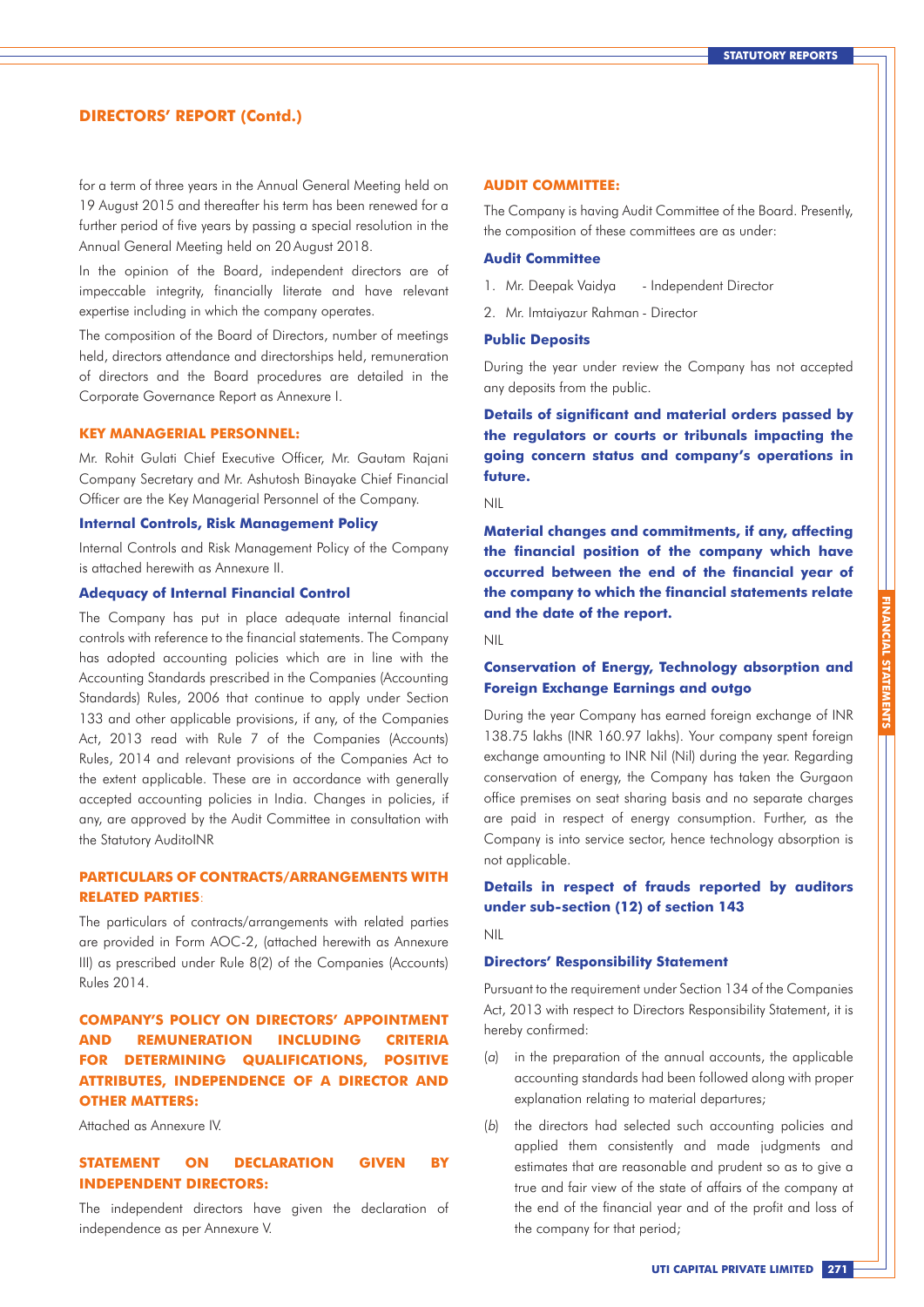

## **DIRECTORS' REPORT (Contd.)**

- (c) the directors had taken proper and sufficient care for the maintenance of adequate accounting records in accordance with the provisions of the Companies Act 2013 for safeguarding the assets of the company and for preventing and detecting fraud and other irregularities;
- (d) the directors had prepared the annual accounts on a going concern basis; and
- (e) the directors had devised proper systems to ensure compliance with the provisions of all applicable laws and that such systems were adequate and operating effectively.

**Details of every qualification, reservation or adverse remark or disclaimer made by the auditor in his report**

Nil

**Particulars of loans, guarantees or investments under section 186**

Nil

**Particulars of contracts or arrangements with related parties referred to in sub-section (1) of section 188 in the prescribed form**

As per Annexure III.

**Material changes and commitments, if any, affecting the financial position of the company which have occurred between the end of the financial year of the company to which the financial statements relate and the date of the report.** 

Nil

#### **INTERNAL COMPLAINTS COMMITTEE:**

The company has complied with provisions relating to the constitution of Internal Complaints Committee under the Sexual Harassment of Women at Workplace (Prevention, Prohibition and Redressal) Act, 2013 as the ICC of UTI AMC, its holding company will deal with such complaints, if any.

#### **Other Disclosures**

In terms of the applicable provisions of the Companies Act, 2013 the Company additionally discloses that, during the 2020-21:

- (i) there was no change in the nature of business of the Company;
- (ii) disclosure pertaining to maintenance of cost records as specified by the Central Government under Section 148 (1) of the Companies Act, 2013, is not applicable to the Company
- (iii) No application has been made or any proceeding pending under the Insolvency and Bankruptcy Code, 2016 during the year
- (iv) details of difference between amount of the valuation done at the time of one-time settlement and the valuation done while taking loan from the Banks or Financial Institutions. no loan has been taken from bank/financial institution by the Company

### **Auditors**

M/s Samria & Co., Chartered Accountants, Mumbai have been appointed as the statutory auditors for the year 2020-21.

#### **Acknowledgement**

Directors acknowledge the valuable assistance, co-operation and guidance received from Government of India, the Securities and Exchange Board of India, and UTIAMC. The Directors are also thankful to our investors, Auditors, Custodian, Banks, Distributors and all other service providers for their valued support. The Directors would also like to thank the employees of UTI Capital Private Limited for their commitment, collaboration and partnership demonstrated by them for achieving the Company's goals.

> For and on behalf of Board of Directors Sd/-

**Chairman**

Date: 26 April 2021 Place: Mumbai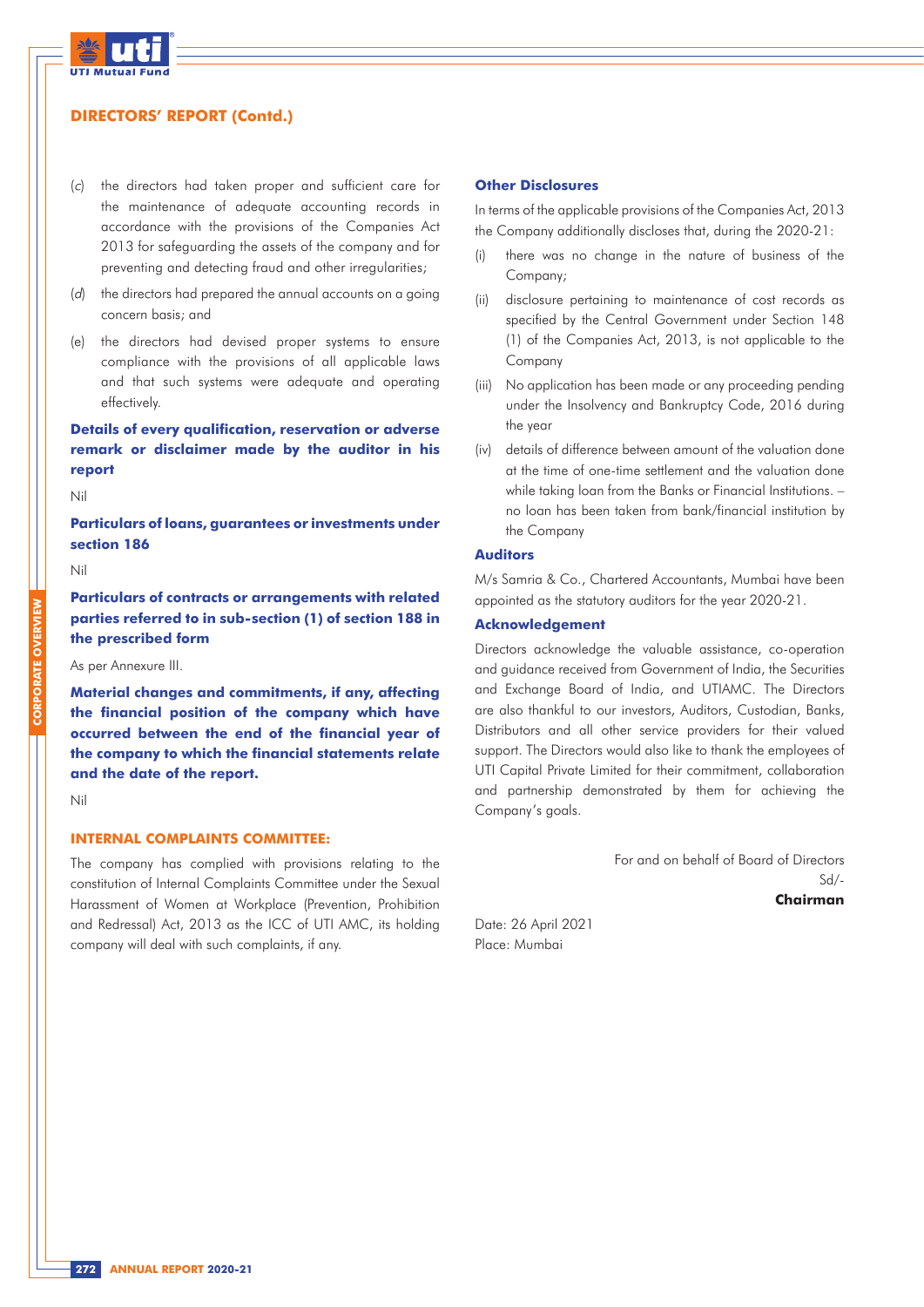## **ANNEXURE – I TO DIRECTORS' REPORT**

## **CORPORATE GOVERNANCE REPORT**

#### **Board of Directors : Composition**

The Board of Directors of UTI Capital Private Limited comprises of:

- 1. Mr. Deepak Vaidya Independent Director
- 2. Mr. Flemming Madsen Director
- 3. Mr. Imtaiyazur Rahman Director

## **Number of Board and Audit Committee Meetings**

The Board of UTI Capital Private Limited met 4 times during the period. The meetings were held on 28 April 2020, 21 July 2020, 26 October 2020 and 28 January 2021. The Audit Committee meetings were held on 28 April 2020, 21 July 2020, 26 October 2020 and 28 January 2021.

#### **Board Procedures**

The Board of Directors of the Company meets regularly to discuss, inter alia, the following:

- Operational activities of the Company
- Quarterly, Half-yearly unaudited financial results and annual audited financial statements.
- Review the position in respect of compliance with respect various Act, Rules, Regulations and statutory requirements governing the operations of the company.
- Any other significant developments in the operations of the company.

#### **Post-meeting follow-up system**

The governance process in the company includes an effective post meeting follow-up, review, and reporting process for action taken/ pending on decisions of the Board/Board Committees.

#### **Directors' Attendance**

The details for the period 2020-21 are as under: -

| <b>Name of the Director</b> | <b>No. of Board Meetings</b><br>during 2020-21 |                 | <b>No. of Audit Committee</b><br><b>Meetings during 2020-21</b> |                 |          | No. of directorships in<br>other public companies |
|-----------------------------|------------------------------------------------|-----------------|-----------------------------------------------------------------|-----------------|----------|---------------------------------------------------|
|                             | <b>Held</b>                                    | <b>Attended</b> | <b>Held</b>                                                     | <b>Attended</b> | Chairman | <b>MD/Director</b>                                |
| Mr Flemming Madsen          | 4                                              |                 |                                                                 |                 | Nil      |                                                   |
| Mr Deepak Vaidya            | 4                                              | 4               |                                                                 |                 | Nil      |                                                   |
| Mr Imtaiyazur Rahman        | 4                                              | 4               |                                                                 |                 | Nil      |                                                   |

#### **Remuneration of Directors**

The remuneration paid or payable to the Directors for the year ended 31 March 2021 is as detailed below: -

| Sr | <b>Name of Director</b>                | <b>Sitting Fees (INR)</b> | <b>Emoluments paid by</b> | <b>Total (INR)</b> |
|----|----------------------------------------|---------------------------|---------------------------|--------------------|
| no |                                        |                           | the Company (INR)         |                    |
|    | Mr Flemming Madsen, Director           | NIL                       | NIL                       | NIL                |
| 2  | Mr Deepak Vaidya, Independent Director | ,80,000                   | nil                       | .80.000            |
| 3  | Mr Imtaiyazur Rahman, Director         | nil                       | nil                       | nil                |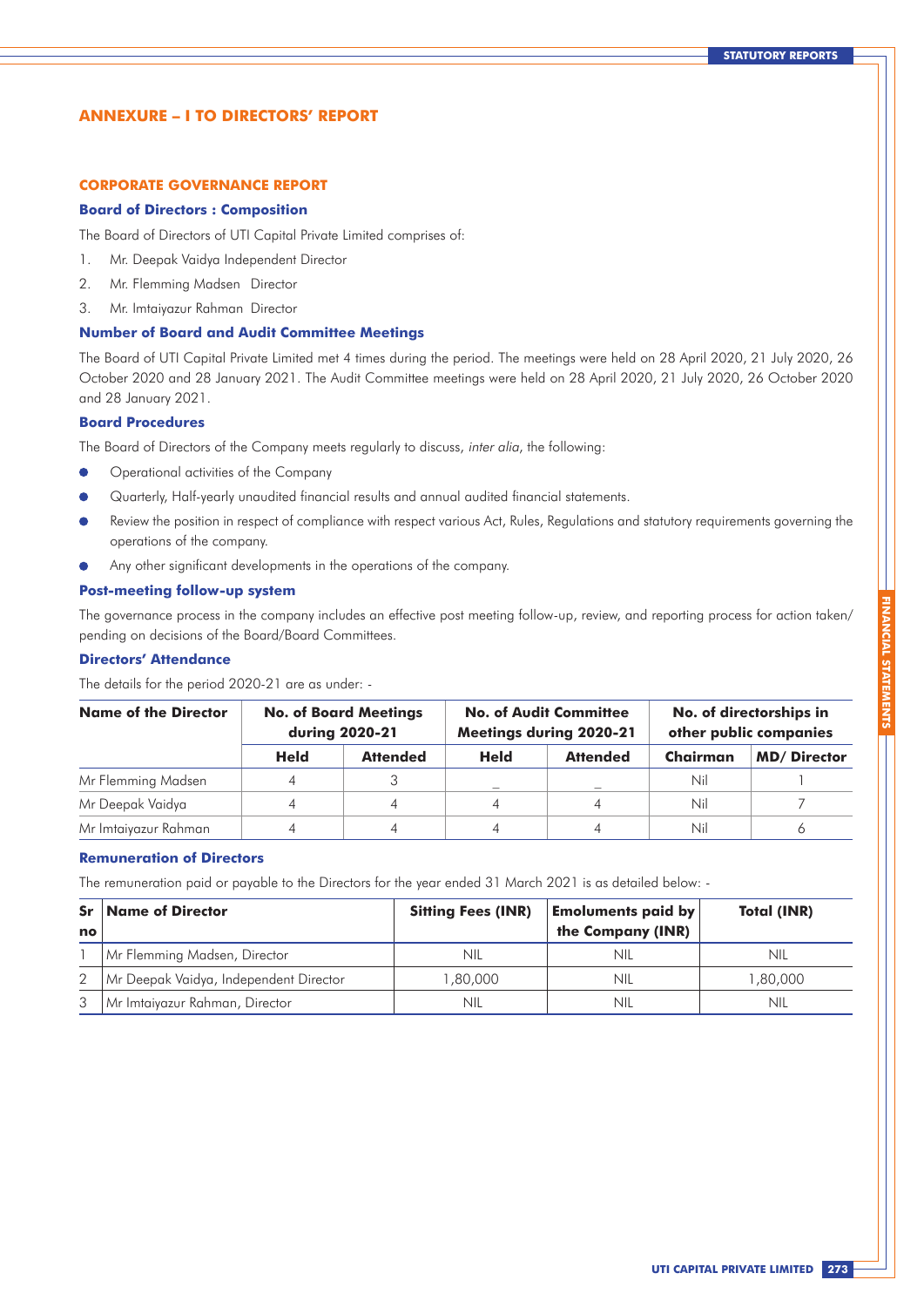

## **ANNEXURE – II TO DIRECTORS' REPORT**

#### **RISK MANAGEMENT POLICY**

#### **Internal Control, Audit & Systems**

Your Directors believe that internal audit control is a necessary concomitant of the principle of governance that freedom of management should be exercised within a framework of appropriate checks and balances. Your Company remains committed to ensuring an effective internal control environment that provides assurance on the efficiency of operations and security of assets.

UTI AMC, the holding company, has an Internal Audit Department and your company is covered within the internal audit program of UTI AMC which monitors the investments, compliances, internal audit reports and the minutes of the meetings of the Board and Committee of the subsidiaries. Well established and robust internal audit processes, both at business and corporate levels, continuously monitor the adequacy and effectiveness of the internal control environment across the Company and the status of compliance with operating systems, internal policies and regulatory requirements. In the networked IT environment of your Company, valuation of IT security continues to receive focused attention of the internal audit team, which includes IT specialists.

#### **Risk Management**

Risk management is one of the key focus areas and UTI AMC has established processes and systems to ensure robust firm wide risk management. UTI AMC has a Board-level risk management committee consisting of five members of the Board and a Board level Audit Committee consisting of four members of the Board.

Considering the size and level of operations of your company, a separate risk management department has not been created. However, UTIAMC, the holding company has an independent Department of Risk management to oversee investment risks, Department of Compliance to oversee adherence to SEBI regulations and Department of Internal Audit to ensure adherence to laid down processes and procedures and evaluation of the effectiveness of the internal controls including subsidiaries.

The risks include:

Fund Management: Unprofessional/unethical action by an investee Company, Front-running & Insider trading.

Operations: NAV and inaccurate financial reporting.

Customer Service: Errors, fraud etc.

Other Business Risks: Critical knowledge loss, Skill shortage, non compliance, third party risks, Inappropriate recruitment, Conflict in work community, violence etc.

Board of Directors of holding company formulates and periodically reviews the risk management policies, procedures and processes, which include the delegation of investment and financial responsibilities, prudential investment norms, guidelines and limits, and counter-party limits. The Board of your company also reviews the performance of various funds under management.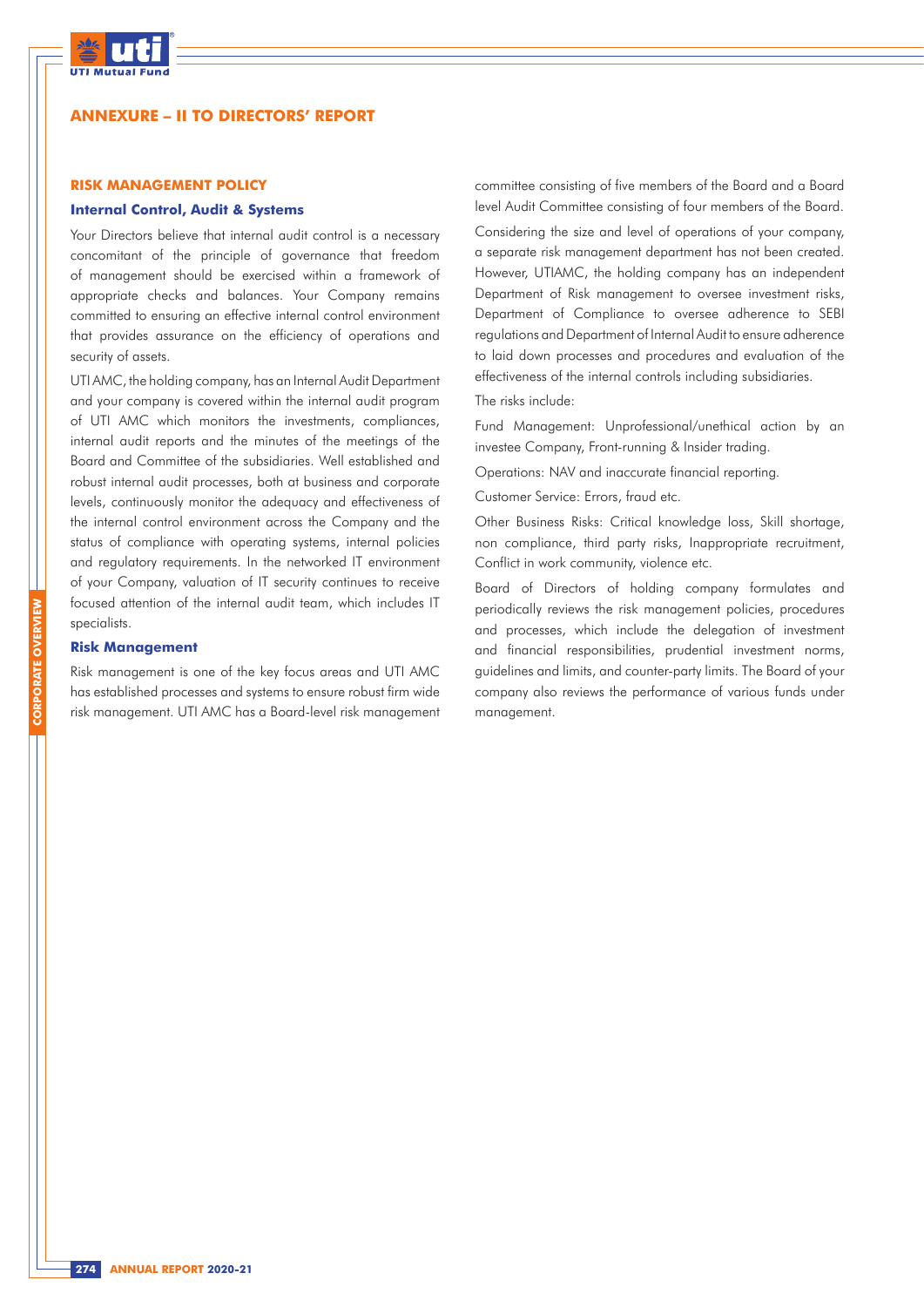## **ANNEXURE – III TO DIRECTORS' REPORT**

#### **FORM NO. AOC-2**

(Pursuant to clause (h) of sub-section (3) of section 134 of the Act and Rule 8(2) of the Companies (Accounts) Rules, 2014)

**Form for disclosure of particulars of contracts/ arrangements entered into by the company with related parties referred to in sub-section (1) of section 188 of the Companies Act, 2013 including certain arms length transactions under third proviso thereto**

- **1. DETAILS OF CONTRACTS OR ARRANGEMENTS OR TRANSACTIONS NOT AT ARM'S LENGTH BASIS: NIL**
	- (a) Name(s) of the related party and nature of relationship:
	- (b) Nature of contracts/arrangements/transactions:
	- (c) Duration of the contracts / arrangements/transactions: Salient terms of the contracts or arrangements or transactions including the value, if any:
	- (e) Justification for entering into such contracts or arrangements or transactions:
	- (f) Date(s) of approval by the Board:
	- (g) Amount paid as advances, if any: NIL
- (h) Date on which the special resolution was passed in general meeting as required under first proviso to section 188:
- **2. DETAILS OF MATERIAL CONTRACTS OR ARRANGEMENT OR TRANSACTIONS AT ARM'S LENGTH BASIS:**
	- a) Name(s) of the related party and nature of relationship: **UTI ASSET MANAGEMENT CO. LTD (HOLDING COMPANY)**

Nature of contracts/arrangements/transactions: **Rent for Office Premises** 

- b) Duration of the contracts / arrangements/transactions: Rent 12 months (terminated on 4 September 2020)
- c) Salient terms of the contracts or arrangements or transactions including the value, if any:

Rent paid to Holding Company **INR 714,252**

- e) Date(s) of approval by the Board, if any: 17 January 2018
- f) Amount paid as advances, if any: **Nil**

 For and on behalf of Board of Directors Sd/-

**Chairman**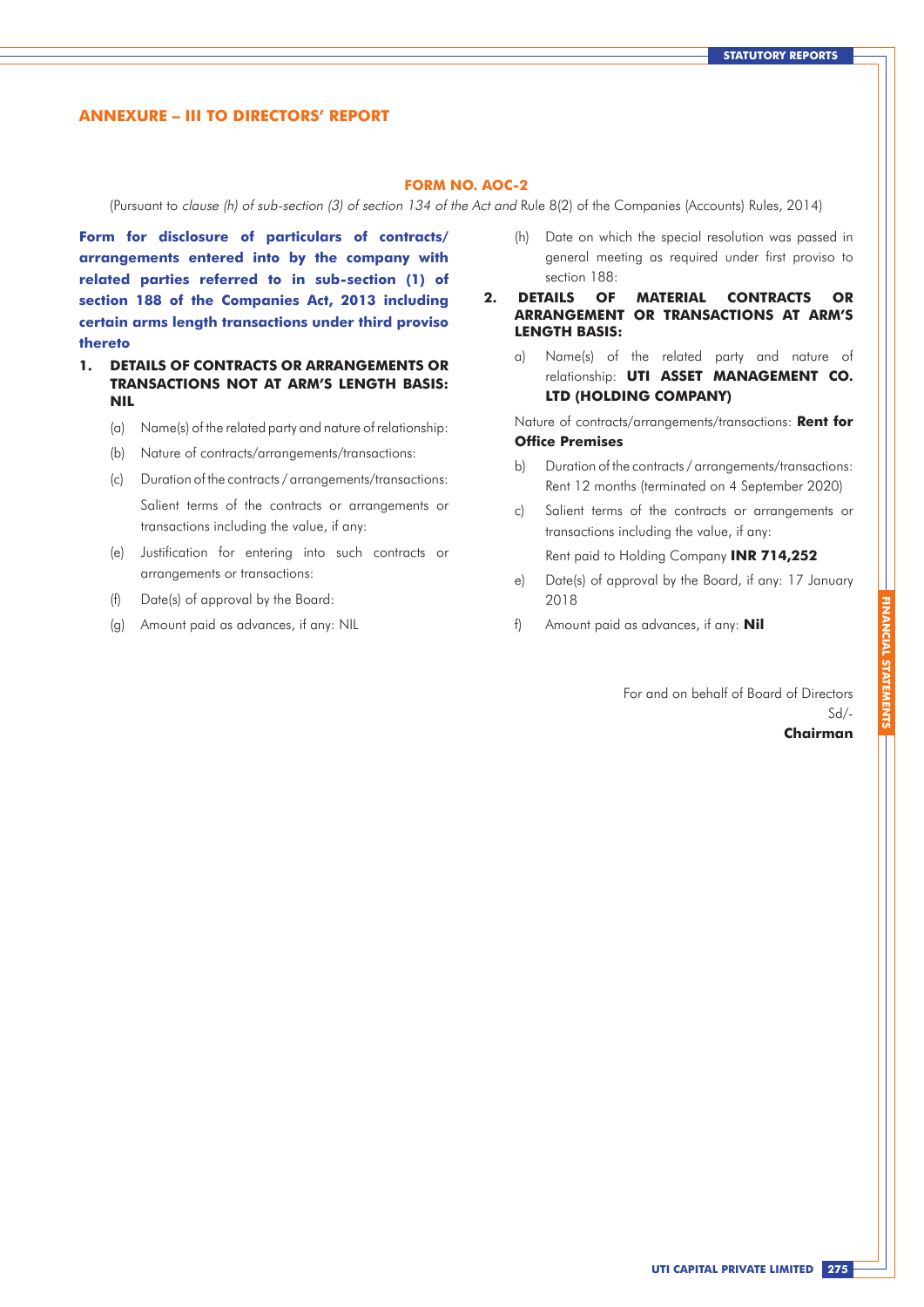

## **ANNEXURE – IV TO DIRECTORS' REPORT**

## **POLICY ON APPOINTMENT AND REMUNERATION OF DIRECTORS & KEY MANAGERIAL PERSONNEL**

#### **A) Directors**

The policy on appointment of Directors is as detailed below:

i) Appointment of Chief Executive Officer and / or Whole Time Director

Appointment has to comply with the requirements prescribed under the Companies Act & Rules made thereunder, Articles of Association of the Company.

The company will follow a policy of appointing CMD/ CEO/MD/WTD through a robust process of sourcing and selection through internal process by the Human Resources Department of UTIAMC.

The proposed appointment will be approved by the Board of Directors of UTIAMC and then Board of Directors of the Company.

The Board of Directors consider the nomination received from the holding company and approve the appointment (alongwith terms and conditions of appointment) subject to approval by the shareholders at the General Meeting.

The General Meeting will be convened by issuing a notice alongwith detailed explanatory statement, and the approval (alongwith terms and conditions of appointment) of the shareholders is obtained in accordance with the requirements prescribed under the Companies Act.

## **REMUNERATION OF DIRECTORS**

The remuneration paid to the non-executive directors is in accordance with the Companies Act, 2013 & Rules made thereunder and is approved by the Board of Directors based on the recommendations of the Nomination and Remunerations Committee.

#### **i) Non – executive directors:**

The non – executive directors shall be appointed as per the provisions of the Companies Act, 2013. The Nomination & Remuneration Committee shall select independent directors to be inducted on the Board.

The remuneration of the non-executive directors will be as detailed below:

#### **ii) Sitting fees**

The amount of sitting fees payable to the nonexecutive directors is based on the limits prescribed under the Companies Act.

The sitting fees are paid for each meeting of the Board and Committees of the Board attended by the non-executive directors either in person or through audio video conference or audio conference.

Apart from the sitting fees paid to the non-executive directors, the Company pays for the air-tickets, hotel accommodation and local conveyance incurred in connection with the meetings of the Committees of the Board.

#### **B) Key Managerial Personnel**

UTI Capital will have to appoint the following Key Personnel in accordance with the requirements of the Companies Act, 2013 and Rules made thereunder: -

- i) Chief Executive Officer and / or Whole Time **Director**
- ii) Chief Financial Officer
- iii) Company Secretary

#### **APPOINTMENT**

The appointment of MD/WTD is as detailed at (A) above.

The appointment of Chief Financial Officer and Company Secretary are approved by the Board of Directors.

#### **REMUNERATION:**

The policy regarding the remuneration of Chief Executive Officer is approved by the Board of Directors and Shareholders.

The remuneration policy and framework in respect of Key personnel and all employees of the Company including workmen is reviewed and recommended by Department of Human Resources Development (DHRD) of the sponsor company i.e. UTI Asset Management Company Limited to the Nomination & Remuneration Committee for approval.

Based the approval of the Nomination & Remuneration Committee on the overall remuneration policy, strategy and framework, the actual remuneration in respect of all employees including workmen is recommended by DHRD to the competent authority of sponsor company i.e. UTI Asset Management Company Limited.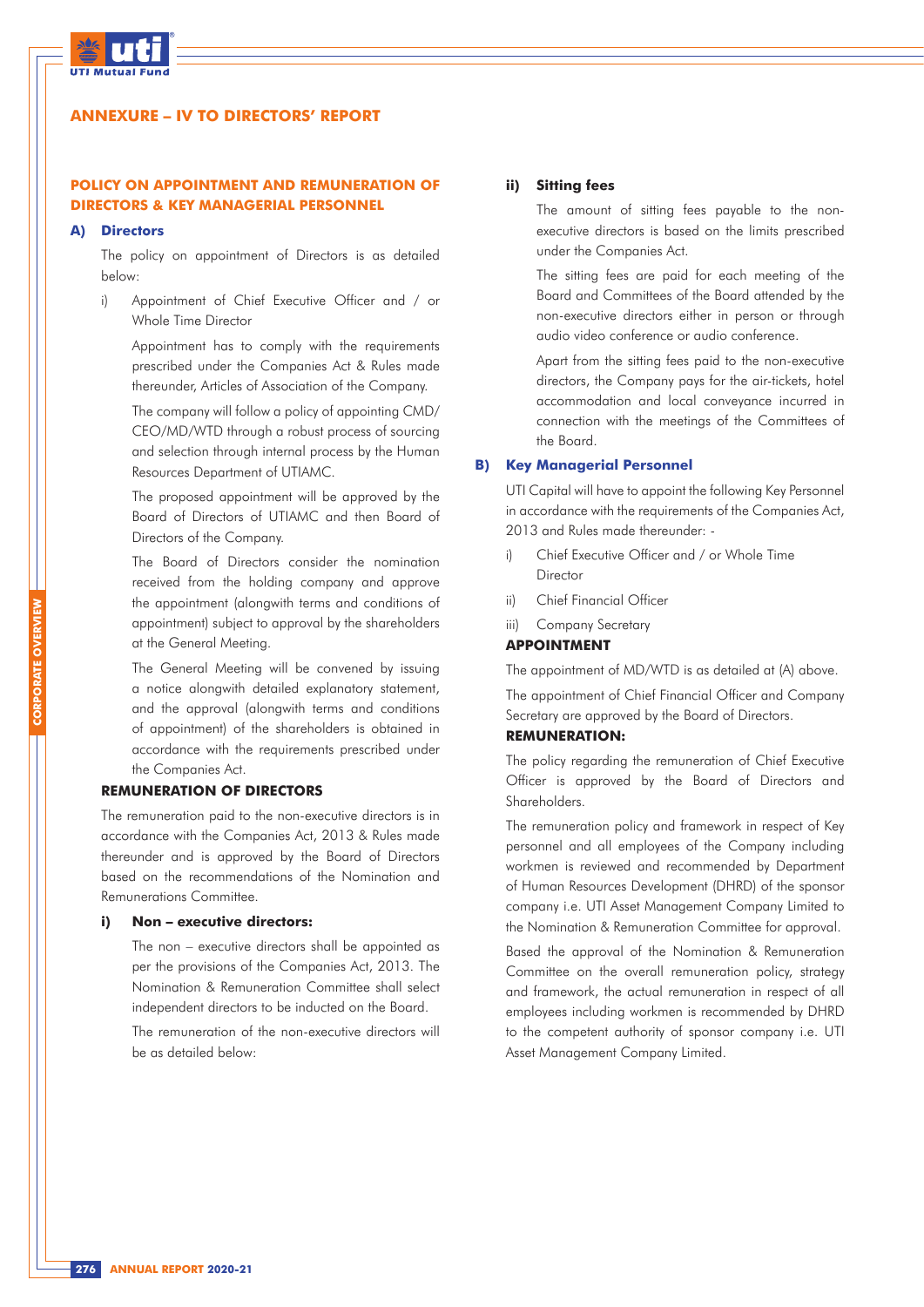## **ANNEXURE – V TO DIRECTORS' REPORT**

#### **DECLARATION BY INDEPENDENT DIRECTOR**

[Pursuant to section 149(7) of the Companies Act, 2013]

To, The Board of Directors of UTI Capital Private Limited UTI Tower, Gn Block, Bandra Kurla Complex, Bandra East, Mumbai – 400 051

#### **Declaration of Independence for the FY -------------**

I, s/o esiding at  $\qquad$  ; do hereby declare that I fulfill the conditions of Independent Director as mentioned in Section 149(6) of the Companies Act, 2013. I further declare that: -

- (a) I am not a promoter of UTI Capital Private Co. Limited or its holding, subsidiary or associate company;
- (b) I am not related to promoters or directors in UTI Capital Private Limited, its holding, subsidiary or associate company;
- (c) I have no pecuniary relationship other than remuneration as such director or having transaction not exceeding ten percent of my total income or such amount as may be prescribed with UTI Capital Private Limited, its holding, subsidiary or associate company, or their promoters, or directors, during the two immediately preceding financial years or during the current financial year;
- (d) none of my relatives
	- (i) is holding any security of or interest in UTI Capital Private Limited, its holding, subsidiary or associate company during the two immediately preceding financial years or during the current financial year

Provided that the relative may hold security or interest in UTI Capital Private Limited, of face value not exceeding fifty lakh rupees or two per cent of the paid-up capital of UTI Capital Private Limited, its holding, subsidiary or associate company or such higher sum as may be prescribed;

- (ii) is indebted to UTI Capital Private Limited, its holding, subsidiary or associate company or their promoters, or directors, in excess of such amount as may be prescribed during the two immediately preceding financial years or during the current financial year;
- (iii) has given a guarantee or provided any security in connection with the indebtedness of any third person to UTI Capital Private Limited, its holding, subsidiary or associate company or their promoters, or directors of such holding company, for such amount as may be prescribed during the two immediately preceding financial years or during the current financial year; or
- (iv) has any other pecuniary transaction or relationship with UTI Capital Private Limited, or its subsidiary, or its holding or associate company amounting to two per cent or more of its gross turnover or total income singly or in combination with the transactions referred to in  $(i)$ ,  $(ii)$  or  $(iii)$  above

None of my relatives, for the purposes of (ii) and (iii) of (d) above -

- is indebted to the company, its holding, subsidiary or associate company or their promoters, or directors; or
- (ii) has given a guarantee or provided any security in connection with the indebtedness of any third person to the company, its holding, subsidiary or associate company or their promoters, or directors of such holding company,

for an amount of fifty lakhs rupees, at any time during the two immediately preceding financial years or during the current financial year.

- (e) I, neither myself nor any of my relatives—
	- (i) hold or has held the position of a key managerial personnel or is or has been employee of UTI Capital Private Limited or its holding, subsidiary or associate company in any of the three previous financial years, immediately preceding the financial year in which he is proposed to be appointed; (in case of relative who is an employee, the restriction shall not be applicable for his/her employment during preceding three financial years)
	- (ii) is or has been an employee or proprietor or a partner, in any of the three financial years immediately preceding the financial year in which he is proposed to be appointed, of—
		- (A) a firm of auditors or company secretaries in practice or cost auditors of the company or its holding, subsidiary or associate company; or
		- (B) any legal or a consulting firm that has or had any transaction with UTI Capital Private Limited, its holding, subsidiary or associate company amounting to ten percent or more of the gross turnover of such firm;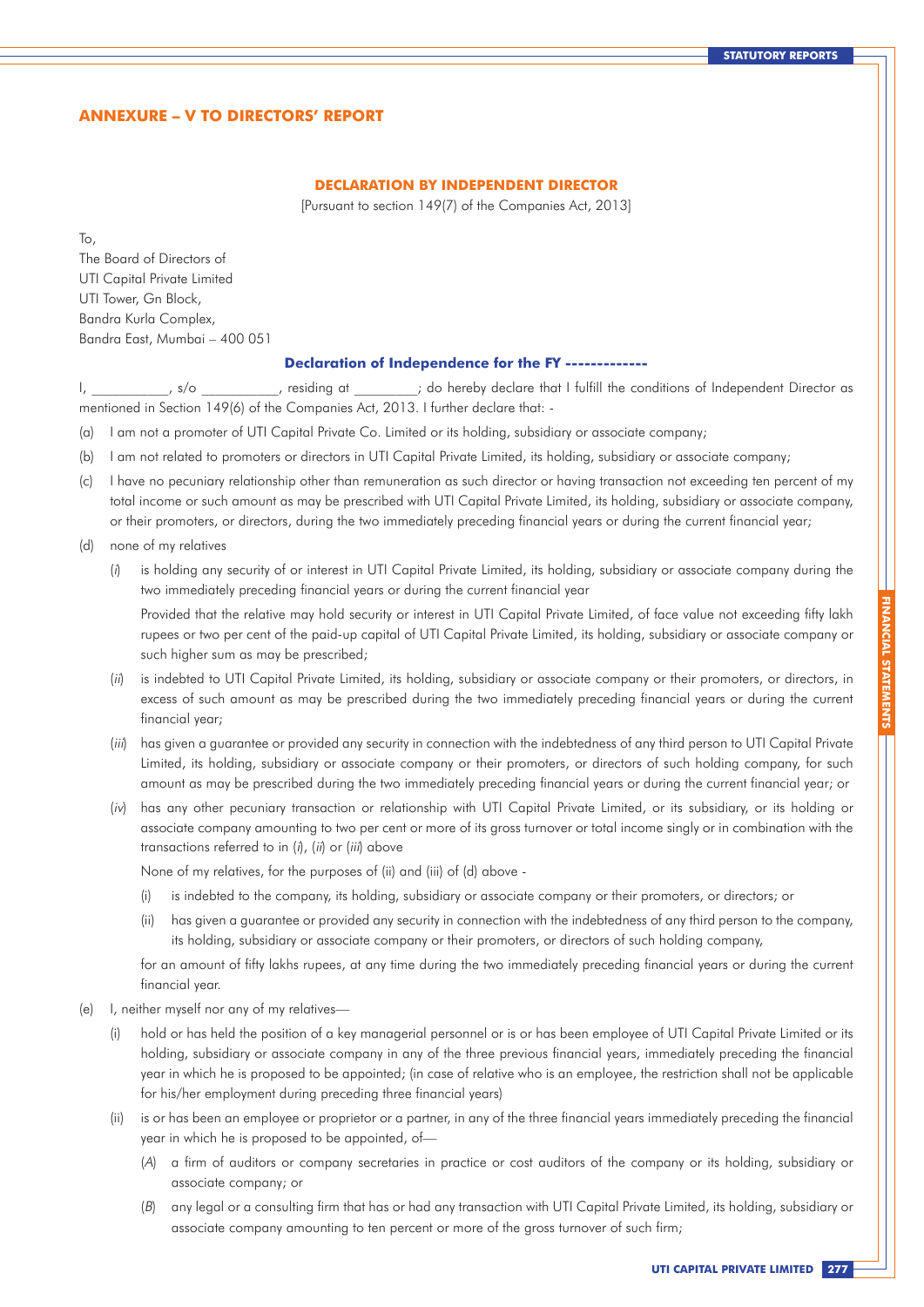

## **ANNEXURE – V TO DIRECTORS' REPORT (Contd.)**

- (iii) hold, together with my relatives two percent or more of the total voting power of the company; or
- (iv) is a Chief Executive or director, by whatever name called, of any nonprofit organization that receives twenty-five percent or more of its receipts from UTI Capital Private Limited, any of its promoters, directors or its holding, subsidiary or associate company or that holds two per cent or more of the total voting power of UTI Capital Private Limited

I possess the requisite qualifications as have been prescribed in the Companies (Appointment and Qualification of Directors) Rules, 2014 for being an Independent Director, which reads as follows: -

"An independent director shall possess appropriate skills, experience and knowledge in one or more fields of finance, law, management, sales, marketing, administration, research, corporate governance, technical operations or other disciplines related to the company's business."

Date: \_\_\_\_\_\_\_\_\_\_\_\_\_\_\_ **Sd/-**

Place: \_\_\_\_\_\_\_\_\_\_\_\_\_\_ (Name)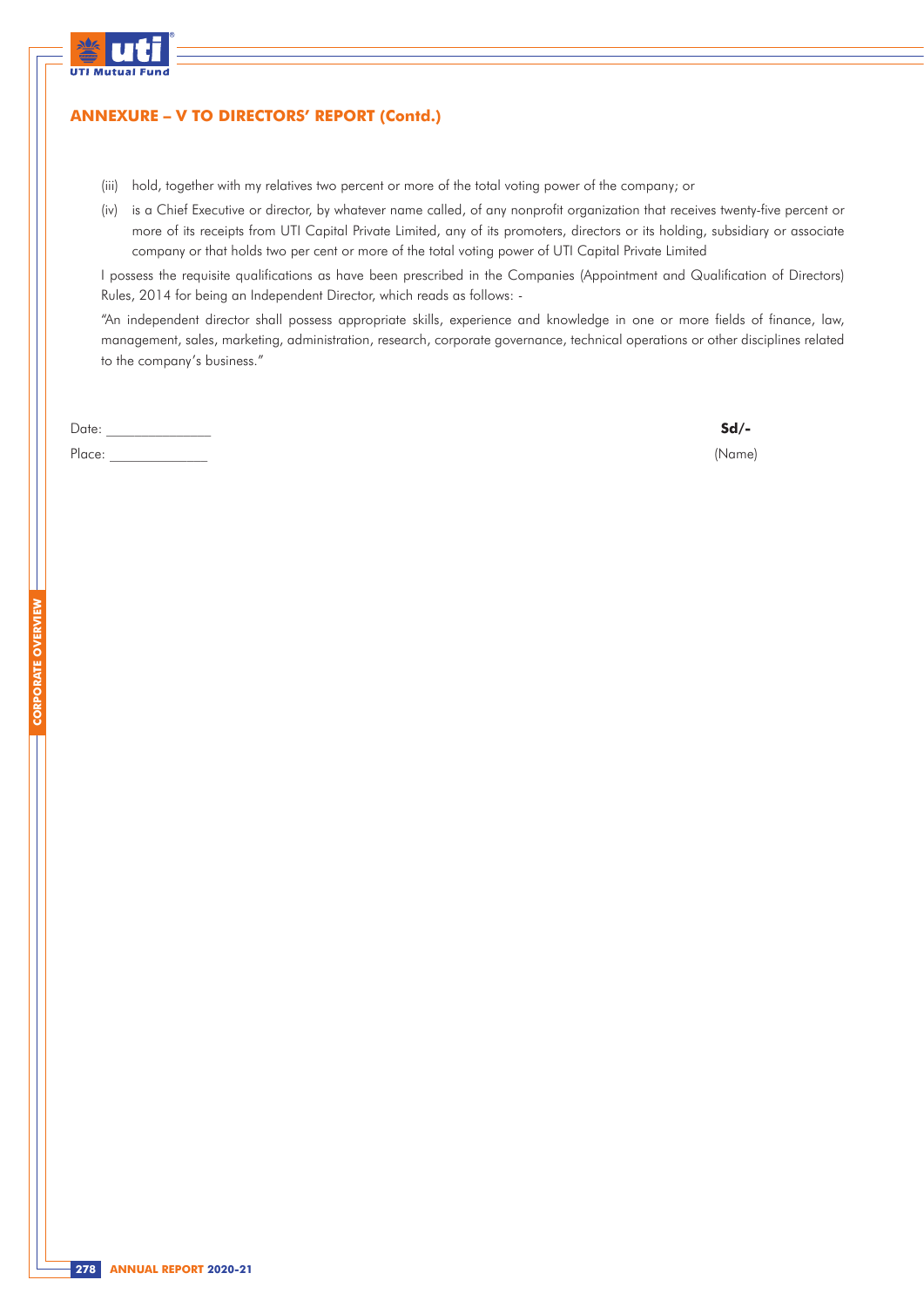## **INDEPENDENT AUDITOR'S REPORT**

#### **To**

#### **The Members of UTI Capital Private Limited**

## **REPORT ON THE AUDIT OF FINANCIAL STATEMENTS Opinion**

We have audited the accompanying financial statements of **UTI CAPITAL PRIVATE LIMITED (the Company), which** comprise the Balance Sheet as at 31 March 2021, the Statement of Profit and Loss (including other comprehensive income), the statement of cash flows and the statement of changes in equity for the year then ended and a summary of significant accounting policies and other explanatory information (herein after referred to as "financial statements").

In our opinion and to the best of our information and according to the explanations given to us, the aforesaid financial statements give the information required by the Act in the manner so required and give a true and fair view in conformity with the accounting principles generally accepted in India, of the state of affairs of the Company as at 31 March 2021 and its profit, total comprehensive income, its cash flows and the changes in equity for the year ended on that date.

#### **Basis for Opinion**

We conducted our audit in accordance with the Standards on Auditing (SAs) specified under section 143(10) of the Companies Act, 2013. Our responsibilities under those Standards are further described in the Auditor's Responsibilities for the Audit of the Financial Statements section of our report. We are independent of the Company in accordance with the Code of Ethics issued by the Institute of Chartered Accountants of India together with the ethical requirement that are relevant to our audit of the financial statements under the provisions of the Companies Act, 2013 and the Rules thereunder, and we have fulfilled our other ethical responsibilities in accordance with these requirements and the Code of Ethics. We believe that the audit evidence we have obtained is sufficient and appropriate to provide a basis for our opinion.

#### **Other Matters**

We draw attention to Note no. 38 to the financial statements, which describes the uncertainty caused by Novel Coronavirus (COVID-19) pandemic with respect to the estimates of Company's business operations and that such estimates may be affected by the severity and duration of the pandemic. Our opinion is not modified in respect of this matter.

## **INFORMATION OTHER THAN THE FINANCIAL STATEMENTS AND AUDITOR'S REPORT THEREON**

The Company's Board of Directors is responsible for the other information. The other information comprises the Director's Report but does not include the financial statements and our auditor's report thereon.

Our opinion on the financial statements does not cover the other information and we do not express any form of assurance conclusion thereon.

In connection with our audit of the financial statements, our responsibility is to read the other information and, in doing so, consider whether the other information is materially inconsistent with the financial statements or our knowledge obtained during the course of our audit or otherwise appears to be materially misstated.

If, based on the work we have performed, we conclude that there is a material misstatement of this other information we are required to report that fact. We have nothing to report in this regard.

## **RESPONSIBILITIES OF THE MANAGEMENT AND THOSE CHARGED WITH GOVERNANCE FOR THE FINANCIAL STATEMENTS**

The Company's Board of Directors is responsible for the matters stated in Section 134(5) of the Companies Act, 2013 ("the Act") with respect to the preparation and presentation of these financial statements that give a true and fair view of the financial position, financial performance including other comprehensive income, cash flows and changes in equity of the Company in accordance with the accounting principles generally accepted in India, including the Indian Accounting Standards (Ind AS) specified under Section 133 of the Act read with the companies (Indian Accounting Standards) Rules 2015, as amended.

This responsibility also includes maintenance of adequate accounting records in accordance with the provisions of the Act for safeguarding the assets of the Company and for preventing and detecting frauds and other irregularities; selection and application of appropriate accounting policies; making judgments and estimates that are reasonable and prudent; and design, implementation and maintenance of adequate internal financial controls, that were operating effectively for ensuring the accuracy and completeness of the accounting records, relevant to the preparation and presentation of the financial statements that give a true and fair view and are free from material misstatement, whether due to fraud or error.

In preparing the financial statements, the Board of Directors is responsible for assessing the Company's ability to continue as a going concern, disclosing, as applicable, matters related to going concern and using the going concern basis of accounting unless the Board of Directors either intends to liquidate the Company or to cease operations, or has no realistic alternative but to do so.

Board of Directors are also responsible for overseeing the Company's financial reporting process.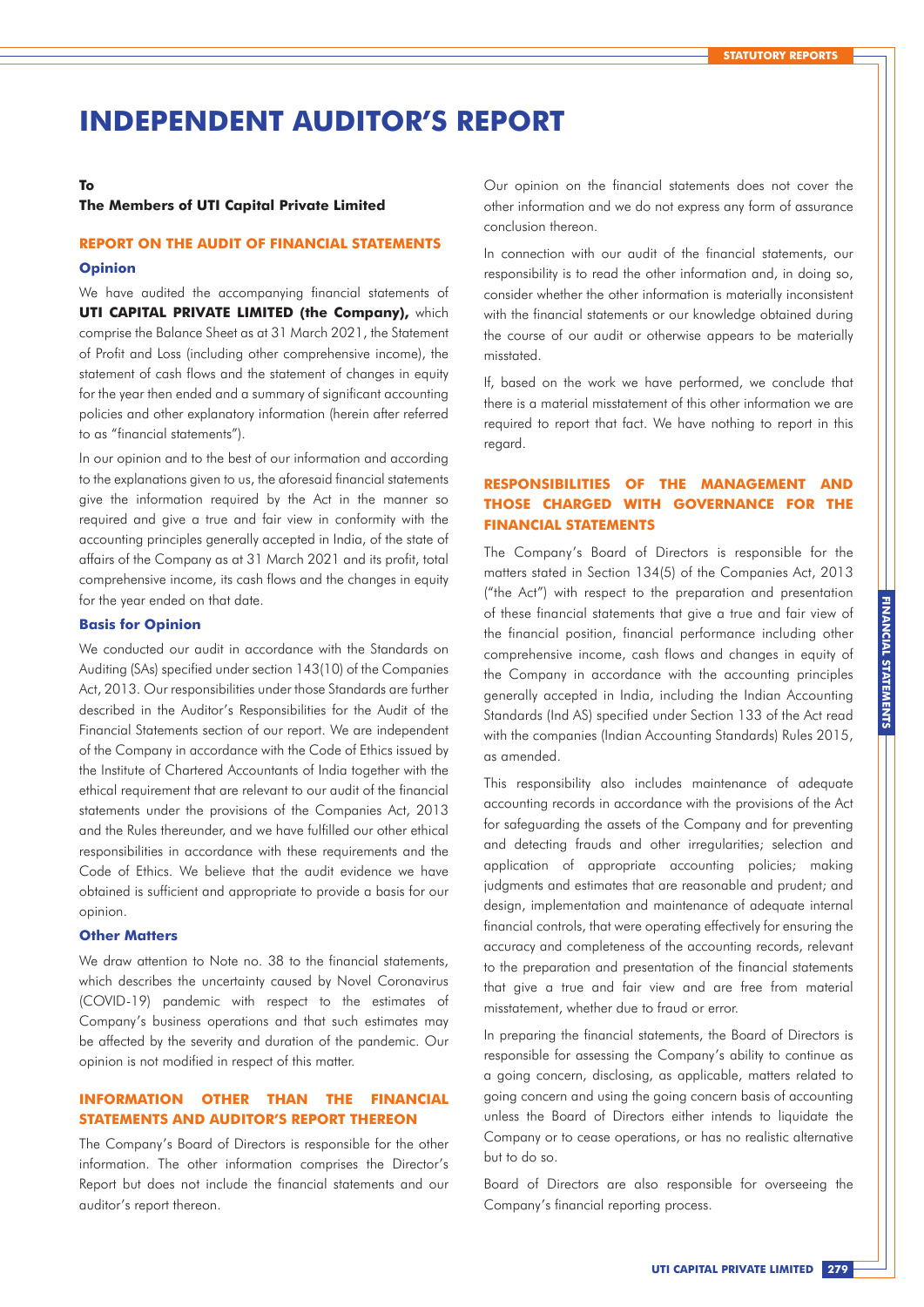

## **AUDITOR'S RESPONSIBILITY FOR AUDIT OF THE FINANCIAL STATEMENTS**

Our objectives are to obtain reasonable assurance about whether the financial statements as a whole are free from material misstatement, whether due to fraud or error, and to issue an auditor's report that includes our opinion. Reasonable assurance is a high level of assurance, but is not a guarantee that an audit conducted in accordance with SAs will always detect a material misstatement when it exists. Misstatements can arise from fraud or error and are considered material if, individually or in the aggregate, they could reasonably be expected to influence the economic decisions of users taken on the basis of these financial statements.

As part of an audit in accordance with SAs, we exercise professional judgment and maintain professional scepticism throughout the audit. We also:

- Identify and assess the risks of material misstatement of the financial statements, whether due to fraud or error, design and perform audit procedures responsive to those risks, and obtain audit evidence that is sufficient and appropriate to provide a basis for our opinion. The risk of not detecting a material misstatement resulting from fraud is higher than for one resulting from error, as fraud may involve collusion, forgery, intentional omissions, misrepresentations, or the override of internal control
- Obtain an understanding of internal financial control relevant to the audit in order to design audit procedures that are appropriate in the circumstances. Under Section 143(3)(i) of the Act, we are also responsible for expressing our opinion on whether the Company has adequate internal financial controls with reference to financial statements in place and the operating effectiveness of such control
- Evaluate the appropriateness of accounting policies used and the reasonableness of accounting estimates and related disclosures made by management
- Conclude on the appropriateness of management's use of the going concern basis of accounting and, based on the audit evidence obtained, whether a material uncertainty exists related to events or conditions that may cast significant doubt on the Company's ability to continue as a going concern. If we conclude that a material uncertainty exists, we are required to draw attention in our auditor's report to the related disclosures in the financial statements or, if such disclosures are inadequate, to modify our opinion. Our conclusions are based on the audit evidence obtained up to the date of our auditors' report. However, future events or conditions may cause the Company to cease to continue as a going concern

Evaluate the overall presentation, structure and content of the financial statements, including the disclosures, and whether the financial statements represent the underlying transactions and events in a manner that achieves fair presentation

We communicate with those charged with governance regarding, among other matters, the planned scope and timing of the audit and significant audit findings, including any significant deficiencies in internal control that we identify during our audit.

We also provide those charged with governance with a statement that we have complied with relevant ethical requirements regarding independence, and to communicate with them all relationships and other matters that may reasonably be thought to bear on our independence, and where applicable, related safeguards.

## **REPORT ON OTHER LEGAL AND REGULATORY REQUIREMENT**

- 1. As required by the Companies (Auditor's Report) Order, 2016 ("the Order") issued by the Central Government of India in terms of sub-section (11) of section 143 of the Act, we give in the Annexure "A" a statement on the matters specified in the paragraph 3 and 4 of the Order, to the extent applicable.
- 2. As required by Section 143(3) of the Act, we report that:
	- a) We have sought and obtained all the information and explanations which to the best of our knowledge and belief were necessary for the purposes of our audit
	- b) In our opinion proper books of account as required by law have been kept by the Company so far as it appears from our examination of those books
	- c) The Balance Sheet, the Statement of Profit and Loss (including other comprehensive income) the statement of cash flows and the statement of changes in equity dealt with by this report are in agreement with the books of account
	- d) In our opinion, the aforesaid financial statements comply with the Indian Accounting Standards specified under Section 133 of the Act, read with Companies (Indian Accounting Standards) Rules, 2015, as amended
	- e) On the basis of the written representations received from the directors as on 31 March 2021 taken on record by the Board of Directors, none of the directors is disqualified as on 31 March 2021 from being appointed as a director in terms of Section 164 (2) of the Act; and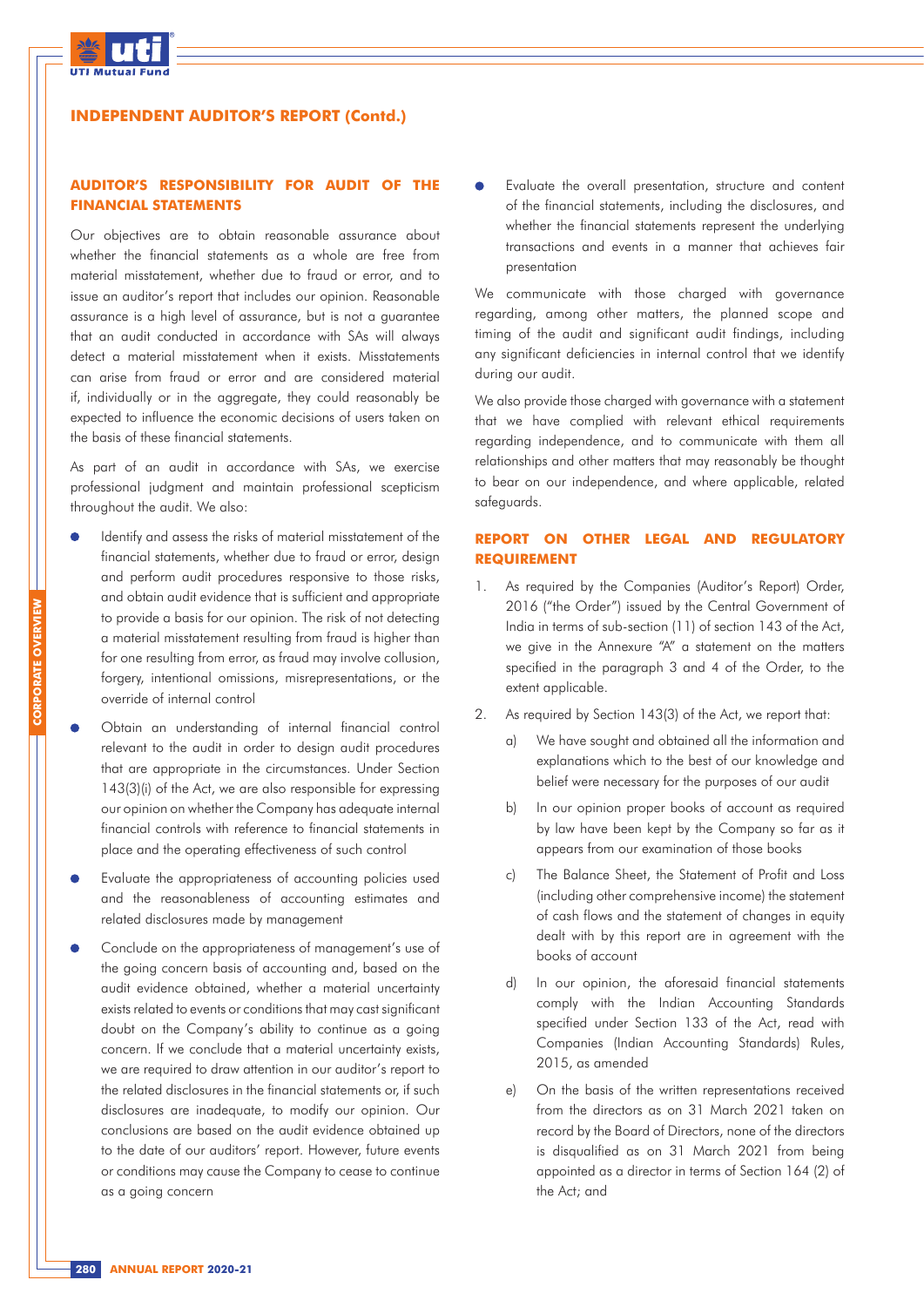- f) With respect to the adequacy of the internal financial controls with reference to financial statements of the Company and the operating effectiveness of such controls, refer to our separate Report in "Annexure B"
- g) With respect to the other matters to be included in the Auditor's Report in accordance with the requirements of section 197(16) of the Act, as amended:

In our opinion and to the best of our information and according to the explanation given to us, the Company has not paid any managerial remuneration during the year

- h) With respect to the other matters to be included in the Auditor's Report in accordance with Rule 11 of the Companies (Audit and Auditors) Rules, 2014, in our opinion and to the best of our information and according to the explanations given to us:
	- i. The Company does not have any pending litigations;
	- ii. The Company does not have any long-term contracts including derivatives contracts for which there were any material foreseeable losses;
	- iii. The Company is not required to transfer any amount to the Investor Education and Protection Fund, hence there is no such case of delay

## For **SAMRIA & Co.**

Chartered Accountants FRN: 109043W

#### **Adhar Samria**

**FINANCIAL STATEMENTS**

**FINANCIAL STATEMENTS** 

Place : Mumbai Partner Date : 26 April 2021 (Membership No.049174) UDIN : 21049174AAAAEG7303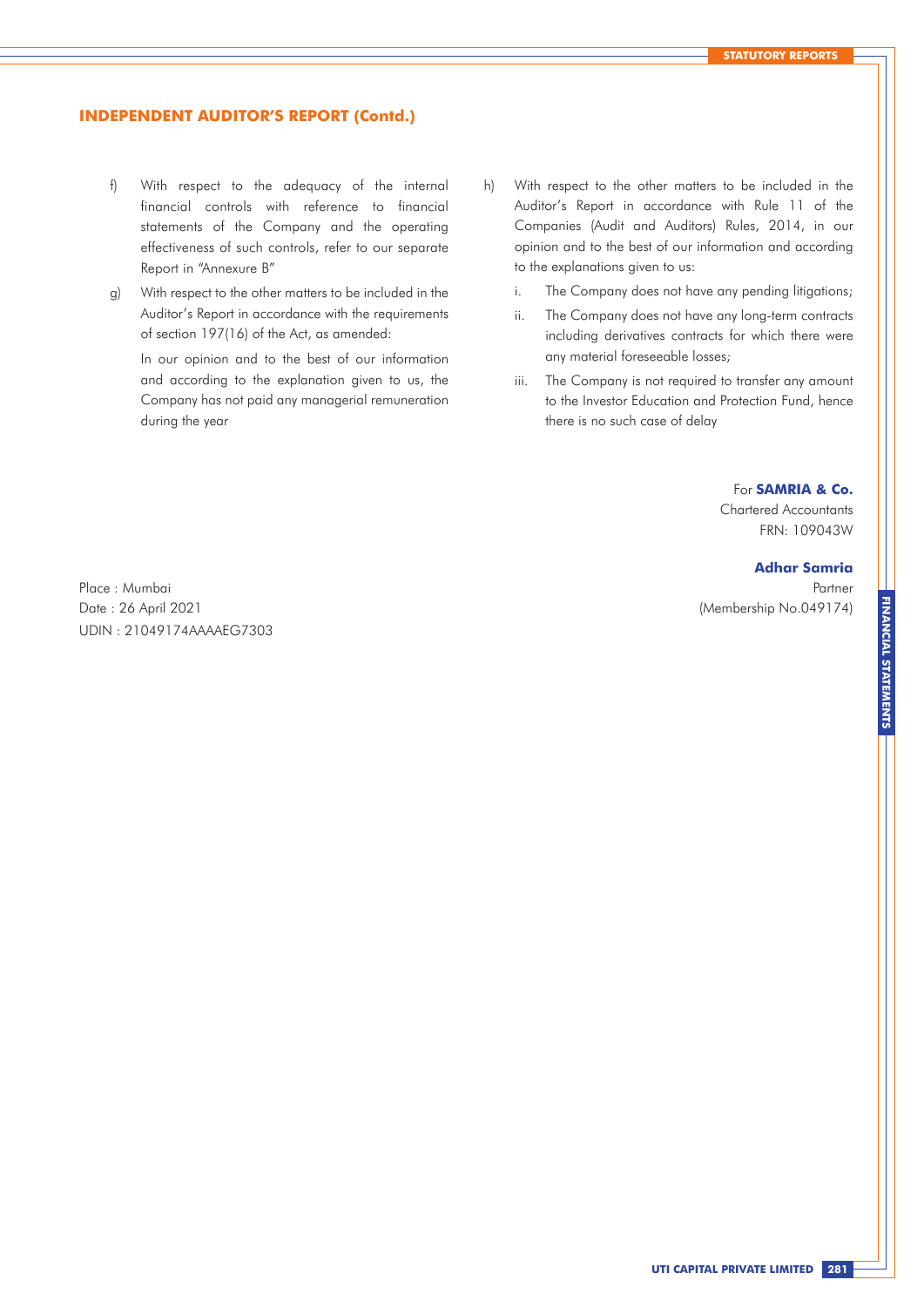

## **ANNEXURE "A" TO THE INDEPENDENT AUDITOR'S REPORT**

**(Referred to in paragraph 1 under "Report on Other Legal and Regulatory Requirements" of our report of even date)**

#### **1 FIXED ASSETS:**

- 1.1 The Company has maintained proper records showing full particulars including quantitative details and situation of fixed assets
- 1.2 All the fixed assets were physically verified by the Management during the year. In our opinion the frequency of verification is reasonable having regard to the size of the Company and nature of its assets. According to the information and explanation, given to us, no discrepancies were noticed on such verification
- 1.3 The Company does not hold any immovable properties. Accordingly, para 3(i)(c) of the Order is not applicable

#### **2 INVENTORIES:**

2.1 Considering the nature of business, clause 3(ii) of the order is not applicable

#### **3 LOANS GIVEN:**

3.1 According to information and explanations given to us, the Company has not granted any loans, secured or unsecured, to companies, firms, limited liability partnerships or other parties covered in the register maintained under section 189 of the Act

## **4 INVESTMENT, GUARANTEES AND SECURITY:**

4.1 In our opinion and according to information and explanation given to us, the Company has not given any loans or given any guarantees or made any investments or provided any security as per the provisions of section 185 and 186 of the Act

## **5 DEPOSIT FROM PUBLIC:**

5.1 In our opinion and according to the information and explanations given to us, the Company has not accepted deposits during the year and does not have any unclaimed deposits. Therefore, the provisions of clause 3(v) of the Order are not applicable to the Company

#### **6 MAINTENANCE OF COST RECORDS:**

6.1 According to the information and explanations given to us, the Central Government has not prescribed the maintenance of cost records under sub –section (1) of section 148 of the Companies Act, 2013 in respect of business carried out by the Company. Therefore, the provisions of clause 3(vi) of the Order are not applicable to the Company

### **7 REMITTANCE OF STATUTORY DUES:**

- 7.1 According to the information and explanations given to us, and on the basis of our examination of the books of account, the undisputed statutory dues of Provident Fund, Employees State Insurance, Income Tax, Sales Tax, Service Tax, Goods and Service Tax, Duty of Customs and Duty of Excise, Value Added Tax and Cess and others as applicable have been generally regularly deposited by the Company with the appropriate authorities. There are no undisputed amounts payable in respect of aforesaid dues outstanding as on 31 March 2021 for a period of more than six months from the date they became payable
- 7.2 There are no dues of Income Tax, Sales Tax, Service Tax, Goods and Service tax, Duty of Customs, Duty of Excise, Value Added Tax and Cess which have not been deposited by the Company on account of dispute

## **8 DUES TO BANK AND FINANCIAL INSTITUTIONS:**

8.1 According to the records of the Company examined by us and the information and explanation given to us, the Company has not taken any loans or borrowings from banks /financial institutions/ government or issued debentures during the year

#### **9 END USE OF TERM LOANS RAISED:**

9.1 In our opinion and according to the information and explanation given to us by the management, the Company has not raised any monies by way of initial public offer or further public offer (including debt instrument) and Term Loan. Accordingly, reporting under clause (ix) in not applicable to the Company

## **10 FRAUDS:**

10.1 During the course of our examination of the books and records of the Company, carried out in accordance with the generally accepted auditing practices in India and according to the information and explanation given to us, we have neither come across any instance of fraud by the Company or any fraud on the Company by its officers or employees, noticed or reported during the period, nor have been informed of any such case by the management.

## **11 MANAGERIAL REMUNERATION:**

11.1 According to the records of the Company examined by us, and information and explanation given to us, the Company has not paid any managerial remuneration during the year. Therefore, clause 3(xi) of the order is not applicable.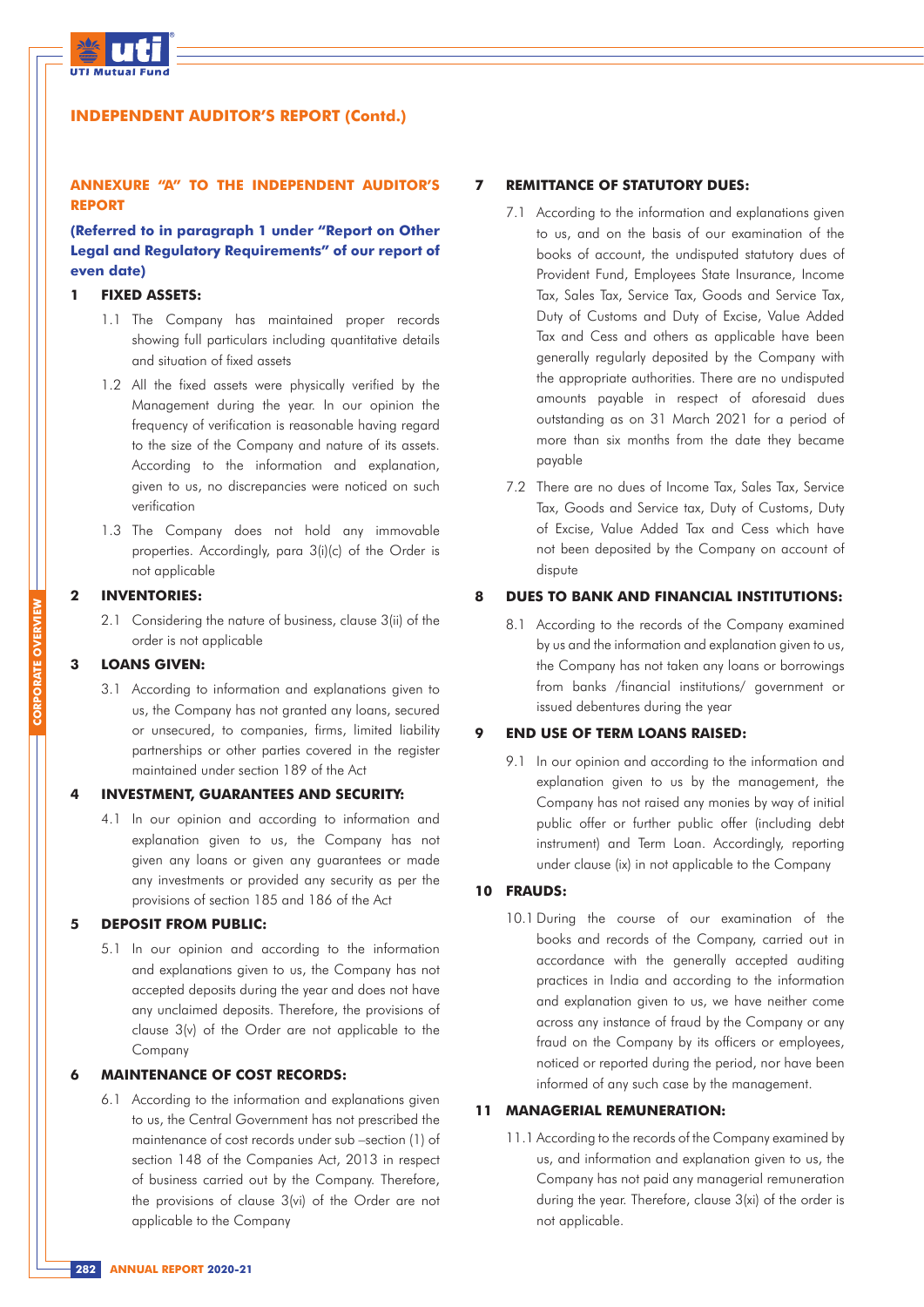#### **12 NIDHI COMPANY:**

12.1 In our opinion and according to the information and explanations given to us, the Company is not a Nidhi Company and hence reporting under clause 3(xii) of the order is not applicable.

#### **13 RELATED PARTY TRANSACTIONS:**

13.1 In our opinion and according to information and explanation given to us, the Company is in compliance with sections 177 and 188 of the Companies Act, 2013, where applicable, for all transactions with the related parties and the details of related party transactions have been disclosed in the financial statements as required by the applicable Indian Accounting Standards

## **14 PREFERENTIAL ALLOTMENT OR PRIVATE PLACEMENT OF SHARES ETC:**

14.1 According to the records of the Company examined by us and information and explanation given to us, the Company has not made any preferential allotment or private placement of shares or fully or partly convertible debentures, during the year and hence reporting under clause 3(xiv) of the order is not applicable

## **15 NON-CASH TRANSACTIONS WITH DIRECTORS:**

15.1 In our opinion and according to the information and explanation given to us, during the year the Company has not entered into any non-cash transactions with its directors and hence provisions of section 192 of the companies act, 2013 are not applicable

#### **16 REGISTRATION UNDER RBI ACT, 1934:**

16.1 The Company is not required to be registered under Section 45-IA of the Reserve Bank of India Act, 1934

For **SAMRIA & Co.**

Chartered Accountants FRN: 109043W

## **Adhar Samria**

Date : 26 April 2021 (Membership No.049174) UDIN : 21049174AAAAEG7303

Place : Mumbai Partner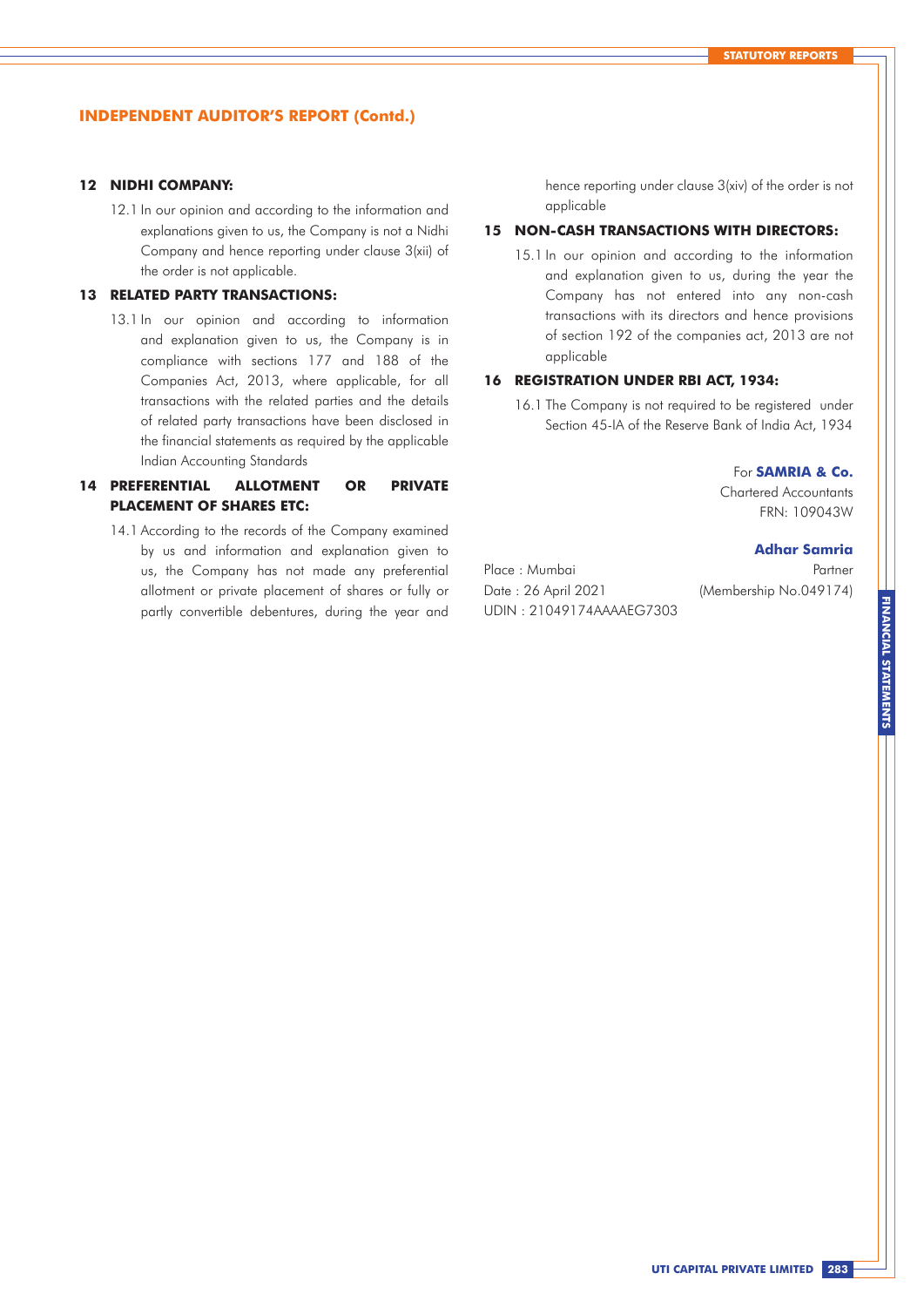

#### **ANNEXURE "B" TO THE INDEPENDENT AUDITOR'S REPORT**

## **(Referred to in paragraph 2(f) under "Report on other legal and regulatory requirements" of our report of even date.)**

#### **REPORT ON THE INTERNAL FINANCIAL CONTROLS UNDER CLAUSE (I) OF SUB-SECTION 3 OF SECTION 143 OF THE COMPANIES ACT, 2013 ('THE ACT')**

We have audited the internal financial controls over financial reporting of **UTI CAPITAL PRIVATE LIMITED** ("the Company") as of 31 March 2021 in conjunction with our audit of the financial statements of the Company for the year ended on that date.

#### **MANAGEMENT'S RESPONSIBILITY FOR INTERNAL FINANCIAL CONTROLS**

The Company's management is responsible for establishing and maintaining internal financial controls based on the internal control over financial reporting criteria established by the Company considering the essential components of internal control stated in the Guidance Note on Audit of Internal Financial Controls over Financial Reporting issued by the Institute of Chartered Accountants of India ('ICAI'). These responsibilities include the design, implementation and maintenance of adequate internal financial controls that were operating effectively for ensuring the orderly and efficient conduct of its business, including adherence to the Company's policies, the safeguarding of its assets, the prevention and detection of frauds and errors, the accuracy and completeness of the accounting records, and the timely preparation of reliable financial information, as required under the Companies Act, 2013.

#### **AUDITORS' RESPONSIBILITY**

Our responsibility is to express an opinion on the Company's internal financial controls over financial reporting based on our audit. We conducted our audit in accordance with the Guidance Note on Audit of Internal Financial Controls over Financial Reporting (the 'Guidance Note') and the Standards on Auditing, issued by ICAI and deemed to be prescribed under Section 143(10) of the Companies Act, 2013, to the extent applicable to an audit of internal financial controls. Those Standards and the Guidance Note require that we comply with ethical requirements and plan and perform the audit to obtain reasonable assurance about whether adequate internal financial controls over financial reporting were established and maintained and if such controls operated effectively in all material respects.

Our audit involves performing procedures to obtain audit evidence about the adequacy of the internal financial controls system over financial reporting and their operating effectiveness. Our audit of internal financial controls over financial reporting included obtaining an understanding of internal financial controls over financial reporting, assessing the risk that a material weakness exists, and testing and evaluating the design and operating effectiveness of internal control based on the assessed risk. The procedures selected depend on the auditors' judgment, including the assessment of the risks of material misstatement of the financial statements, whether due to fraud or error.

We believe that the audit evidence we have obtained is sufficient and appropriate to provide a basis for our audit opinion on the Company's internal financial controls system over financial reporting.

#### **MEANING OF INTERNAL FINANCIAL CONTROLS OVER FINANCIAL REPORTING**

A Company's internal financial control over financial reporting is a process designed to provide reasonable assurance regarding the reliability of financial reporting and the preparation of financial statements for external purposes in accordance with generally accepted accounting principles. A Company's internal financial control over financial reporting includes those policies and procedures that (1) pertain to the maintenance of records that, in reasonable detail, accurately and fairly reflect the transactions and dispositions of the assets of the Company; (2) provide reasonable assurance that transactions are recorded as necessary to permit preparation of financial statements in accordance with generally accepted accounting principles, and that receipts and expenditures of the Company are being made only in accordance with authorizations of the Management and directors of the Company; and (3) provide reasonable assurance regarding prevention or timely detection of unauthorized acquisition, use, or disposition of the Company's assets that could have a material effect on the financial statements.

#### **INHERENT LIMITATIONS OF INTERNAL FINANCIAL CONTROLS OVER FINANCIAL REPORTING**

Because of the inherent limitations of internal financial controls over financial reporting, including the possibility of collusion or improper management override of controls, material misstatements due to error or fraud may occur and not be detected. Also, projections of any evaluation of the internal financial controls over financial reporting to future periods are subject to the risk that the internal financial control over financial reporting may become inadequate because of changes in conditions, or that the degree of compliance with the policies or procedures may deteriorate.

#### **OPINION**

In our opinion, the Company has, in all material respects, an adequate internal financial controls system over financial reporting and such internal financial controls over financial reporting were operating effectively as at 31 March 2021, based on the internal control over financial reporting criteria established by the Company considering the essential components of internal control stated in the Guidance Note on Audit of Internal Financial Controls Over Financial Reporting issued by the Institute of Chartered Accountants of India.

#### For **SAMRIA & Co.**

Chartered Accountants FRN: 109043W

#### **Adhar Samria**

Date : 26 April 2021 (Membership No.049174) UDIN : 21049174AAAAEG7303

Place : Mumbai Partner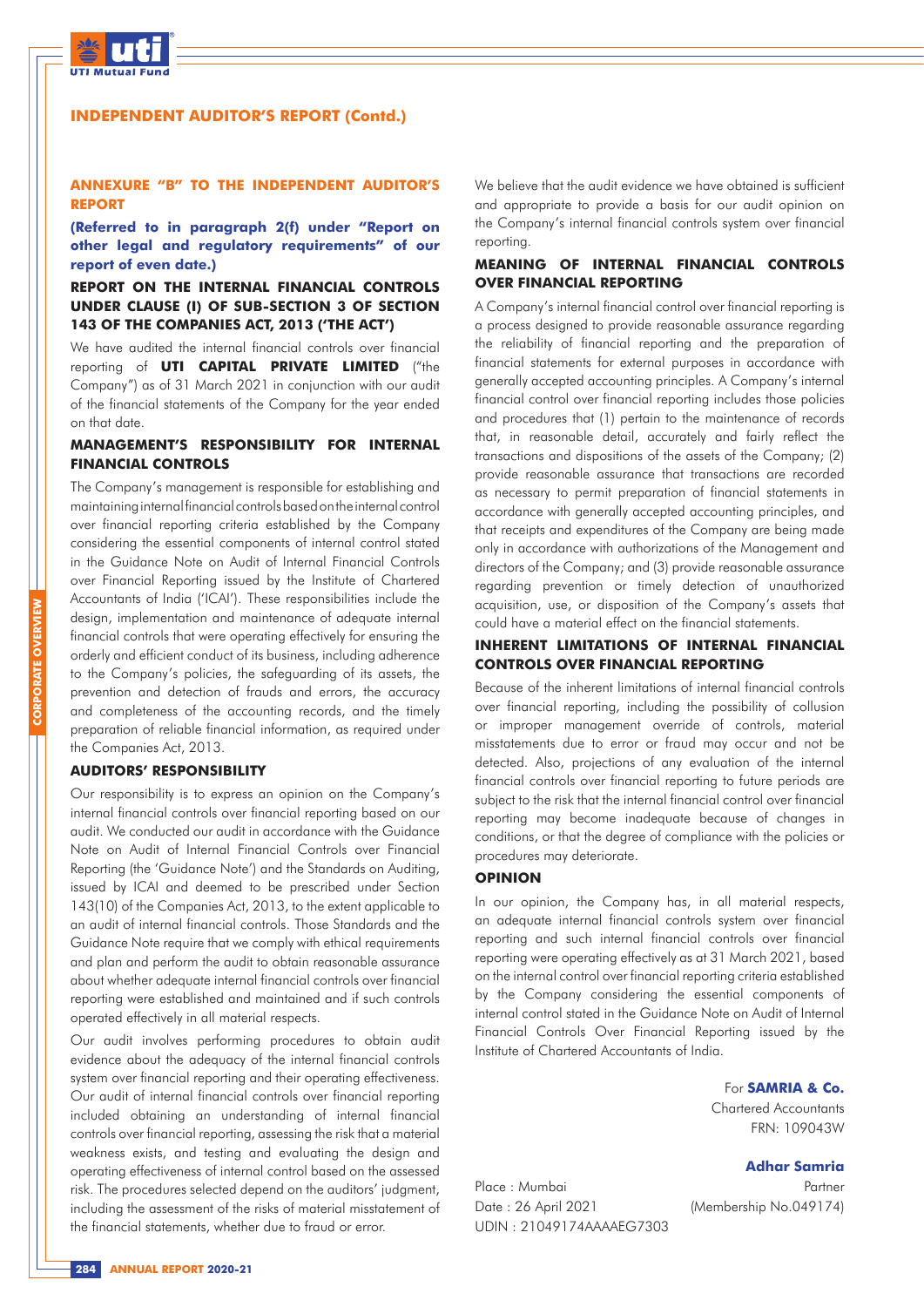## **BALANCE SHEET AS AT 31 MARCH 2021**

| <b>Note</b><br>No.<br>I. ASSETS<br>(1) Financial assets<br>(a) Cash and cash equivalents<br>3<br>(b) Receivables<br>4<br>(i) Trade receivables<br>(ii) Other receivables<br>5<br>(c) Loans<br>6<br>(d) Investments<br><b>TOTAL FINANCIAL ASSETS</b><br>(2) Non - financial assets<br>(a) Current tax assets (net)<br>7<br>(b) Deferred Tax Asset<br>13<br>(c) Property, plant and Equipment<br>8<br>9<br>(d) Right of Use Asset<br>(e) Other Intangible Assets<br>9 <sub>a</sub><br>(f) Other non-financial assets | As at<br><b>31 March 2021</b><br><b>Audited</b> | As at<br><b>31 March 2020</b> |
|--------------------------------------------------------------------------------------------------------------------------------------------------------------------------------------------------------------------------------------------------------------------------------------------------------------------------------------------------------------------------------------------------------------------------------------------------------------------------------------------------------------------|-------------------------------------------------|-------------------------------|
|                                                                                                                                                                                                                                                                                                                                                                                                                                                                                                                    |                                                 |                               |
|                                                                                                                                                                                                                                                                                                                                                                                                                                                                                                                    |                                                 | <b>Audited</b>                |
|                                                                                                                                                                                                                                                                                                                                                                                                                                                                                                                    |                                                 |                               |
|                                                                                                                                                                                                                                                                                                                                                                                                                                                                                                                    |                                                 |                               |
|                                                                                                                                                                                                                                                                                                                                                                                                                                                                                                                    | 0.67                                            | 0.83                          |
|                                                                                                                                                                                                                                                                                                                                                                                                                                                                                                                    |                                                 |                               |
|                                                                                                                                                                                                                                                                                                                                                                                                                                                                                                                    | 0.36                                            | 0.49                          |
|                                                                                                                                                                                                                                                                                                                                                                                                                                                                                                                    |                                                 | 0.37                          |
|                                                                                                                                                                                                                                                                                                                                                                                                                                                                                                                    | 0.02                                            |                               |
|                                                                                                                                                                                                                                                                                                                                                                                                                                                                                                                    | 28.37                                           | 27.97                         |
|                                                                                                                                                                                                                                                                                                                                                                                                                                                                                                                    | 29.42                                           | 29.66                         |
|                                                                                                                                                                                                                                                                                                                                                                                                                                                                                                                    |                                                 |                               |
|                                                                                                                                                                                                                                                                                                                                                                                                                                                                                                                    | 0.60                                            | 1.47                          |
|                                                                                                                                                                                                                                                                                                                                                                                                                                                                                                                    | 0.48                                            | 0.28                          |
|                                                                                                                                                                                                                                                                                                                                                                                                                                                                                                                    | 0.00                                            | 0.00                          |
|                                                                                                                                                                                                                                                                                                                                                                                                                                                                                                                    |                                                 | 1.58                          |
|                                                                                                                                                                                                                                                                                                                                                                                                                                                                                                                    | 0.00                                            | 0.00                          |
| 10                                                                                                                                                                                                                                                                                                                                                                                                                                                                                                                 | 5.47                                            | 6.37                          |
| <b>TOTAL NON FINANCIAL ASSETS</b>                                                                                                                                                                                                                                                                                                                                                                                                                                                                                  | 6.55                                            | 9.70                          |
| <b>Total Assets</b>                                                                                                                                                                                                                                                                                                                                                                                                                                                                                                | 35.97                                           | 39.36                         |
| <b>II. LIABILITIES AND EQUITY</b>                                                                                                                                                                                                                                                                                                                                                                                                                                                                                  |                                                 |                               |
| <b>LIABILITIES</b>                                                                                                                                                                                                                                                                                                                                                                                                                                                                                                 |                                                 |                               |
| (1) FINANCIAL LIABILITIES<br>11                                                                                                                                                                                                                                                                                                                                                                                                                                                                                    |                                                 |                               |
| (a) (I) Trade payable                                                                                                                                                                                                                                                                                                                                                                                                                                                                                              |                                                 |                               |
| total outstanding dues of micro enterprises and small enterprises                                                                                                                                                                                                                                                                                                                                                                                                                                                  |                                                 |                               |
| (ii) total outstanding dues of creditors other than micro enterprises<br>and small enterprises                                                                                                                                                                                                                                                                                                                                                                                                                     | 0.59                                            | 0.45                          |
| (II) Other payable                                                                                                                                                                                                                                                                                                                                                                                                                                                                                                 |                                                 |                               |
| (i) total outstanding dues of micro enterprises and small enterprises                                                                                                                                                                                                                                                                                                                                                                                                                                              |                                                 | 0.00                          |
| (ii) total outstanding dues of creditors other than micro enterprises<br>and small enterprises                                                                                                                                                                                                                                                                                                                                                                                                                     | 0.11                                            | 0.18                          |
| (b) Borrowings                                                                                                                                                                                                                                                                                                                                                                                                                                                                                                     | 3.05                                            | 6.11                          |
| (c) Other financial liabilities<br>12                                                                                                                                                                                                                                                                                                                                                                                                                                                                              | 2.14                                            | 3.73                          |
| <b>Total Financial Liabilities</b>                                                                                                                                                                                                                                                                                                                                                                                                                                                                                 | 5.89                                            | 10.47                         |
| (2) NON-FINANCIAL LIABILITIES                                                                                                                                                                                                                                                                                                                                                                                                                                                                                      |                                                 |                               |
| 14A<br>(a) Current tax liabilities (net)                                                                                                                                                                                                                                                                                                                                                                                                                                                                           | 0.02                                            |                               |
| (b) Provisions<br>14B                                                                                                                                                                                                                                                                                                                                                                                                                                                                                              | 0.23                                            | 0.05                          |
| (c) Other non-financial liabilities<br>14 C                                                                                                                                                                                                                                                                                                                                                                                                                                                                        | 0.13                                            | 0.14                          |
| <b>Total Non Financial Liabilities</b>                                                                                                                                                                                                                                                                                                                                                                                                                                                                             | 0.38                                            | 0.19                          |
| (3) EQUITY                                                                                                                                                                                                                                                                                                                                                                                                                                                                                                         |                                                 |                               |
| (a) Equity Share Capital<br>15                                                                                                                                                                                                                                                                                                                                                                                                                                                                                     | 12.00                                           | 12.00                         |
| (b) Other Equity<br>16                                                                                                                                                                                                                                                                                                                                                                                                                                                                                             | 17.70                                           | 16.70                         |
| <b>Total Equity</b>                                                                                                                                                                                                                                                                                                                                                                                                                                                                                                |                                                 |                               |
| <b>TOTAL LIABILITIES AND EQUITY</b>                                                                                                                                                                                                                                                                                                                                                                                                                                                                                | 29.70                                           | 28.70                         |
| Notes forming part of the financial statements                                                                                                                                                                                                                                                                                                                                                                                                                                                                     | 35.97                                           | 39.36                         |

**For SAMRIA & CO.**<br>For **SAMRIA & CO.** Chartered Accountants Firm Registration No. 109043W

Membership No. 049174

For and on behalf of the board UTI Capital Private Limited

**Adhar Samria I. Rahman Deepak Vaidya Rohit Gulati** Partner CEO CONSERVERSITY CONTROLLER Director Director Director CEO

Place: Mumbai **Ashutosh Binayake Gautam Rajani** Date: 26 April 2021 CFO Company Secretary

FINANCIAL STATEMENTS **FINANCIAL STATEMENTS**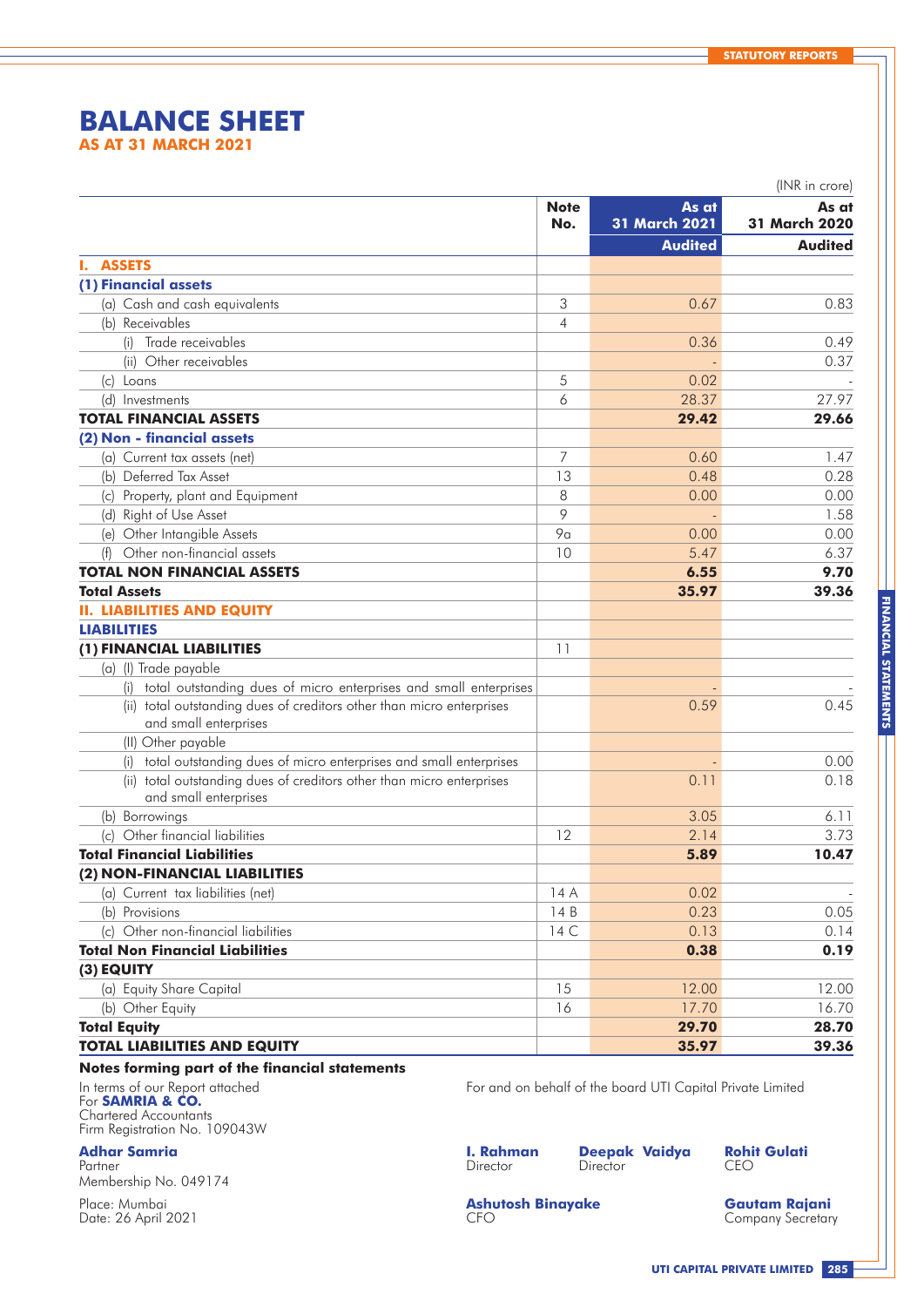

# **STATEMENT OF PROFIT AND LOSS**

**FOR THE YEAR ENDED 31 MARCH 2021**

|     |                                                                                 |             |                |                              |                  |                                  | (INR in crore)                   |
|-----|---------------------------------------------------------------------------------|-------------|----------------|------------------------------|------------------|----------------------------------|----------------------------------|
|     |                                                                                 | <b>Note</b> |                | <b>Quarter Ended</b>         |                  | Year                             | <b>Year</b>                      |
|     |                                                                                 |             | 2021           | 31 March 31 December<br>2020 | 31 March<br>2020 | <b>Ended</b><br>31 March<br>2021 | <b>Ended</b><br>31 March<br>2020 |
|     |                                                                                 |             | <b>Audited</b> | <b>Reviewed</b>              | <b>Audited</b>   | <b>Audited</b>                   | <b>Audited</b>                   |
| ı.  | <b>Revenue from operations</b>                                                  | 17          |                |                              |                  |                                  |                                  |
|     | Interest Income<br>(i)                                                          |             | 0.02           | 0.02                         | 0.04             | 0.06                             | 0.12                             |
|     | Dividend Income<br>(ii)                                                         |             | 0.08           | 0.05                         | 0.05             | 0.20                             | 0.17                             |
|     | Net Gain on fair value changes<br>(iii)                                         |             | 0.17           | 0.26                         |                  | 1.41                             |                                  |
|     | Sale of services<br>(iv)                                                        |             | 1.76           | 1.83                         | 1.89             | 7.31                             | 7.43                             |
|     | Others<br>(v)                                                                   |             | $\omega$       |                              | 0.02             | 0.05                             | 0.02                             |
|     | <b>Total Revenue from operations</b>                                            |             | 2.03           | 2.16                         | 2.00             | 9.03                             | 7.74                             |
| П.  | <b>Other Income</b>                                                             | 18          |                | (0.03)                       | 0.29             | 0.13                             | 0.30                             |
|     | III. Total Income (I+II)                                                        |             | 2.03           | 2.13                         | 2.29             | 9.16                             | 8.04                             |
|     | <b>Expenses</b>                                                                 | 19          |                |                              |                  |                                  |                                  |
|     | <b>Finance Cost</b><br>(i)                                                      |             | 0.06           | 0.06                         | 0.16             | 0.37                             | 0.53                             |
|     | Fees and commission expense<br>(ii)                                             |             | 0.66           | 0.67                         | 0.66             | 2.37                             | 2.30                             |
|     | Net Loss on Fair Value Changes<br>(iii)                                         |             |                |                              | (0.29)           |                                  | 0.89                             |
|     | Employee benefits expense<br>(iv)                                               |             | 2.27           | 1.14                         | 2.10             | 5.85                             | 5.06                             |
|     | Depreciation, amortisation and impairment<br>(v)                                |             | 0.00           | 0.00                         | 0.11             | 0.06                             | 0.46                             |
|     | Other expenses<br>(vi)                                                          |             | 0.17           | 0.07                         | 0.26             | 0.38                             | 0.81                             |
| IV. | <b>Total Expenses</b>                                                           |             | 3.16           | 1.94                         | 2.99             | 9.03                             | 10.05                            |
| V.  | Profit/(Loss) before exceptional items                                          |             | (1.13)         | 0.19                         | (0.70)           | 0.13                             | (2.01)                           |
|     | and tax (III-IV)                                                                |             |                |                              |                  |                                  |                                  |
|     | <b>VI.</b> Exceptional Items                                                    |             |                | $\blacksquare$               |                  | ٠                                |                                  |
|     | VII. Profit/ (Loss) Before Tax (V-VI)                                           |             | (1.13)         | 0.19                         | (0.70)           | 0.13                             | (2.01)                           |
|     | <b>VIII. Tax expenses</b>                                                       | 20          |                |                              |                  |                                  |                                  |
|     | Current Tax - Current period/year                                               |             | (0.20)         | 0.09                         |                  | 0.15                             |                                  |
|     | - Earlier year                                                                  |             | (0.01)         |                              | 0.06             | 0.01                             | 0.06                             |
|     | Deferred Tax - Current year/period                                              |             | (0.30)         | 0.04                         | (0.20)           | (0.06)                           | (0.64)                           |
|     | MAT Credit Entitlement -                                                        |             | 0.20           | (0.09)                       |                  | (0.15)                           |                                  |
|     | Current period/year                                                             |             |                |                              |                  |                                  |                                  |
|     | - Earlier period/year                                                           |             |                |                              |                  |                                  | 0.01                             |
|     | IX. Total tax expenses                                                          |             | (0.31)         | 0.04                         | (0.14)           | (0.05)                           | (0.57)                           |
| Х.  | Profit/ (Loss) for the period (VIII-IX)                                         |             | (0.82)         | 0.15                         | (0.56)           | 0.18                             | (1.43)                           |
|     | XI. Other Comprehensive Income                                                  |             |                |                              |                  |                                  |                                  |
|     | Items that will not be reclassified to profit or loss                           |             |                |                              |                  |                                  |                                  |
|     | Remeasurement gains/losses on defined benefit<br>plan                           |             | 0.01           | (0.00)                       | (0.01)           | (0.09)                           | (0.10)                           |
|     | Income tax relating to items that will not be<br>reclassified to profit or loss |             | (0.00)         | 0.00                         | 0.00             | 0.02                             | 0.03                             |
|     | Other Comprehensive Income / (loss) for the<br>period/year                      |             | 0.01           | (0.00)                       | (0.00)           | (0.07)                           | (0.07)                           |
|     | XII. Total comprehensive Income/ (loss) for<br>the period/year $(X+XI)$         |             | (0.82)         | 0.15                         | (0.57)           | 0.11                             | (1.50)                           |
|     | <b>Earning per equity share of face value</b><br>of INR 10                      |             |                |                              |                  |                                  |                                  |
|     | Basic (in INR) (Refer Note 30)                                                  |             | (0.69)         | 0.13                         | (0.47)           | 0.15                             | (1.19)                           |
|     | Diluted (in INR) (Refer Note 30)                                                |             | (0.69)         | 0.13                         | (0.47)           | 0.15                             | (1.19)                           |
|     |                                                                                 |             |                |                              |                  |                                  |                                  |

## **Notes forming part of the financial statements**

For **SAMRIA & CO.**

Chartered Accountants Firm Registration No. 109043W

### **Adhar Samria I. Rahman Deepak Vaidya Rohit Gulati**

Partner Director Director CEO Membership No. 049174

In terms of our Report attached For and on behalf of the board UTI Capital Private Limited

Place: Mumbai **Ashutosh Binayake Gautam Rajani** Date: 26 April 2021 **CFO** CFO Company Secretary CFO Company Secretary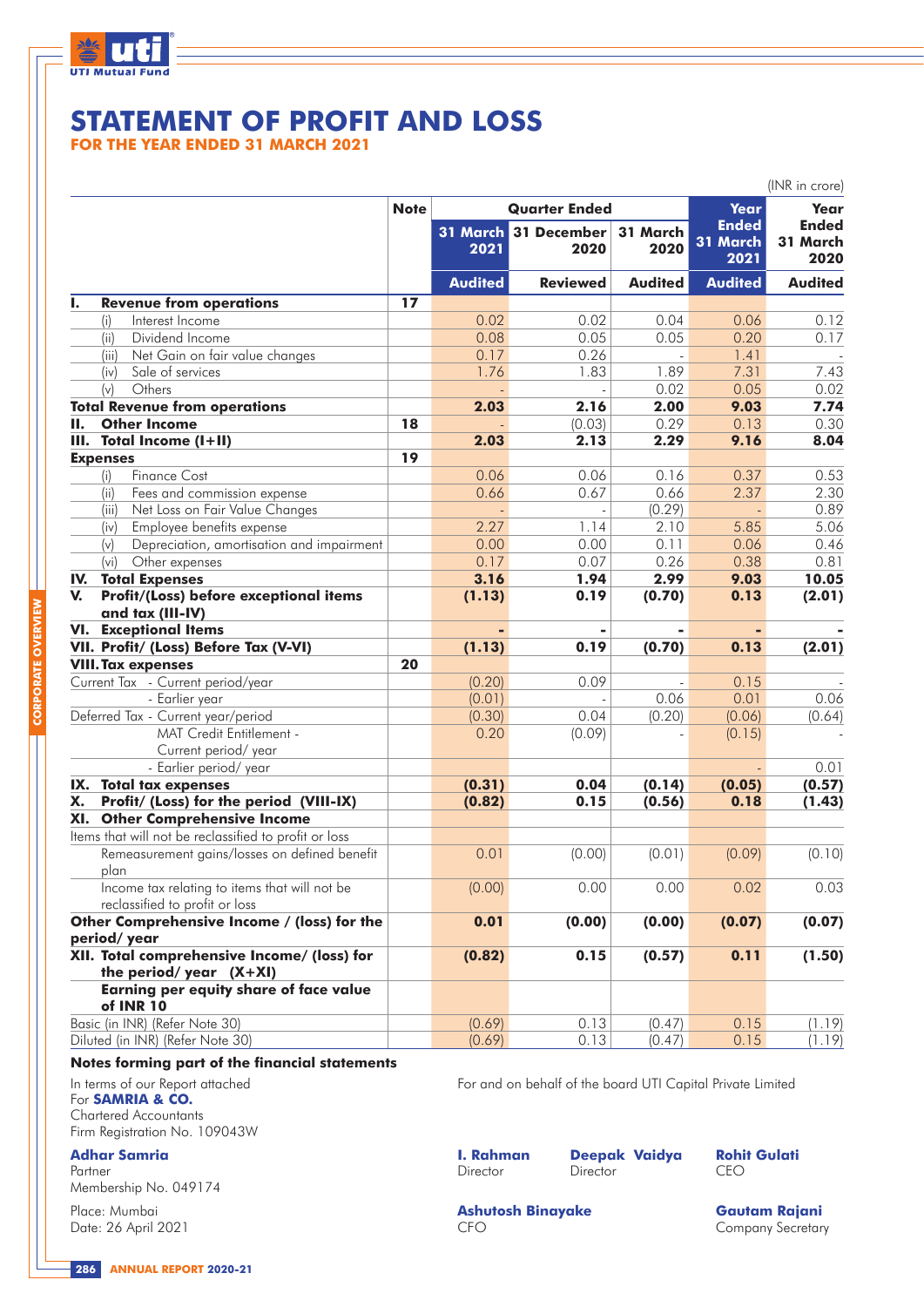## **CASH FLOW STATEMENT**

**FOR THE YEAR ENDED 31 MARCH 2021**

|                                                               |                      | (INR in crore)    |
|---------------------------------------------------------------|----------------------|-------------------|
|                                                               | <b>Year Ended</b>    | <b>Year Ended</b> |
|                                                               | <b>31 March 2021</b> | 31 March 2020     |
|                                                               | (Audited)            | (Audited)         |
| A. Cash flow from operating activities                        |                      |                   |
| Profit (loss) before tax                                      | 0.13                 | (2.01)            |
| Adjustments for:                                              |                      |                   |
| Depreciation and amortization expense                         | 0.06                 | 0.46              |
| Share Option Outstanding Account                              | 0.89                 |                   |
| Income on Derecognision of lease                              | (0.09)               |                   |
| Profit on redemption of units of mutual fund                  | (0.05)               | (0.02)            |
| Interest on borrowings and lease liabilities                  | 0.37                 | 0.53              |
| Interest on units of Funds                                    | (0.06)               | (0.12)            |
| Effect of IND AS for Fair Valuation of investments            | (1.41)               | 0.89              |
| Dividend income from investments                              | (0.20)               | (0.17)            |
| Remeasurement of Defined Benefit Plan Adjustment              | (0.09)               | (0.10)            |
| <b>Operating profit (loss) before working capital changes</b> | (0.45)               | (0.54)            |
| Adjustments for:                                              |                      |                   |
| Decrease / (increase) in Financial Assets                     | 0.50                 | 3.26              |
| Decrease / (increase) in Non-Financial Assets                 | 0.90                 | 1.39              |
| Decrease / (increase) in Loans                                | (0.02)               |                   |
| Decrease / (increase) in Current Tax Assets                   | 0.87                 | (0.58)            |
| Increase / (decrease) in Financial Liabilities                | 0.16                 | (1.18)            |
| Increase / (decrease) in Non-Financial Liabilities            | 0.17                 | (0.12)            |
|                                                               | 2.58                 | 2.77              |
| <b>Cash generated from operations</b>                         | 2.13                 | 2.23              |
| Direct tax paid (net of refunds)                              | (0.13)               | (0.06)            |
| Net cash from/ (used in) operating activities (A)             | 2.00                 | 2.17              |
| <b>B.</b> Cash flow from investing activities                 |                      |                   |
| Purchase of investments                                       | (1.25)               | (11.68)           |
| Redemption of investments                                     | 2.23                 | 4.52              |
| Interest Income                                               | 0.06                 | 0.12              |
| Dividend received                                             | 0.20                 | 0.17              |
| Net cash from/ (used in) investing activities (B)             | 1.24                 | (6.87)            |
| <b>C. Cash flow from financing activities</b>                 |                      |                   |
| Borrowings from holding company                               |                      | 6.00              |
| Payment of Lease Liability                                    | (0.11)               | (0.51)            |
| Loan Repayment                                                | (3.00)               |                   |
| Interest paid                                                 | (0.29)               | (0.26)            |
| Net cash from/ (used in) financing activities (C)             | (3.40)               | 5.23              |
| Net changes in cash and cash equivalents (A+B+C)              | (0.16)               | 0.53              |
| Cash and cash equivalents at the beginning of the year        | 0.83                 | 0.30              |
| Cash and cash equivalents at the end of the year              | 0.67                 | 0.83              |

**Notes:**

1 Previous year figures have been regrouped or recast wherever, considered necessary

2. As required by Ind AS 7 "Statement of Cash Flows", a reconciliation between opening and closing balances in the balance sheet for liabilities arising from financing activities is given in note 32

3. The impact of non-cash transactions have not been given in the above cash flow statement details of which are given in note 32

#### **4. Cash and cash equivalents consists of :**

| <b>Balances with banks:</b> |              |
|-----------------------------|--------------|
| current<br>accounts<br>ın   | . U J        |
|                             | $\mathbf{A}$ |

#### **Notes forming part of the financial statements**

For **SAMRIA & CO.** Chartered Accountants Firm Registration No. 109043W

#### In terms of our Report attached For and on behalf of the board UTI Capital Private Limited

Partner CEO and the CEO control of the Director Director Director CEO control of the CEO control of the Director CEO control of the Director CEO control of the Director CEO control of the Director CEO control of the Direct Membership No. 049174

Date: 26 April 2021

**Adhar Samria I. Rahman Deepak Vaidya Rohit Gulati**

Place: Mumbai **Ashutosh Binayake Gautam Rajani**

**UTI CAPITAL PRIVATE LIMITED 287**

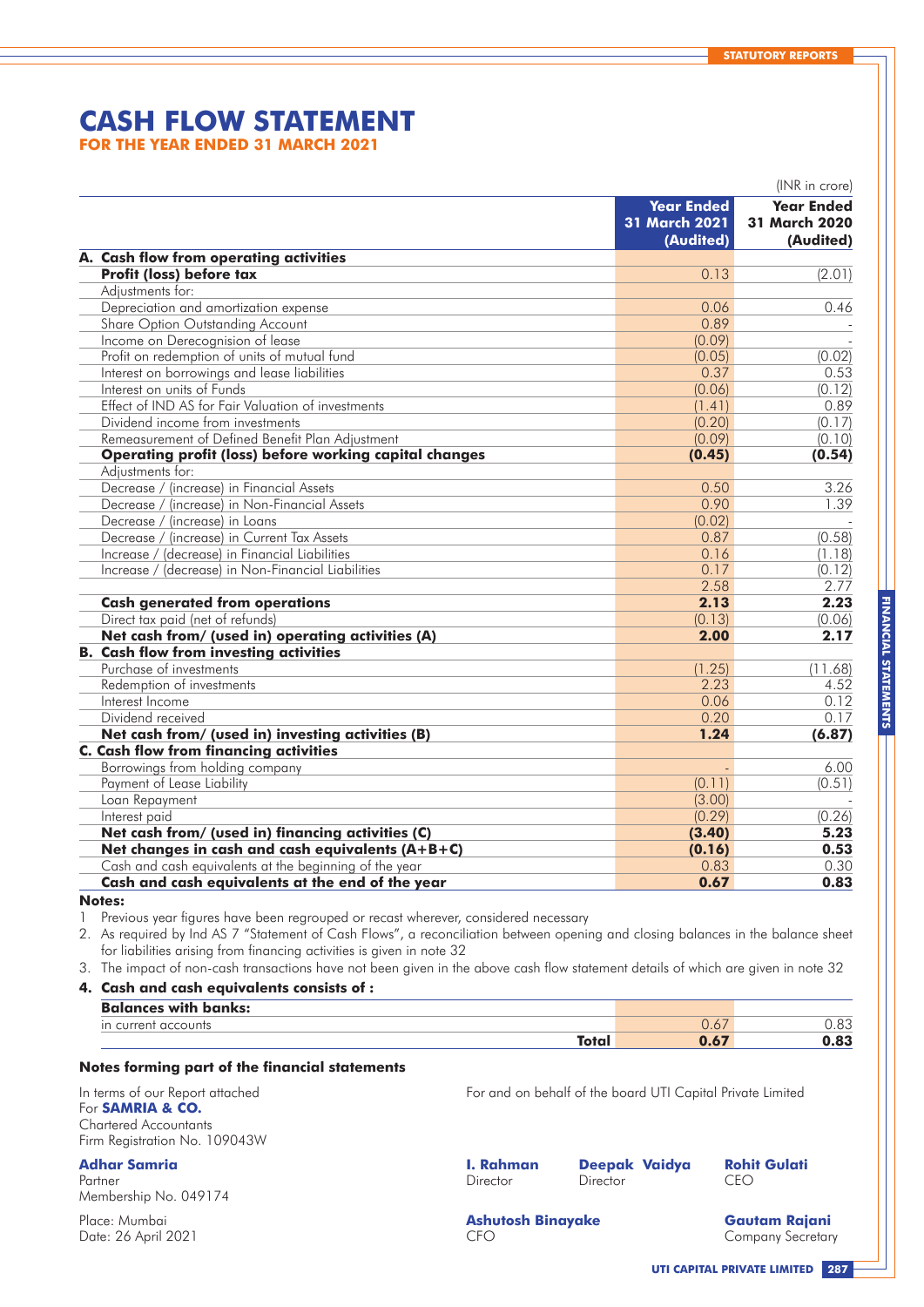

# **STATEMENT OF CHANGES IN EQUITY**

## **A. EQUITY SHARE CAPITAL**

|                                 | (INR in crore) |
|---------------------------------|----------------|
| As at 31 March 2019             | 12.00          |
| Changes in equity share capital |                |
| As at 31 March 2020             | 12.00          |
| Changes in equity share capital |                |
| As at 31 March 2021             | 12.00          |

## **B. OTHER EQUITY**

(INR in crore)

|                                         | <b>Other Equity</b>                |                                                               |        |  |
|-----------------------------------------|------------------------------------|---------------------------------------------------------------|--------|--|
|                                         | <b>Retained</b><br><b>Earnings</b> | <b>Group Equity</b><br><b>Awards Scheme</b><br><b>Reserve</b> | Total  |  |
| As at 31 March 2019                     | 18.20                              |                                                               | 18.20  |  |
| Profit/ (loss) for the year             | (1.43)                             |                                                               | (1.43) |  |
| Other comprehensive income              | (0.07)                             | $\overline{\phantom{a}}$                                      | (0.07) |  |
| Total comprehensive income for the year | 16.70                              |                                                               | 16.70  |  |
| As at 31 March 2020                     | 16.70                              | ۰                                                             | 16.70  |  |
| Profit/ (loss) for the year             | 0.18                               |                                                               | 0.18   |  |
| Add: Share-based compensation           | $\overline{\phantom{a}}$           | 0.89                                                          | 0.89   |  |
| Other comprehensive income              | (0.07)                             |                                                               | (0.07) |  |
| Total comprehensive income for the year | 16.81                              | 0.89                                                          | 17.70  |  |
| As at 31 March 2021                     | 16.81                              | 0.89                                                          | 17.70  |  |

1) Retained Earnings represent the accumulated earnings net of losses being made by the company over the years

2) Group Equity Awards Scheme Reserve represents the value of equity settled share based payment provided to employees as part of their remuneration. (Refer note 35 for further details of this plan.

## **Notes forming part of the financial statements**

For **SAMRIA & CO.** Chartered Accountants Firm Registration No. 109043W

Partner CEO and the CEO control of the Director Director Director CEO control of the CEO control of the Director CEO control of the Director CEO control of the Director CEO control of the Director CEO control of the Direct Membership No. 049174

In terms of our Report attached For and on behalf of the board UTI Capital Private Limited

**Adhar Samria I. Rahman Deepak Vaidya Rohit Gulati**

Place: Mumbai **Ashutosh Binayake Gautam Rajani** Date: 26 April 2021 **CFO** CFO Company Secretary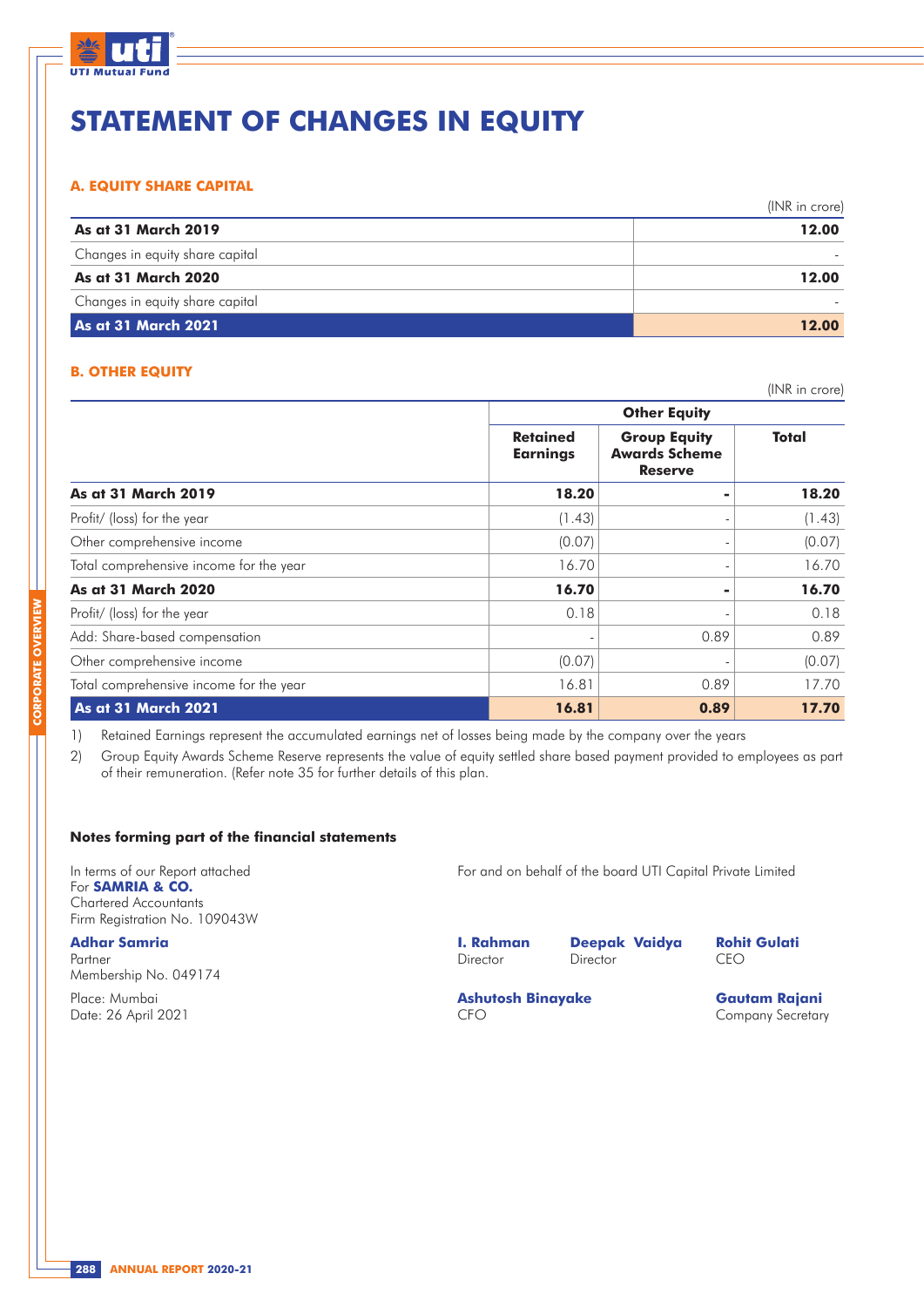# **NOTES TO FINANCIAL STATEMENTS**

**FOR THE YEAR ENDED 31 MARCH 2021**

#### **1. CORPORATE INFORMATION**

UTI Capital Private Limited ("the Company") is a wholly owned subsidiary of UTI Asset Management Company Limited incorporated on 13 May 2011 under the then Companies Act, 1956 (now Companies Act, 2013) is a Asset Management Company in terms of Rule 2 sub-rule 1 clause g of Companies ( Indian Accounting Standards) Rules, 2016. The Company's business consists of managing funds and advisory services.

The registered office of the Company is located at UTI Tower, GN Block, Bandra Kurla Complex, Bandra (East), Mumbai 400051.

The financial statements of the Company for the year ended 31 March 2021 were authorised for issue in accordance with a resolution of Board of Directors passed on 26 April 2021.

#### **2. SIGNIFICANT ACCOUNTING POLICIES**

#### **2.1 Preparation and Presentation of Financial Statements**

These financial statements have been prepared in accordance with the Indian Accounting Standards (hereinafter referred to as the 'Ind AS') as notified by Ministry of Corporate Affairs pursuant to Section 133 of the Companies Act, 2013 ('Act') read with of the Companies (Indian Accounting Standards) Rules, 2015 as amended from time to time and other relevant provisions of the Act.

These financial statements have been prepared and presented under the historical cost convention, on the accrual basis of accounting except for certain financial assets and liabilities that are measured at fair values at the end of each reporting period, as stated in the accounting policies stated out below.

The Company presents its Balance sheet in the order of Liquidty.

#### **ROUNDING OF AMOUNTS**

All amounts disclosed in the financial statements and notes have been rounded off to the nearest crore as per the requirement of Schedule III, unless otherwise stated except per share data.

#### **NEW STANDARDS AND INTERPRETATIONS**

The Company has adopted all of the relevant new, revised, or amended Accounting Standards and interpretations issued by the AASB that are mandatory for the current reporting period.

#### **2.2 Revenue Recognition**

The Companies (Indian Accounting Standards) Amendment Rules, 2018 issued by the Ministry of Corporate Affairs (MCA) notified Ind AS 115 "Revenue from Contracts with Customers" related to revenue recognition which replaces all existing revenue recognition standards and provide a single, comprehensive model for all contracts with customers. The revised standard contains principles to determine the measurement of revenue and timing of when it is recognized. The amendment also requires additional disclosure about the nature, amount, timing and uncertainty of revenue and cash flows arising from customer contracts, including significant judgments and changes in those judgments as well as assets recognized from costs incurred to fulfill these contracts.

The Company has adopted Ind AS 115 w.e.f. 1 April 2018 using the modified retrospective approach. Impact on the financial statements upon adoption of Ind AS 115 is considered in the financial statements. The impact is insignificant.

- **A. REVENUE -** Revenue is measured at the fair value of consideration received or receivable. Revenue is recognised only when it can be reliably measured and it is probable that future economic benefits will flow to the Company.
	- a) Management fees are accounted over a period of time for each of the management and advisory agreement entered. Fees from advisory services are accounted as per the advisory mandates entered into with the clients on completion of the performance obligation.
	- b) Interest income from a financial asset is recognised when it is probable that the economic benefits will flow to the Company and the amount of income can be measured reliably.
	- c) Dividend income is recognised when the Company's right to receive dividend is established.

Transaction price is accounted net of GST. Since GST is not received by the Company on its own account, rather, it is collected by the Company on behalf of the government. Accordingly, it is excluded from revenue.

- **B. CONTRACT COSTS -** In accordance with Ind AS - 115, incremental costs to obtain a contract are capitalized and amortized over the contract term if the cost are expected to be recoverable. The Company does not capitalize incremental costs to obtain a contract where the contract duration is expected to be one year or less.
- **C. ARRANGEMENTS WITH MULTIPLE PERFORMANCE OBLIGATIONS**

The Company's contracts with customers may include multiple performance obligations. For such arrangements, the Company allocates revenue to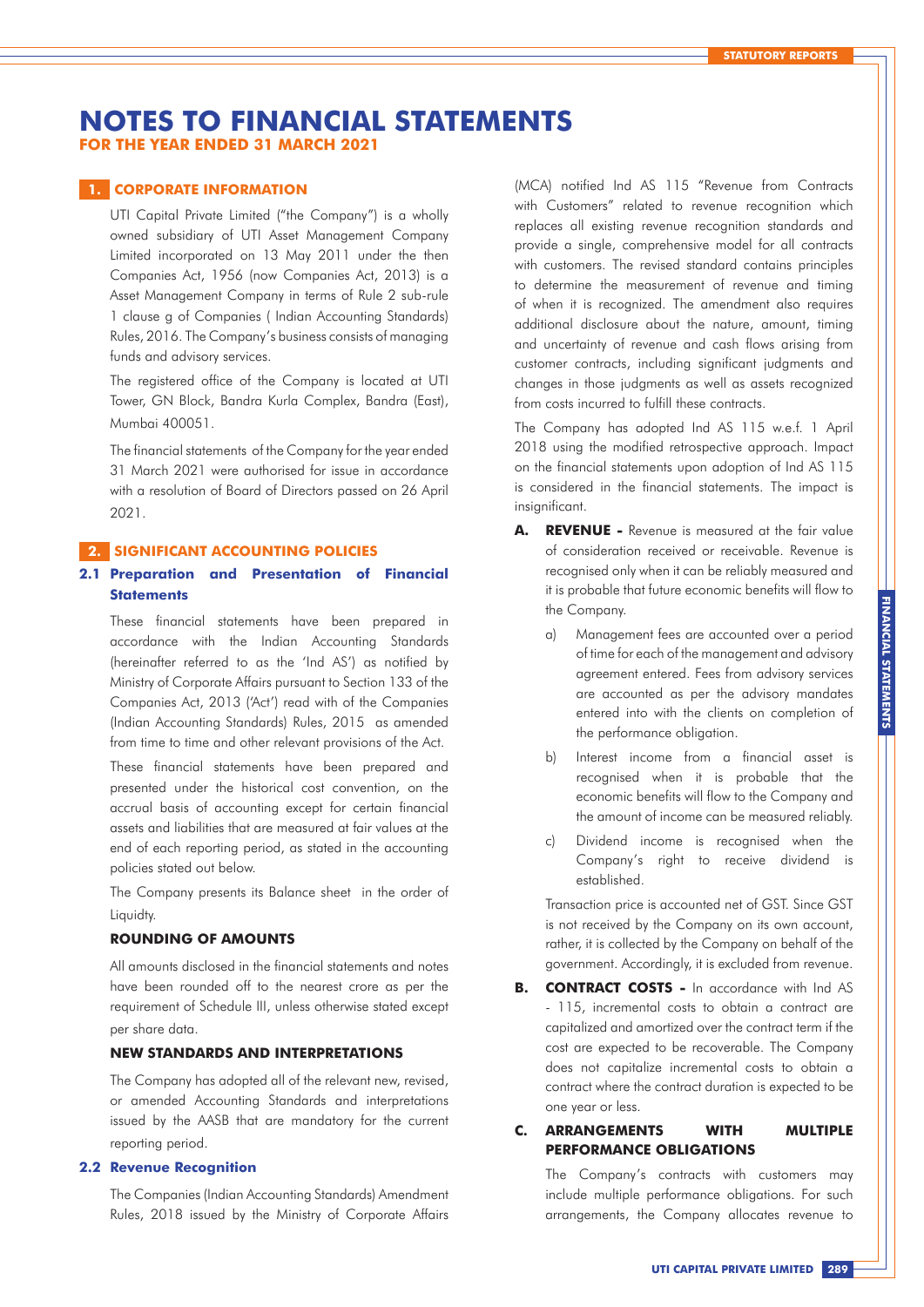

each performance obligation based on its relative standalone selling price, which is generally determined based on the price charged to customers.

D. Contract assets and liabilities

Contract assets relate primarily to the Company's rights to consideration for work completed but not billed at each reporting date. Contract assets are transferred to receivables when the rights become unconditional. This usually occurs when the Company issues an invoice to a customer.

Contract liabilities primarily relate to consideration received in advance from customers, for which the performance obligation is yet to be satisfied.

#### **2.3 Property, plant and equipment**

Property, plant and equipment are stated at cost of acquisition less accumulated depreciation, and impairment losses, if any. The cost of acquisition is inclusive of duties, freight and other incidental expenses related to acquisition and installation of the assets. Subsequent expenditure related to an item of Property, Plant and Equipment is added to its book value, only if it increases the future benefits from existing asset beyond its previously assessed standard of performance.

The present value of the expected cost for the decommissioning of an asset after its use is included in the cost of the respective asset if the recognition criteria for a provision are met.

Gains or losses arising from disposal of Property, Plant and Equipments are measured as the differences between the net disposal proceeds and carrying amount of asset and are recognized in the Statement of Profit and Loss when the asset is disposed.

The Company provides depreciation on Property, plant and equipment in the manner prescribed in schedule II to Companies Act, 2013 on straight line method (SLM) on pro-rata basis, based on prescribed useful life of assets.

Assets costing individually INR 5000 or less are depreciated at the rate of 100% on pro-rata basis.

Right to Use Assets ( ROU): The Company as a lessee records an ROU asset for each lease with an original term greater than 12 months. ROU assets are included in premises, with the corresponding lease liabilities included in financial liabilities. Depreciation on ROU asset is being charged on the basis of Lease term.

#### **2.4 Intangible Assets**

Intangible assets acquired separately are measured on initial recognition at cost. Such cost includes purchase price, borrowing cost, and cost directly attributable to

brining the asset to its working condition for the intended use. Thereafter intangible assets are carried at cost less any accumulated amortisation and accumulated impairment losses.

Softwares are amortised over a period of 3 years on straight line method (SLM) on pro-rata basis.

Gains or losses arising from derecognition of an intangible asset are measured as the difference between the net disposal value and the carrying amount of the asset and are recognised in the Statement of Profit and Loss.

#### **2.5 Investments and Other Financial Assets**

#### **1) INITIAL RECOGNITION AND MEASUREMENT**

Financial assets are recognised when the Company becomes the party to the contractual provisions to the instruments. The Company determines the classification of its financial assets at initial recognition. All financial assets are initially recognized at fair value. Transaction costs that are directly attributable to the acquisition or issue of financial assets and financial liabilities, which are not at fair value through profit or loss, are adjusted to the fair value on initial recognition. Purchase and sale of financial assets are recognized using trade date accounting.

Accordingly, initial recognition of Investments in Mutual Funds, Venture Funds and unquoted equity (other than subsidiaries) are recognized at fair value.

Loans to Employees, Interest Free Rent Deposits shall be measured at Amortized Cost which shall be the present value of all expected future repayments discounted at prevailing market rates.

## **2) SUBSEQUENT RECOGNITION AND MEASUREMENT**

As per IND AS 109, Financial Assets have to be measured as follows:

- a) Financial assets carried at amortised cost (AC)
	- A financial asset is measured at amortised cost if it is held within a business model whose objective is to hold the asset in order to collect contractual cash flows and the contractual terms of the financial asset give rise on specified dates to cash flows that are solely payments of principal and interest on the principal amount outstanding.

Accordingly, if any loans given to employees at a rate lower than the market rate of interest will be measured at amortised cost using EIR. Rent Deposits given to Landlords which are interest free will also be given similar treatment.

**CORPORATE OVERVIEW**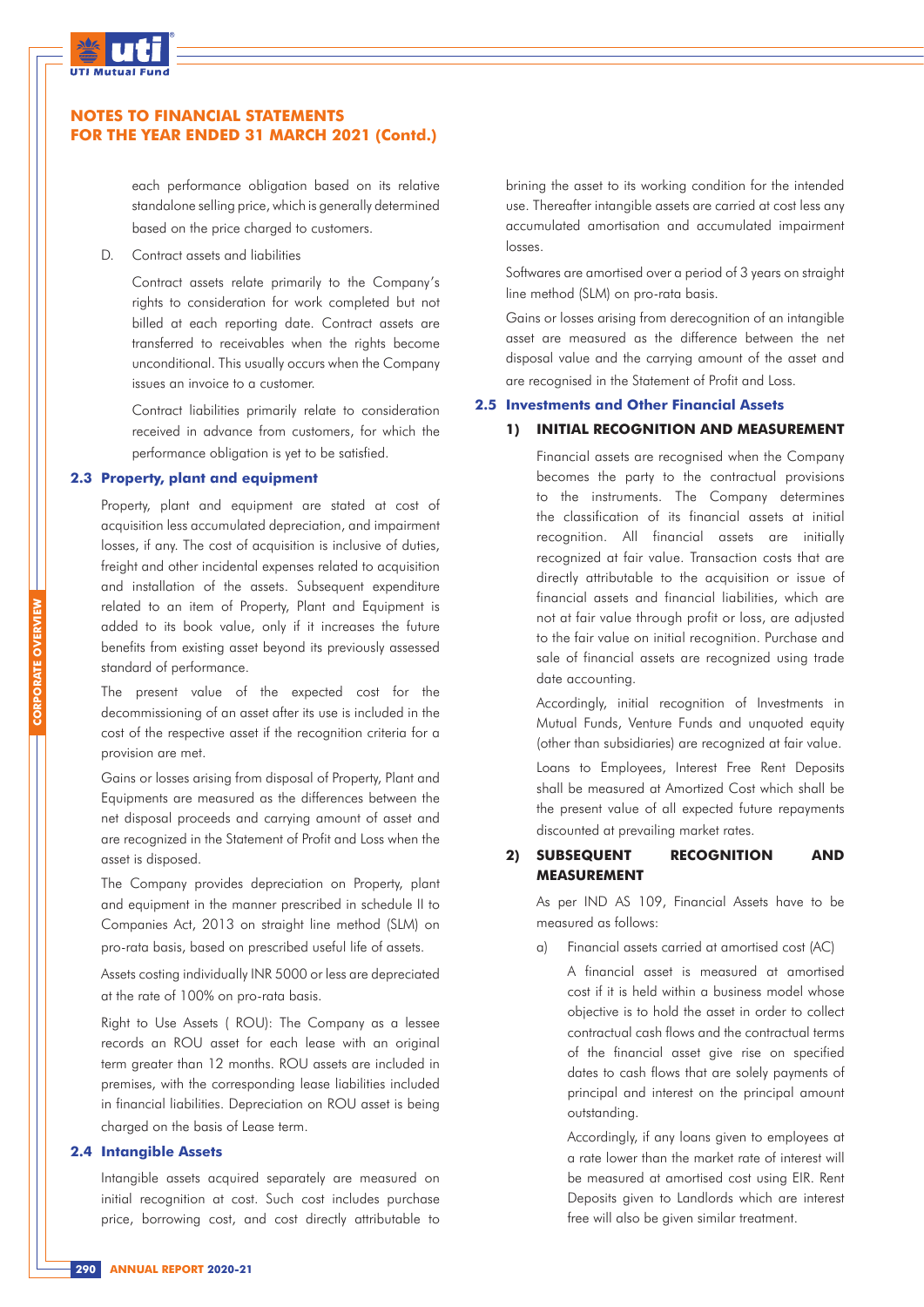b) Financial assets at fair value through other comprehensive income (FVTOCI)

A financial asset is measured at FVTOCI if it is held within a business model whose objective is achieved by both collecting contractual cash flows and selling financial assets and the contractual terms of the financial asset give rise on specified dates to cash flows that are solely payments of principal and interest on the principal amount outstanding.

c) Financial assets at fair value through profit or loss (FVTPL)

A financial asset which is not classified in any of the above categories is measured at FVTPL.

Accordingly investments in Mutual Funds and Venture Funds will be measured at fair value through profit and loss.

## **3) INVESTMENT IN SUBSIDIARIES, ASSOCIATES AND JOINT VENTURES**

The Company does not have any subsidiaries, associates and Joint Ventures.

#### **4) OTHER EQUITY INVESTMENTS**

The Company does not have any investments in unquoted Equity shares.

## **5) DERECOGNITION**

The Company derecognizes a financial asset when the contractual rights to the cash flows from the financial asset expire or it transfers the financial asset and the transfer qualifies for derecognition under Ind AS 109.

#### **6) IMPAIRMENT**

In accordance with Ind AS 109, the Company applies expected credit loss (ECL) model for measurement and recognition of impairment loss on trade receivables and investments.

#### **2.6 Financial Liabilities**

#### **1) INITIAL RECOGNITION AND MEASUREMENT**

Financial liabilities are recognised when the Company becomes a party to the contractual provisions of the instrument. The Company determines the classification of its financial liabilities at initial recognition. All financial liabilities are recognised initially at fair value and, in the case of loans and borrowings and payables, net of directly attributable transaction costs.

## **2) SUBSEQUENT RECOGNITION AND MEASUREMENT**

As per IND AS 32, a financial liability is any liability that is a contractual obligation to deliver cash or another financial asset to another entity, or to exchange financial assets and liabilities with another entity under conditions that are potentially unfavourable to the entity.

Financial liabilities are carried at amortized cost using the effective interest method. For trade and other payables maturing within one year from the balance sheet date, the carrying amounts approximate fair value due to the short maturity of these instruments.

### **3) DERECOGNITION**

A financial liability (or a part of a financial liability) is derecognized from the Company's Balance Sheet when the obligation specified in the contract is discharged or cancelled or expires.

#### **2.7 Transactions in Foreign Currency**

The Company financial statements are presented in 'INR' which is also the Company's functional currency.

Transactions in foreign currency are accounted for at the rate of exchange prevailing at the date of the transaction. Exchange differences, if any, arising out of transactions settled during the year are recognized in the Statement of Profit and Loss. Monetary Assets and Liabilities denominated in foreign currencies as at the Balance Sheet date are translated at the closing exchange rate. The exchange differences, if any, are recognized in the Statement of Profit and Loss and related Assets and Liabilities are accordingly restated in the Balance Sheet.

#### **2.8 Employee Benefits Expenses**

## **SHORT TERM EMPLOYEE BENEFITS**

The undiscounted amount of short term employee benefits expected to be paid in exchange for the services rendered by employees are recognised as an expense during the period when the employees render the services.

### **DEFINED CONTRIBUTION PLANS:**

A defined contribution plan is a post-employment benefit plan under which the Company pays specified contributions to Provident Fund (PF).The Company expenses its contribution to the statutory provident fund @ 10% of the basic salary and additional pay, wherever applicable, for each employee.

#### **DEFINED BENEFIT PLANS**

Company's contribution in case of Gratuity and Leave Encashment are funded annually with the Life Insurance Corporation of India under the respective schemes, based on the actuarial valuation as per IND AS -19 'Employee Benefits' Acturial valuation is based on a number of assumptions. These assumptions are reviewed at each reporting date.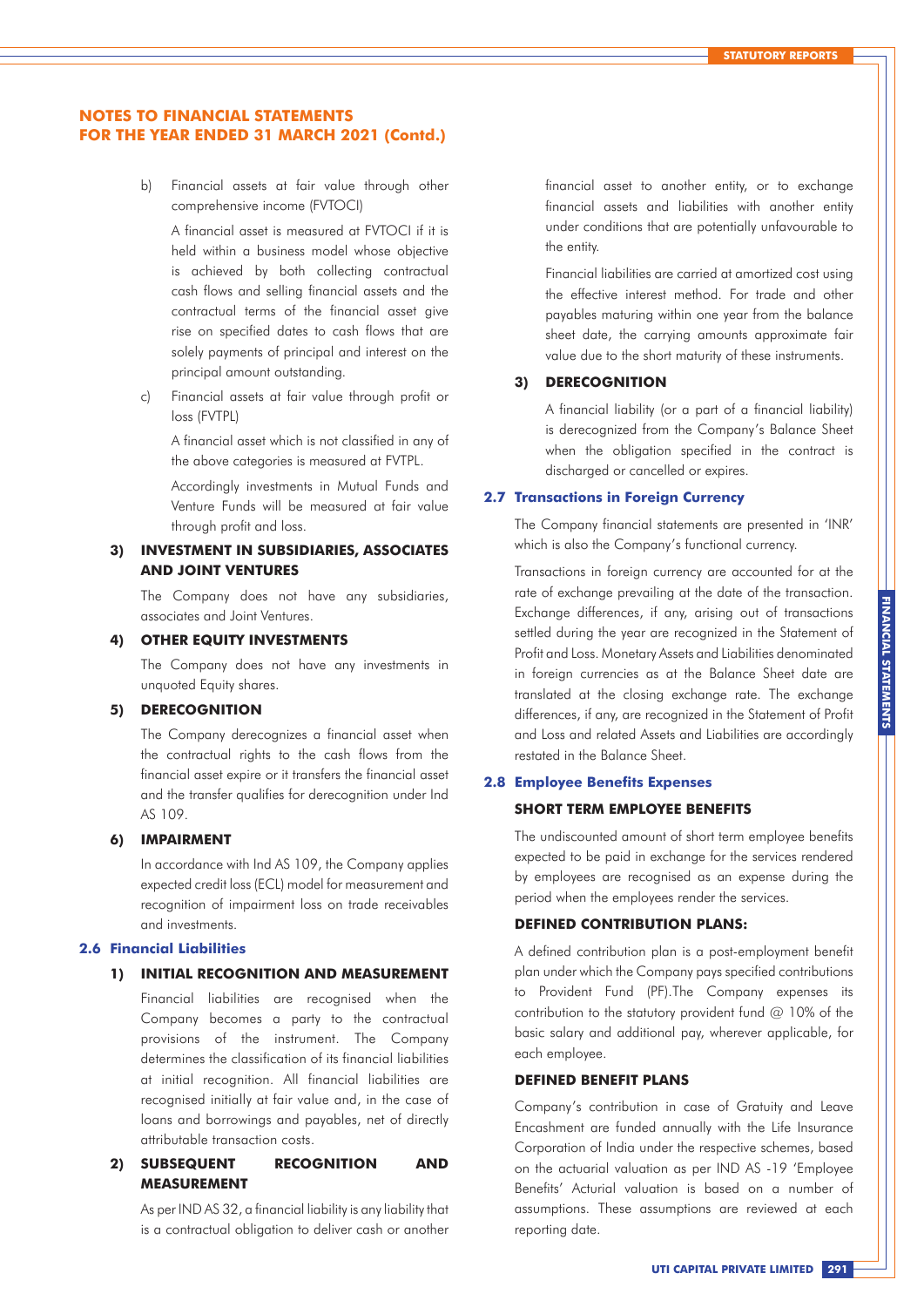

#### **2.9 Cash and Cash Equivalents**

Cash and cash equivalent in the balance sheet comprise cash at banks and on hand and short-term deposits with an original maturity of three months or less, which are subject to an insignificant risk of changes in value.

For the purpose of the statement of cash flows, cash and cash equivalents consist of cash and short-term deposits, as defined above, net of outstanding bank overdrafts, if any as they are considered an integral part of the Company's cash management.

#### **2.10Taxes on Income**

The tax expense for the period comprises current and deferred tax. Tax is recognised in Statement of Profit and Loss, except to the extent that it relates to items recognised in the comprehensive income or in equity. In which case, the tax is also recognised in other comprehensive income or equity.

Current Tax:

Current tax is determined as the amount of tax payable in respect of taxable income for the period in accordance with the provisions of the Income Tax Act, 1961.

#### Deferred Tax:

Deferred income taxes reflect the impact of current period timing differences between taxable income and accounting income for the period and reversal of timing differences of earlier periods. Deferred tax assets and liabilities are measured using the tax rates and tax laws that have been enacted or substantively enacted by the balance sheet date. Deferred tax assets are recognized for all deductible timing differences; carry forward of unused tax assets and unused tax losses only if there is reasonable virtual certainty that such deferred tax assets can be realized against future liabilities.

The carrying amount of deferred tax assets is reviewed at each balance sheet date and reduced to the extent that it is no longer probable that sufficient taxable profit will be available to allow all or part of the deferred tax asset to be utilized.

Unrecognized deferred tax assets are re-assessed at each reporting date and are recognized to the extent that it has become probable that future taxable profits will allow the deferred tax asset to be recovered.

Deferred tax relating to items recognized outside profit or loss is recognized either in other comprehensive income or in equity. Deferred tax items are recognized in correlation to the underlying transaction either in OCI or directly in equity.

Deferred tax assets and deferred tax liabilities are offset if a legally enforceable right exists to set off current tax assets

against current tax liabilities and the deferred taxes relate to the same taxable entity and the same taxation authority.

Minimum Alternate Tax (MAT) paid in a year is charged to the Statement of Profit and Loss as current tax. The Company recognizes MAT credit available as an asset only to the extent there is convincing evidence that the Company will pay normal income tax during the specified period, i.e., the period for which MAT Credit is allowed to be carried forward. The Company reviews the "MAT Credit Entitlement" asset at each reporting date and writes down the asset to the extent the Company does not have convincing evidence that it will pay normal tax during the sufficient period.

#### **2.11Earnings per share**

Basic earnings per share is computed and disclosed using the weighted average number of equity shares outstanding during the period. Dilutive earnings per share is computed and disclosed using the weighted average number of equity and dilutive equity equivalent shares outstanding during the period, except when the results would be anti-dilutive.

## **2.12 Dividend**

Provision is made for the amount of any dividend declared on or before the end of the reporting period but remaining undistributed at the end of the reporting period, where the same has been appropriately authorised and is no longer at the discretion of the entity.

#### **2.13 Leases**

The Company's lease asset classes primarily consist of leases for building premises . The Company assesses whether a contract contains a lease, at inception of a contract. A contract is, or contains, a lease if the contract conveys the right to control the use of an identified asset for a period of time in exchange for consideration. To assess whether a contract conveys the right to control the use of an identified asset, the Company assesses whether: (i) the contract involves the use of an identified asset (ii) the Company has substantially all of the economic benefits from use of the asset through the period of the lease and (iii) the Company has the right to direct the use of the asset.

At the date of commencement of the lease, the Company recognizes a right-of-use asset ("ROU") and a corresponding lease liability for all lease arrangements in which it is a lessee, except for leases with a term of twelve months or less (short-term leases) and low value leases. For these short-term and low value leases, the Company recognizes the lease payments as an operating expense on a straight-line basis over the term of the lease.

Certain lease arrangements includes the options to extend or terminate the lease before the end of the lease term. ROU assets and lease liabilities includes these options when it is reasonably certain that they will be exercised.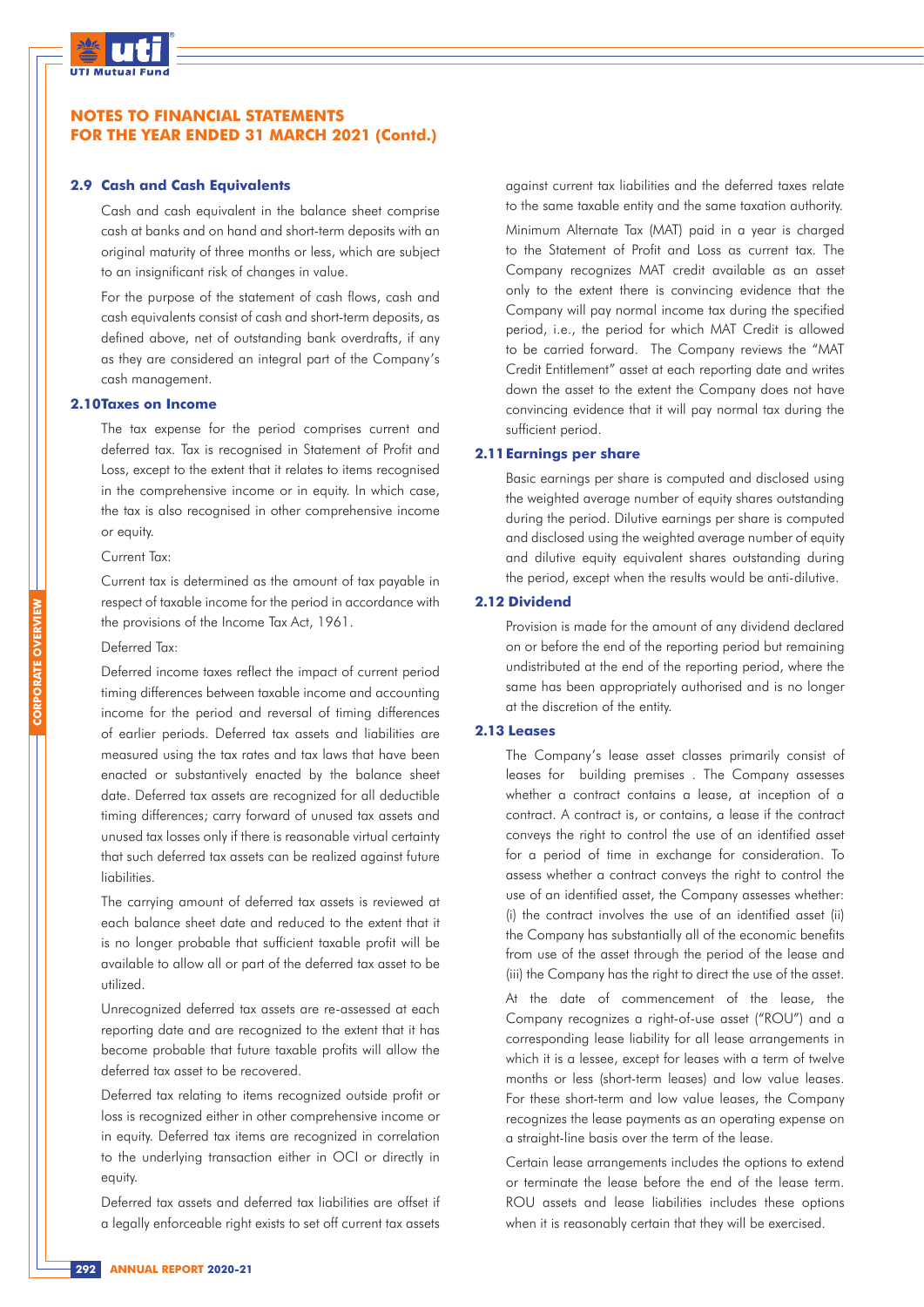The right-of-use assets are initially recognized at cost, which comprises the initial amount of the lease liability adjusted for any lease payments made at or prior to the commencement date of the lease plus any initial direct costs less any lease incentives. They are subsequently measured at cost less accumulated depreciation and impairment losses.

Right-of-use assets are depreciated from the commencement date on a straight-line basis over the shorter of the lease term and useful life of the underlying asset. Right of use assets are evaluated for recoverability whenever events or changes in circumstances indicate that their carrying amounts may not be recoverable. For the purpose of impairment testing, the recoverable amount (i.e. the higher of the fair value less cost to sell and the value-in-use) is determined on an individual asset basis unless the asset does not generate cash flows that are largely independent of those from other assets. In such cases, the recoverable amount is determined for the Cash Generating Unit (CGU) to which the asset belongs. The lease liability is initially measured at amortized cost at the present value of the future lease payments. The lease payments are discounted using the interest rate implicit in the lease or, if not readily determinable, using the incremental borrowing rates in the country of domicile of these leases. Lease liabilities are remeasured with a corresponding adjustment to the related right of use asset if the Company changes its assessment if whether it will exercise an extension or a termination option.

#### **TRANSITION:**

Ind AS 116 Lease is applicable for financial reporting periods beginning on or after 1 April 2019 and replaces existing lease accounting guidance, namely Ind AS 17 Leases. Ind AS 116 introduces a single, on-balance sheet lease accounting model for lessees. A lessee recognises a Right-of-Use ("ROU") asset representing its right to use the underlying asset and a lease liability representing its obligation to make lease payments. The nature of expenses related to those leases will change as Ind AS 116 replaces the operating lease expense (i.e., rent) with depreciation charge for ROU assets and interest expense on lease liabilities. There are recognition exemptions for short-term leases and leases of low-value items. Lessor accounting remains similar to the current standard – i.e. lessors continue to classify leases as finance or operating leases.

Accordingly, the Company has adopted Ind AS 116 - Leases and applied it to all lease contracts existing on 1 April 2019 using the modified retrospective method. Consequently, the cumulative adjustment has been taken on the date of initial application i.e. 1 April 2019. Based on the same and as permitted under the specific

transitional provisions in the standard, the Company is not required to restate the comparative figures. On transition, due to the adoption of the new Ind AS, it resulted in recognition of Right-of-Use asset (ROU) of INR 2.04 crores and a lease liability of INR 2.04 crores. Since the Company has adopted modified restrospective method , no impact would arise in the opening retained earnings. The effect of this adoption is not material to the profit for the period and earnings per share.

The following is the summary of practical expedients elected on initial application:

- 1. Applied a single discount rate to a portfolio of leases of similar assets in similar economic environment with a similar end date
- 2. Applied the exemption not to recognize right-ofuse assets and liabilities for leases with less than 12 months of lease term on the date of initial application
- 3. Excluded the initial direct costs from the measurement of the right-of-use asset at the date of initial application.

#### **2.14 Critical accounting judgment and estimates**

The preparation of financial statements requires management to exercise judgment in applying the Company's accounting policies. It also requires the use of estimates and assumptions that affect the reported amounts of assets, liabilities, income and expenses and the acCompanying disclosures including disclosure of contingent liabilities. Actual results may differ from these estimates. Estimates and underlying assumptions are reviewed on an ongoing basis, with revisions recognised in the period in which the estimates are revised and in any future periods affected.

#### **2.15 Contingencies and Provisions**

In accordance with Ind AS 37, provisions are recognized when there is a present obligation as a result of a past event, it is probable that an outflow of resources embodying economic benefits will be required to settle the obligation, and a reliable estimate can be made of the amount of the obligation.

Contingent liabilities are not recognized in books of accounts. They are disclosed by way of notes, unless the possibility of an outflow of resources embodying economic benefits is remote.

Contingent assets are not recognized in financial statements. However, when the realization of income is virtually certain, then the related asset is not a contingent asset and its recognition is appropriate. A contingent asset is disclosed, only where an inflow of economic benefits is probable.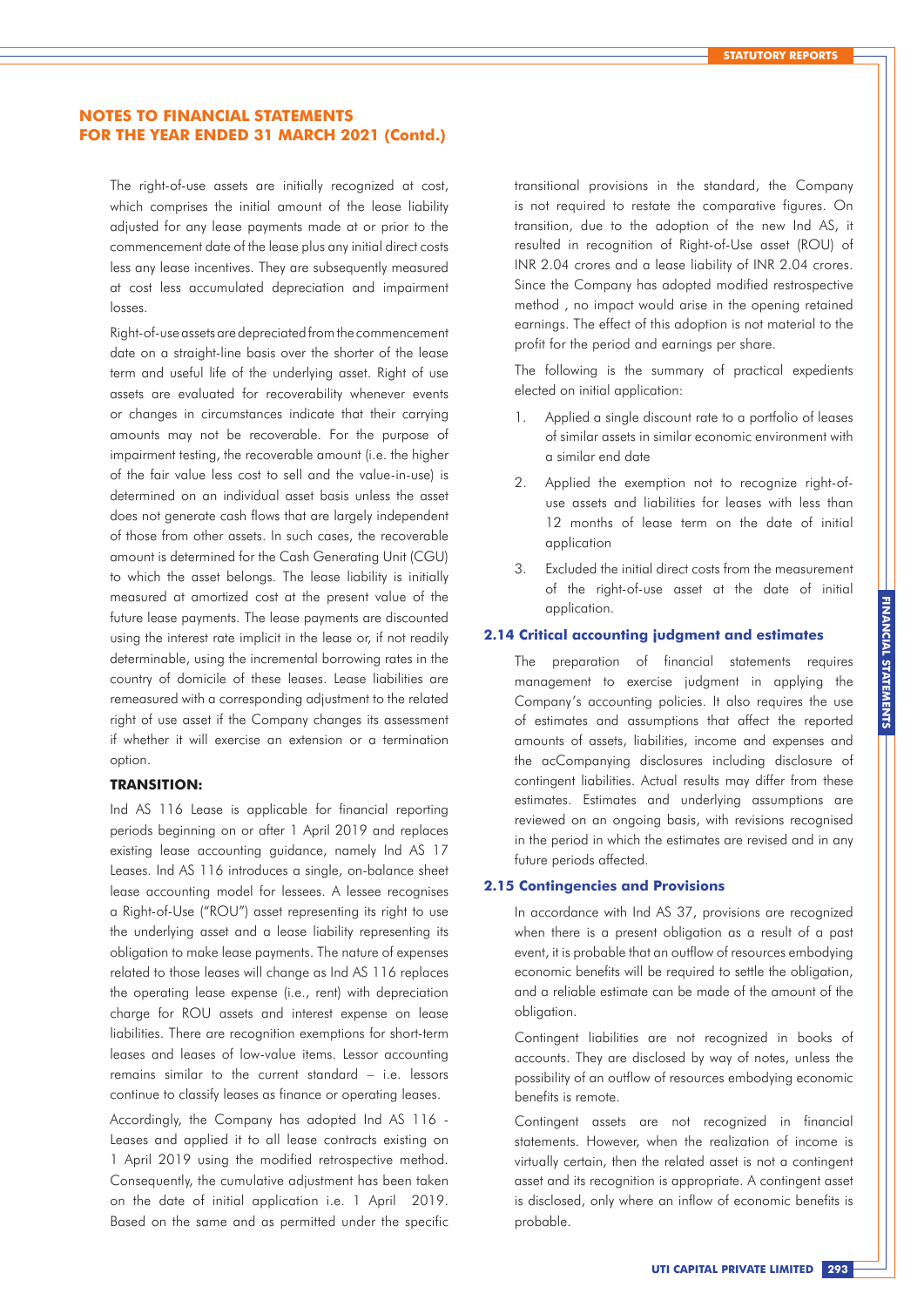

#### **USEFUL LIVES AND RESIDUAL VALUES**

The Company reviews the useful lives and residual values of property, plant and equipment and intangible assets at each financial year end.

#### **IMPAIRMENT TESTING**

Judgment is also required in evaluating the likelihood of collection of customer debt after revenue has been recognised. This evaluation requires estimates to be made, including the level of provision to be made for amounts with uncertain recovery profiles. Provisions are based on historical trends in the percentage of debts which are not recovered, or on more detailed reviews of individually significant balances.

Determining whether the carrying amount of these assets has any indication of impairment also requires judgment. If an indication of impairment is identified, further judgment is required to assess whether the carrying amount can be supported by the net present value of future cash flows forecast to be derived from the asset. This forecast involves cash flow projections and selecting the appropriate discount rate.

#### **TAXES**

The Company's tax charge is the sum of the total current and deferred tax charges. The calculation of the Company's total tax charge necessarily involves a degree of estimation and judgment in respect of certain items whose tax treatment cannot be finally determined until resolution has been reached with the relevant tax authority or, as appropriate, through a formal legal process.

Accruals for tax contingencies require management to make judgments and estimates in relation to tax related issues and exposures.

The recognition of deferred tax assets is based upon whether it is more likely than not that sufficient and suitable taxable profits will be available in the future against which the reversal of temporary differences can be deducted. Where the temporary differences are related to losses, the availability of the losses to offset against forecast taxable profits is also considered. Recognition therefore involves judgment regarding the future financial performance of the particular legal entity or tax Company in which the deferred tax asset has been recognized.

#### **FAIR VALUE MEASUREMENT**

A number of Company's accounting policies and disclosures require the measurement of fair values, for both financial and non- financial assets and liabilities.

When measuring the fair value of an asset or a liability, the Company uses observable market data as far as possible. Fair values are categorized into different levels in a fair value hierarchy based on the inputs used in the valuation techniques as follows:

- Level 1: quoted prices (unadjusted) in active markets for identical assets or liabilities.
- Level 2: inputs other than quoted prices included in Level 1 that are observable for the asset or liability, either directly (i.e. prices) or indirectly (i.e. derived from prices).
- Level 3: inputs for the asset or liability that are not based on observable market data (unobservable inputs).

If the inputs used to measure the fair value of an asset or a liability fall into different levels of a fair value hierarchy, then the fair value measurement is categorized in its entirety in the same level of the fair value hierarchy as the lowest level input that is significant to the entire measurement.

The Company recognizes transfers between levels of the fair value hierarchy at the end of reporting year during which the change has occurred.

## **2.16Impairment of Assets (Other than Financial Assets)**

At each Balance Sheet date, the management reviews the carrying amounts of assets to determine whether there is any indication that those assets were impaired. If any such indication exists, the recoverable amount of the asset is estimated in order to determine the extent of impairment loss. In assessing value in use, the estimated future cash flows expected from the continuing use of the asset and from its disposal are discounted to their present value using a pre-tax discount rate that reflects the current market assessments of time value of money and the risks specific to the asset. The reduction is treated as an impairment loss and is recognized in the Statement of Profit and Loss.

Reversal of impairment loss is recognized immediately as income in the Statement Profit and Loss.

#### **2.17Defined benefit obligation**

The costs of providing pensions and other post-employment benefits are charged to the Statement of Profit and Loss in accordance with Ind AS 19 'Employee benefits' over the period during which benefit is derived from the employees' services. The costs are assessed on the basis of assumptions selected by the management. These assumptions include salary escalation rate, discount rates, expected rate of return on assets and mortality rates. The same is disclosed in Note No. 28, 'Employee Benefits'.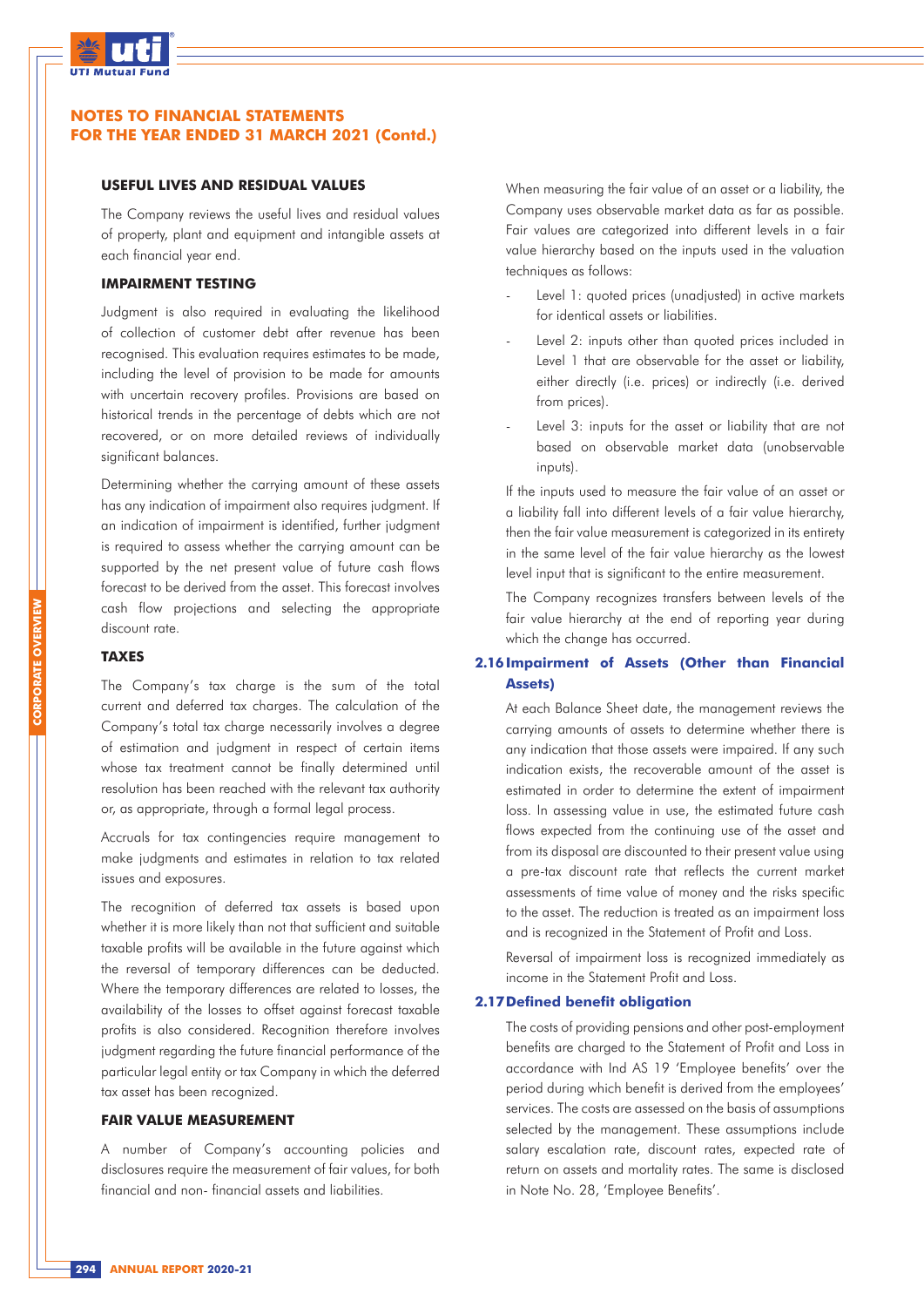#### **2.18Use of Estimates**

The preparation of financial statements require the management of the Company to make estimation and assumptions that effect the reported balances of assets and liabilities and disclosures relating to the contingent liabilities as at the date of the financial statements and reported amounts of income and expenses during the period. Examples of such estimates include provision for loans & advances, provision for accrued benefits to employees, provision for income tax, provision for write back of diminution in the value of investment and the useful life of Property, Plant and Equipments. The estimates and assumptions used in the acCompanying financial statements are based upon management's evaluation of the relevant facts and circumstances as of the date of financial statements. Actual results may differ from those estimates. Any revision to accounting estimate is recognized prospectively in the current and future periods.

#### **2.19 Share-based payment transactions:**

Certain employees of the Company receive remuneration in the form of equity awards consisting of equity shares of the holding Company, The Employee Stock Option Scheme provides for the grant of options to acquire equity shares of the holding Company to its eligible employees are measured at fair value of the equity instruments at the grant date. The period of vesting and period of exercise are as specified within the respective schemes. Details regarding the determination of the fair value of equity settled share based payments transactions are set out in Note 35.

The fair value determined at the grant date of the equity settled share based payments is expensed on a straight line basis over the vesting period, based on the Company's estimate of equity instruments that will eventually vest, with a corresponding increase in equity. At the end of each reporting period, the Company revives its estimate of the number of equity instruments expected to vest. The impact of the revision of original estimates, if any, is recognised in Statement of profit and loss such that the cumulative

expenses reflect the revised estimate, with a corresponding adjustment to Group equity award scheme reserve.

## **2.20 Recent accounting pronouncements**

#### **IND AS 12 INCOME TAXES**

Ind AS 12 Income Taxes (Amendments relating to income tax consequences of dividend and uncertainty over income tax treatments) :

The amendment relating to income tax consequences of dividend clarify that a Company shall recognize the income tax consequences of dividends in the statement of profit and loss, other comprehensive income or equity according to where the Company originally recognized those past transactions or events. The Company does not expect any impact from this pronouncement. It is relevant to note that the amendment does not amend situations where the Company pays a tax on dividend which is effectively a portion of dividends paid to taxation authorities on behalf of shareholders. Such amount paid or payable to taxation authorities continues to be charged to equity as part of dividend, in accordance with Ind AS 12.

The amendment to Appendix C of Ind AS 12 specifies that the amendment is to be applied to the determination of taxable profit (tax loss), tax bases, unused tax losses, unused tax credits and tax rates, when there is uncertainty over income tax treatments under Ind AS 12. It outlines the following: (1) the Company has to use judgment, to determine whether each tax treatment should be considered separately or whether some can be considered together. The decision should be based on the approach which provides better predictions of the resolution of the uncertainty (2) the Company is to assume that the taxation authority will have full knowledge of all relevant information while examining any amount (3) Company has to consider the probability of the relevant taxation authority accepting the tax treatment and the determination of taxable profit (tax loss), tax bases, unused tax losses, unused tax credits and tax rates would depend upon the probability. The Company does not expect any significant impact of the amendment on its financial statement.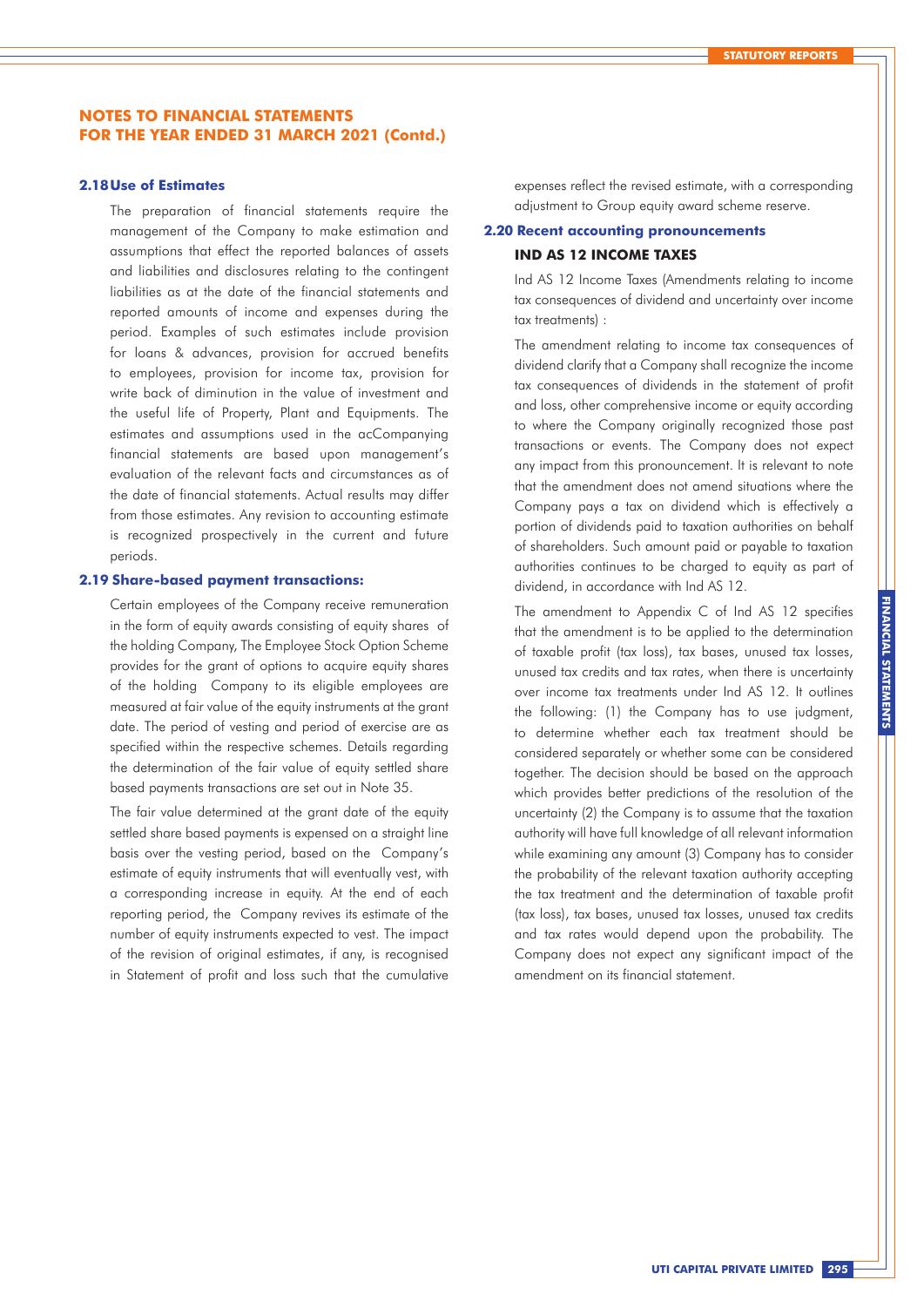

## **3. CASH AND CASH EQUIVALENTS**

|                             | (INR in crore)                      |                        |  |
|-----------------------------|-------------------------------------|------------------------|--|
|                             | As at<br>31 March 2021<br>(Audited) | As at<br>31 March 2020 |  |
|                             |                                     | (Audited)              |  |
| <b>Balances with bank -</b> |                                     |                        |  |
| - In Current accounts       | 0.67                                | 0.83                   |  |
| <b>Total</b>                | 0.67                                | 0.83                   |  |

## **4. RECEIVABLES**

|                                                                                                |                               | (INR in crore)         |
|------------------------------------------------------------------------------------------------|-------------------------------|------------------------|
|                                                                                                | As at<br><b>31 March 2021</b> | As at<br>31 March 2020 |
|                                                                                                | (Audited)                     | (Audited)              |
| <b>Trade receivables</b><br>(i)                                                                |                               |                        |
| Considered good - Unsecured                                                                    | 0.36                          | 0.49                   |
| Significant increase in credit risk                                                            | $\qquad \qquad \blacksquare$  |                        |
| <b>Total</b>                                                                                   | 0.36                          | 0.49                   |
| Trade receivables are non-interest bearing and credit period extended to them is 0 to 180 days |                               |                        |
| <b>Other receivables</b><br>(iii)                                                              |                               |                        |
| Considered good - Unsecured                                                                    | ٠                             | 0.37                   |
| <b>Total</b>                                                                                   |                               | 0.37                   |

## **5. LOANS**

|                  |           | (INR in crore)                       |
|------------------|-----------|--------------------------------------|
|                  | As at     | As at<br>31 March 2021 31 March 2020 |
|                  | (Audited) | (Audited)                            |
| Security Deposit | 0.02      | $\overline{\phantom{0}}$             |
| <b>Total</b>     | 0.02      |                                      |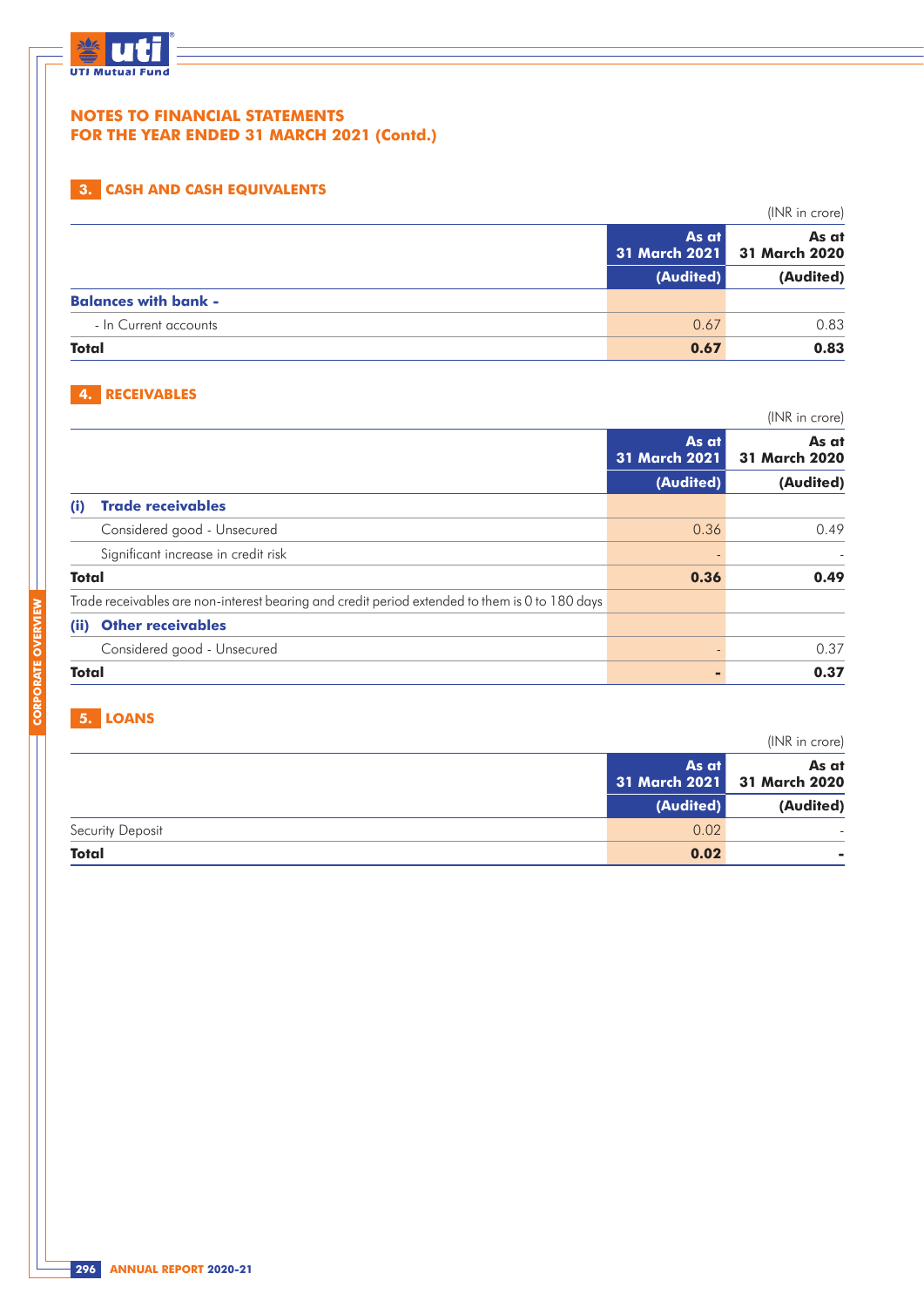## **6. INVESTMENTS**

|                                                                                                                                                             |                               | (INR in crore)                |
|-------------------------------------------------------------------------------------------------------------------------------------------------------------|-------------------------------|-------------------------------|
|                                                                                                                                                             | As at<br><b>31 March 2021</b> | As at<br><b>31 March 2020</b> |
|                                                                                                                                                             | (Audited)                     | (Audited)                     |
| <b>Investments carried at fair Value through Profit and Loss</b>                                                                                            |                               |                               |
| <b>Mutual funds - Quoted</b>                                                                                                                                |                               |                               |
| 77,794 units of INR 1,000/- each of UTI Treasury Advantage Fund - Institutional Plan<br>Direct Growth Option (31 March 2020 - 77,794 units)                 | 20.58                         | 19.33                         |
| 128 units of of INR 1,000/- each of UTI Money Market Fund - Institutional Daily Dividend<br>Re-investment (31 March 2020 - 124 units)                       | 0.01                          | 0.01                          |
| 67,728 units of of INR 1,000/- each of UTI Money Market Fund - Institutional Direct Plan -<br>Daily Dividend Re-investment (31 March 2020 - 75,681 units)   | 6.98                          | 7.61                          |
| <b>Other - Unquoted</b>                                                                                                                                     |                               |                               |
| 866,294 units of of INR. 1.0034/- each of UTI Structured Debt Opportunities Fund I Class<br>D1 - T Units (31 March 2020 - 31,44,630 units of INR 1/-)       | 0.09                          | 0.32                          |
| 67,809 units of of INR. 100/- each of UTI Structured Debt Opportunities Fund I Class D1 -<br>Regular Units (31 March 2020 - 67,809 units of INR 100/- each) | 0.71                          | 0.70                          |
| Total                                                                                                                                                       | 28.37                         | 27.97                         |
| Aggregate book value of quoted investments                                                                                                                  | 27.57                         | 26.95                         |
| Aggregate book value of unquoted investments                                                                                                                | 0.80                          | 1.02                          |
| Aggregate market value of quoted investments                                                                                                                | 27.57                         | 26.95                         |
| Aggregate market value of unquoted investments                                                                                                              | 0.80                          | 1.02                          |

## **7. CURRENT TAX ASSETS (NET)**

|                                              | (INR in crore)                      |                        |
|----------------------------------------------|-------------------------------------|------------------------|
|                                              | As at<br>31 March 2021<br>(Audited) | As at<br>31 March 2020 |
|                                              |                                     | (Audited)              |
| <b>Balance with government authorities -</b> |                                     |                        |
| - Advance direct tax (net of provisions)     | 0.60                                | 147                    |
| <b>Total</b>                                 | 0.60                                | 1.47                   |

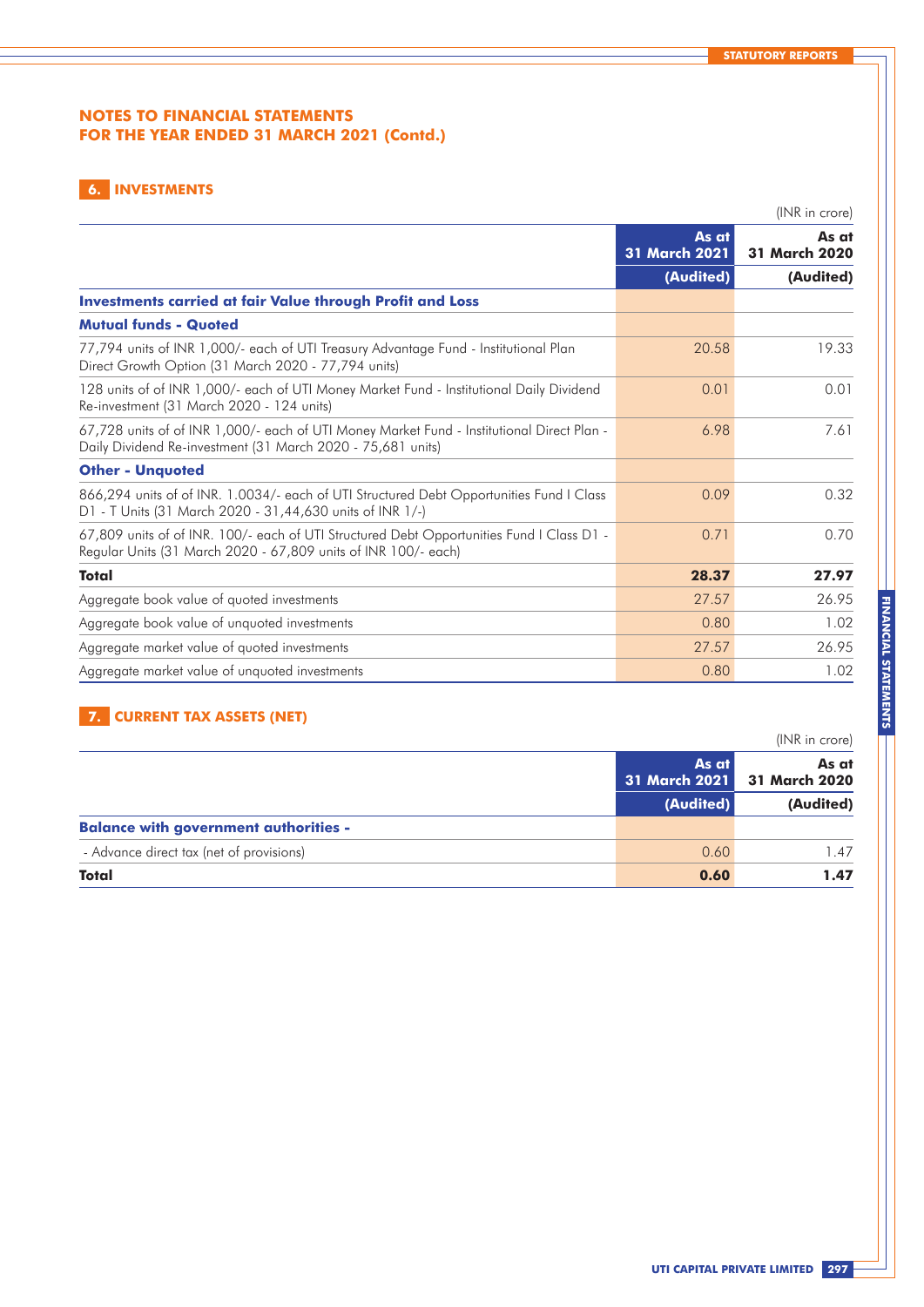

## **8. PROPERTY, PLANT AND EQUIPMENTS**

| <b>Description of Assets</b>               | <b>Office Equipments</b> | (INR in crore)<br>Total |
|--------------------------------------------|--------------------------|-------------------------|
|                                            |                          |                         |
| I. At cost at 31 March 2019                | 0.01                     | 0.01                    |
| <b>Additions</b>                           |                          |                         |
| Disposals                                  |                          |                         |
| At cost at 31 March 2020                   | 0.01                     | 0.01                    |
| Additions                                  |                          |                         |
| Disposals                                  |                          |                         |
| At cost at 31 March 2021                   | 0.01                     | 0.01                    |
| <b>II. Depreciation upto 31 March 2019</b> | 0.00                     | 0.00                    |
| Depreciation charged for the year          | 0.00                     | 0.00                    |
| <b>Disposals</b>                           |                          |                         |
| Upto 31 March 2020                         | 0.00                     | 0.00                    |
| Depreciation charged for the year          | 0.00                     | 0.00                    |
| <b>Disposals</b>                           |                          |                         |
| Upto 31 March 2021                         | 0.00                     | 0.00                    |
| <b>Net book value</b>                      |                          |                         |
| As at 31 March 2021                        | 0.00                     | 0.00                    |
| As at 31 March 2020                        | 0.00                     | 0.00                    |

## **9. RIGHT OF USE ASSETS**

|                                                  |                        | (INR in crore) |
|--------------------------------------------------|------------------------|----------------|
| <b>Description of Assets</b>                     | <b>Leased Premises</b> | Total          |
| I. At cost at 31 March 2019                      | ٠                      |                |
| Additions                                        | 2.04                   | 2.04           |
| Disposals                                        |                        |                |
| At cost at 31 March 2020                         | 2.04                   | 2.04           |
| Additions                                        |                        |                |
| Disposals                                        | 2.04                   | 2.04           |
| At cost at 31 March 2021                         | 0.00                   |                |
| <b>II. Depreciation Upto 31 March 2019</b>       |                        |                |
| Depreciation / Amortization charged for the year | 0.12                   | 0.12           |
| Disposals                                        |                        |                |
| Upto 31 March 2020                               | 0.46                   | 0.46           |
| Depreciation / Amortization charged for the year | 0.06                   | 0.06           |
| Disposals                                        | 0.52                   | 0.52           |
| Upto 31 March 2021                               | ٠                      |                |
| Net book value                                   |                        |                |
| As at 31 March 2021                              |                        |                |
| As at 31 March 2020                              | 1.58                   | 1.58           |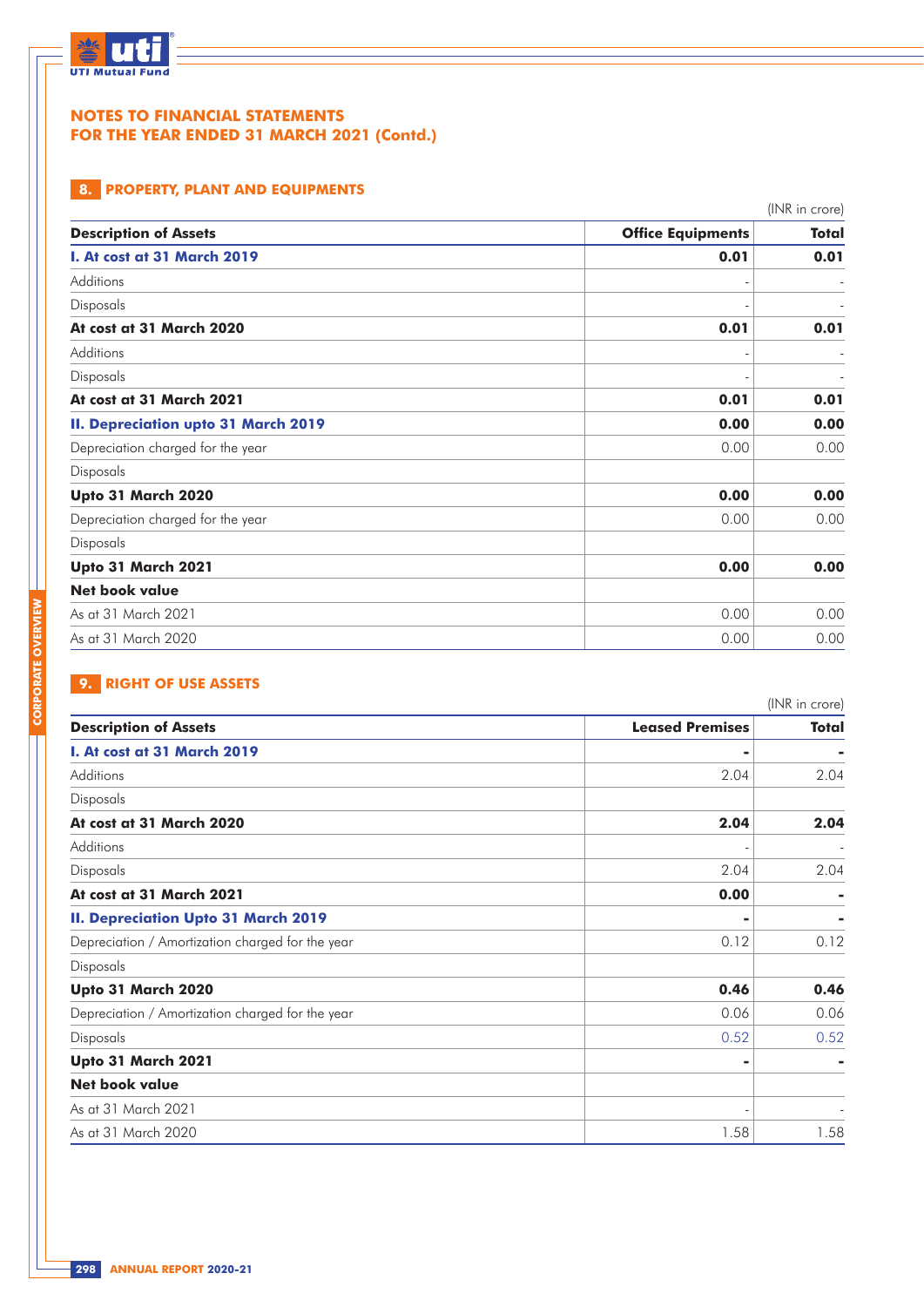## **9A. OTHER INTANGIBLE ASSETS**

|                                            |                 | (INR in crore) |
|--------------------------------------------|-----------------|----------------|
| <b>Description of Assets</b>               | <b>Software</b> | Total          |
| I. At cost at 31 March 2019                | 0.00            | 0.00           |
| <b>Additions</b>                           |                 |                |
| Disposals                                  |                 |                |
| At cost at 31 March 2020                   | 0.00            | 0.00           |
| <b>Additions</b>                           |                 |                |
| Disposals                                  |                 |                |
| At cost at 31 March 2021                   | 0.00            | 0.00           |
| <b>II. Amortization Upto 31 March 2019</b> | 0.00            | 0.00           |
| Amortization charged for the year          | 0.00            | 0.00           |
| Disposals                                  |                 | ٠              |
| Upto 31 March 2020                         | 0.00            | 0.00           |
| Amortization charged for the year          | 0.00            | 0.00           |
| Disposals                                  |                 |                |
| Upto 31 March 2021                         | 0.00            | 0.00           |
| <b>Net book value</b>                      |                 |                |
| As at 31 March 2021                        | 0.00            | 0.00           |
| As at 31 March 2020                        | 0.00            | 0.00           |

## **10. OTHER NON-FINANCIAL ASSETS**

|                                            | (INR in crore)         |
|--------------------------------------------|------------------------|
| As at<br><b>31 March 2021</b><br>(Audited) | As at<br>31 March 2020 |
|                                            | (Audited)              |
|                                            |                        |
|                                            |                        |
|                                            |                        |
| 5.41                                       | 6.36                   |
| 0.06                                       | 0.01                   |
| 5.47                                       | 6.37                   |
|                                            |                        |

**FINANCIAL STATEMENTS**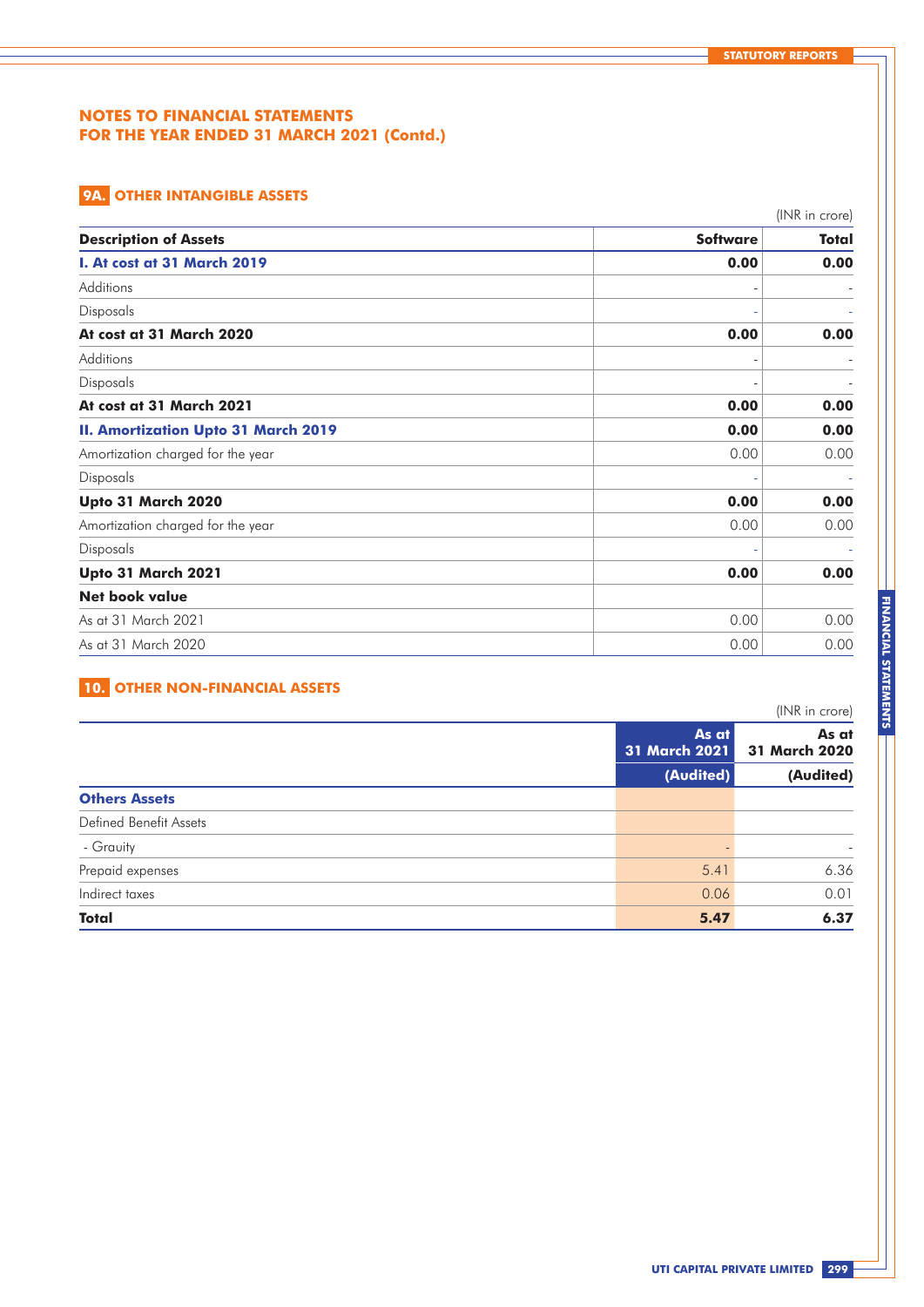

## **11. FINANCIAL LIABILITIES**

|       |                                                                                            |                               | (INR in crore)                |
|-------|--------------------------------------------------------------------------------------------|-------------------------------|-------------------------------|
|       |                                                                                            | As at<br><b>31 March 2021</b> | As at<br><b>31 March 2020</b> |
|       |                                                                                            | (Audited)                     | (Audited)                     |
| (a)   | (I) Trade Payables (refer note 23)                                                         |                               |                               |
|       | i) total outstanding dues of micro enterprises and small enterprises                       |                               |                               |
|       | ii) total outstanding dues of creditors other than micro enterprises and small enterprises | 0.59                          | 0.45                          |
| Total |                                                                                            | 0.59                          | 0.45                          |
|       | (II) Other Payables (refer note 23)                                                        |                               |                               |
|       | i) total outstanding dues of micro enterprises and small enterprises                       |                               | 0.00                          |
|       | ii) total outstanding dues of creditors other than micro enterprises and small enterprises | 0.11                          | 0.18                          |
| Total |                                                                                            | 0.11                          | 0.18                          |
| (b)   | <b>Borrowings</b>                                                                          |                               |                               |
|       | Unsecured                                                                                  |                               |                               |
|       | Loans from related parties                                                                 | 3.05                          | 6.11                          |
| Total |                                                                                            | 3.05                          | 6.11                          |

The loan carries Interest @8% p.a and is repayable on demand. Loan includes interest of INR 0.05 crore (31 March 2020 : INR 0.11 crore).

## **Terms and conditions of the above financial liabilities:**

Trade payables and other payables are non-interest bearing and are normally settled as per payment terms mentioned in the contract. In the opinion of the management, the balances of Payables are stated at book value and are payable. For transactions relating to related party payables refer note 29.

## **12. OTHER FINANCIAL LIABILITIES**

|                            | (INR in crore)         |                                     |
|----------------------------|------------------------|-------------------------------------|
|                            | As at<br>31 March 2021 | As at<br>31 March 2020<br>(Audited) |
|                            | (Audited)              |                                     |
| Employee benefits payable  | 1.20                   | 1.20                                |
| Lease Liabilities          |                        | 1.68                                |
| Security deposits received | 0.94                   | 0.85                                |
| Total                      | 2.14                   | 3.73                                |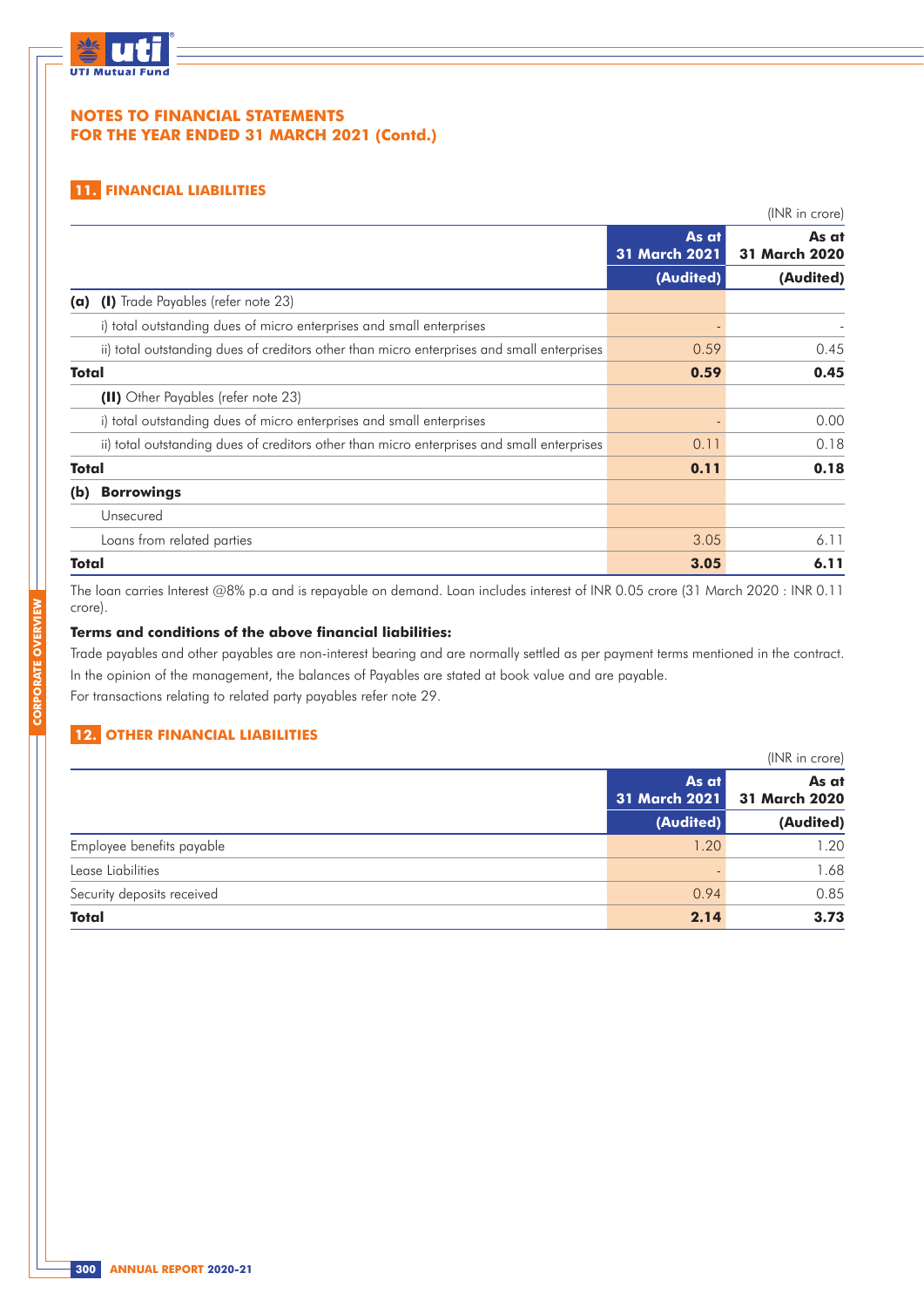## **13. DEFERRED TAX LIABILITY (NET)**

|       |                                         |                               | (INR in crore)         |
|-------|-----------------------------------------|-------------------------------|------------------------|
|       |                                         | As at<br><b>31 March 2021</b> | As at<br>31 March 2020 |
|       |                                         | (Audited)                     | (Audited)              |
| i)    | <b>Deferred tax liability:</b>          |                               |                        |
|       | Fair Value of Investments               | 1.12                          | 0.81                   |
|       | On Lease Obligations                    |                               | 0.62                   |
|       | Others                                  | 1.10                          | 1.65                   |
| Total |                                         | 2.22                          | 3.08                   |
| ii)   | <b>Deferred tax assets:</b>             |                               |                        |
|       | Depreciation and amortisation           | (0.00)                        | 0.00                   |
|       | Employee retirement benefits obligation | 0.05                          | 0.03                   |
|       | On Lease Obligations                    |                               | 0.65                   |
|       | Income tax losses                       | 1.78                          | 1.96                   |
| Total |                                         | 1.83                          | 2.64                   |
| iii)  | <b>MAT Credit Entitlement</b>           | (0.87)                        | (0.72)                 |
|       | Net Deferred tax liability/(assets)     | (0.48)                        | (0.28)                 |

## **14A. CURRENT TAX LIABILITIES (NET)**

|                                 |                                                   | (INR in crore) |
|---------------------------------|---------------------------------------------------|----------------|
|                                 | As at<br>31 March 2021 31 March 2020<br>(Audited) | As at          |
|                                 |                                                   | (Audited)      |
| Tax provision (net of advances) | 0.02                                              |                |
| Total                           | 0.02                                              | ٠              |

## **14B. PROVISIONS**

|                                       | (INR in crore)                |                                            |
|---------------------------------------|-------------------------------|--------------------------------------------|
|                                       | As at<br><b>31 March 2021</b> | As at<br><b>31 March 2020</b><br>(Audited) |
|                                       | (Audited)                     |                                            |
| Defined Benefit Obligation (Gratuity) | 0.13                          | 0.04                                       |
| Defined Benefit Obligation (Leave)    | 0.10                          | 0.01                                       |
| Total                                 | 0.23                          | 0.05                                       |

## **14C. OTHER NON-FINANCIAL LIABILITIES**

|                        |                    | (INK in crore)                       |
|------------------------|--------------------|--------------------------------------|
|                        | As at<br>(Audited) | As at<br>31 March 2021 31 March 2020 |
|                        |                    | (Audited)                            |
| Statutory dues payable | 0.13               | 0.14                                 |
| Total                  | 0.13               | 0.14                                 |

 $\overline{\phantom{a}}$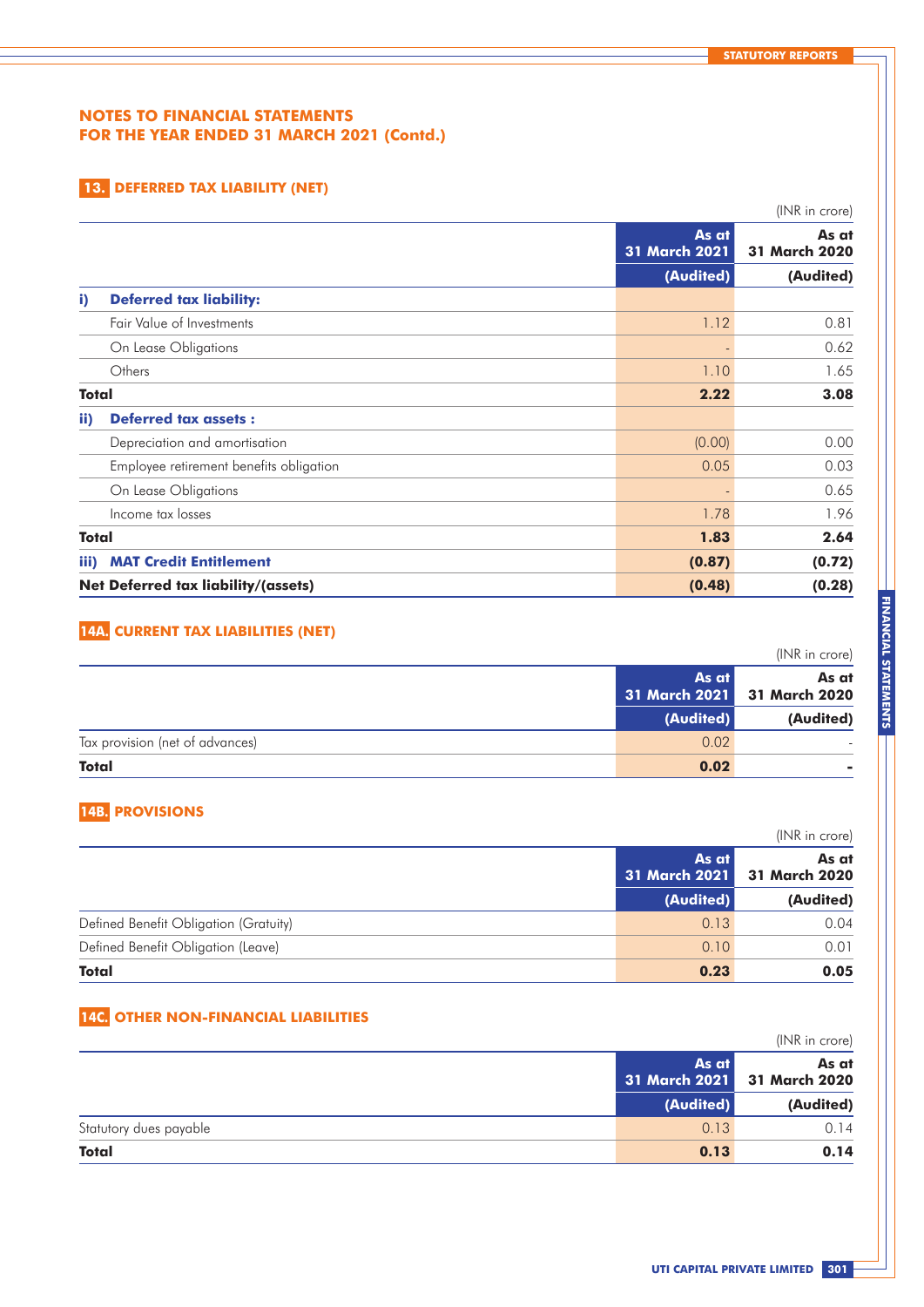

## **15. EQUITY SHARE CAPITAL**

|                                                                      |                        | (INR in crore)                |
|----------------------------------------------------------------------|------------------------|-------------------------------|
|                                                                      | As at<br>31 March 2021 | As at<br><b>31 March 2020</b> |
|                                                                      | (Audited)              | (Audited)                     |
| <b>Authorised</b>                                                    |                        |                               |
| 15,000,000 (31 March 2020-15,000,000) Equity shares of INR 10/- each | 15.00                  | 15.00                         |
| Issued, subscribed and fully paid up                                 |                        |                               |
| 12,000,000 (31 March 2020-12,000,000) Equity shares of INR 10/- each | 12.00                  | 12.00                         |

## **a) Reconciliation of the equity shares outstanding at the beginning and at the end of the reporting year**

|                                    |                               |              |                                      | (INR in crore) |
|------------------------------------|-------------------------------|--------------|--------------------------------------|----------------|
| <b>Particulars</b>                 | As at 31 March 2021           |              | As at 31 March 2020                  |                |
|                                    | Number<br>of Equity<br>shares | <b>INR</b>   | <b>Number</b><br>of Equity<br>shares | <b>INR</b>     |
| At the beginning of the year       | 1,20,00,000                   | $12^{\circ}$ | 1,20,00,000                          | 12             |
| Add: Share issued during the year  |                               |              |                                      |                |
| Outstanding at the end of the year | 1,20,00,000                   |              | 12 1,20,00,000                       | 12             |

## **b) Terms/rights attached to equity shares**

The Company has only one class of equity shares having a par value of INR 10 per share. Each holder of equity shares is entitled to one vote per share. The Company declares and pays dividend in Indian rupees. The dividend proposed by the Board of Directors is subject to the approval of the shareholders in the ensuing Annual General Meeting.

In the event of liquidation of the company, the holders of equity shares will be entitled to receive remaining assets of the company, after distribution of all preferential amounts. The distribution will be in proportion to the number of equity shares held by the shareholders.

**c)** Aggregate number of bonus shares issued, shares issued for consideration other than cash and shares bought back during the period of five years immediately preceding the reporting date: NIL

## **d) Details of shareholders holding more than 5% shares in the company:**

|                                                       |             | As at 31 March 2021 |                  | As at 31 March 2020 |  |
|-------------------------------------------------------|-------------|---------------------|------------------|---------------------|--|
|                                                       | shares      | No. of   % Holding  | No. of<br>shares | % Holding           |  |
| Equity shares of INR 10 each fully paid               |             |                     |                  |                     |  |
| UTI Asset Management Company Limited and its nominees | 1,20,00,000 | 100                 | 1,20,00,000      | 100                 |  |
|                                                       | 1,20,00,000 | 100                 | 1,20,00,000      | 100                 |  |

As per records of the company, including its register of shareholders/members and other declarations received from shareholders regarding beneficial interest, the above shareholding represents both legal and beneficial ownership of shares.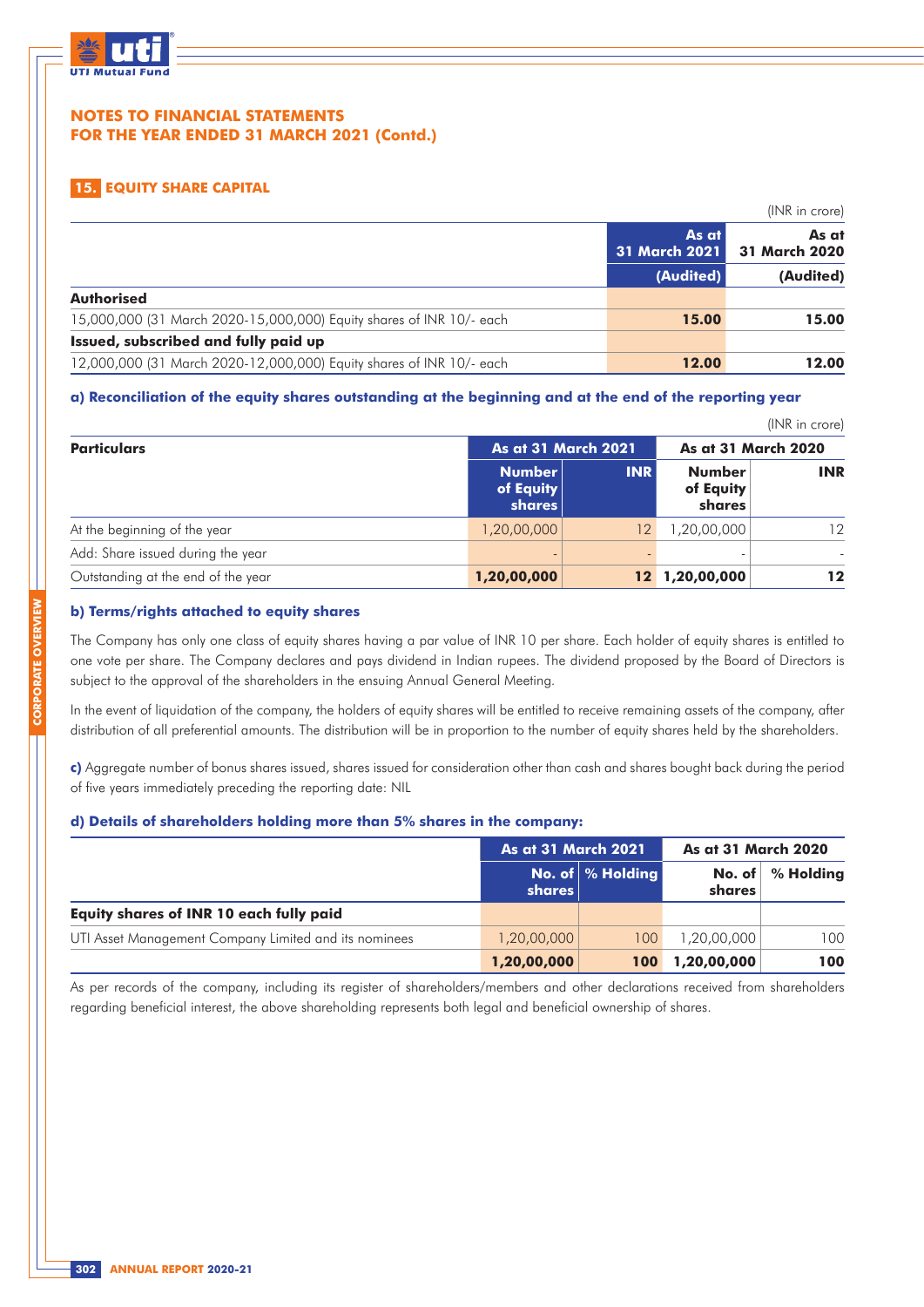## **16. OTHER EQUITY**

|     |                                                                   |                               | (INR in crore)                |
|-----|-------------------------------------------------------------------|-------------------------------|-------------------------------|
|     |                                                                   | As at<br><b>31 March 2021</b> | As at<br><b>31 March 2020</b> |
|     |                                                                   | (Audited)                     | (Audited)                     |
| i)  | <b>Retained Earnings</b>                                          |                               |                               |
|     | Balance as per the last financial statements                      | 16.70                         | 18.20                         |
|     | Add: Movement in Other Comprehensive Income (net) during the year | (0.07)                        | (0.07)                        |
|     | Profit/ (loss) for the year                                       | 0.18                          | (1.43)                        |
|     |                                                                   | 16.81                         | 16.70                         |
| ii) | <b>Group Equity Awards Scheme Reserve</b>                         |                               |                               |
|     | Balance as per the last financial statements                      |                               |                               |
|     | Add: Share-based compensation (Refer note 35)                     | 0.89                          |                               |
|     | Less: Share options exercised druing the year                     |                               |                               |
|     |                                                                   | 0.89                          |                               |
|     | <b>Total Other Equity (i+ii)</b>                                  | 17.70                         | 16.70                         |

## **17. REVENUE FROM OPERATIONS**

|              | (INR in crore)                        |                  |                            |                  |                                  |                                  |
|--------------|---------------------------------------|------------------|----------------------------|------------------|----------------------------------|----------------------------------|
|              |                                       |                  | <b>Quarter Ended</b>       |                  | Year                             | Year                             |
|              |                                       | 31 March<br>2021 | <b>31 December</b><br>2020 | 31 March<br>2020 | <b>Ended</b><br>31 March<br>2021 | <b>Ended</b><br>31 March<br>2020 |
|              |                                       | <b>Audited</b>   | <b>Reviewed</b>            | <b>Audited</b>   | <b>Audited</b>                   | <b>Audited</b>                   |
| (i)          | <b>Interest Income</b>                |                  |                            |                  |                                  |                                  |
|              | Other interest Income                 | 0.02             | 0.02                       | 0.04             | 0.06                             | 0.12                             |
| <b>Total</b> |                                       | 0.02             | 0.02                       | 0.04             | 0.06                             | 0.12                             |
| (ii)         | <b>Dividend Income</b>                |                  |                            |                  |                                  |                                  |
|              | on Investments                        | 0.08             | 0.05                       | 0.05             | 0.20                             | 0.17                             |
| <b>Total</b> |                                       | 0.08             | 0.05                       | 0.05             | 0.20                             | 0.17                             |
|              | (iii) Net gain on fair value changes  |                  |                            |                  |                                  |                                  |
|              | On Mutual Funds                       | 0.17             | 0.26                       | ÷,               | 1.39                             |                                  |
|              | On other investements                 |                  |                            |                  | 0.02                             |                                  |
| Total        |                                       | 0.17             | 0.26                       | ÷,               | 1.41                             |                                  |
|              | (iv) Sale of Services                 |                  |                            |                  |                                  |                                  |
|              | Management fees                       | 1.68             | 1.72                       | 1.89             | 7.12                             | 7.26                             |
|              | Setup fees                            | 0.08             | 0.11                       |                  | 0.19                             | 0.17                             |
| <b>Total</b> |                                       | 1.76             | 1.83                       | 1.89             | 7.31                             | 7.43                             |
| (v)          | <b>Others</b>                         |                  |                            |                  |                                  |                                  |
|              | Net gain(loss) on sale of investments |                  |                            | 0.02             | 0.05                             | 0.02                             |
| Total        |                                       |                  |                            | 0.02             | 0.05                             | 0.02                             |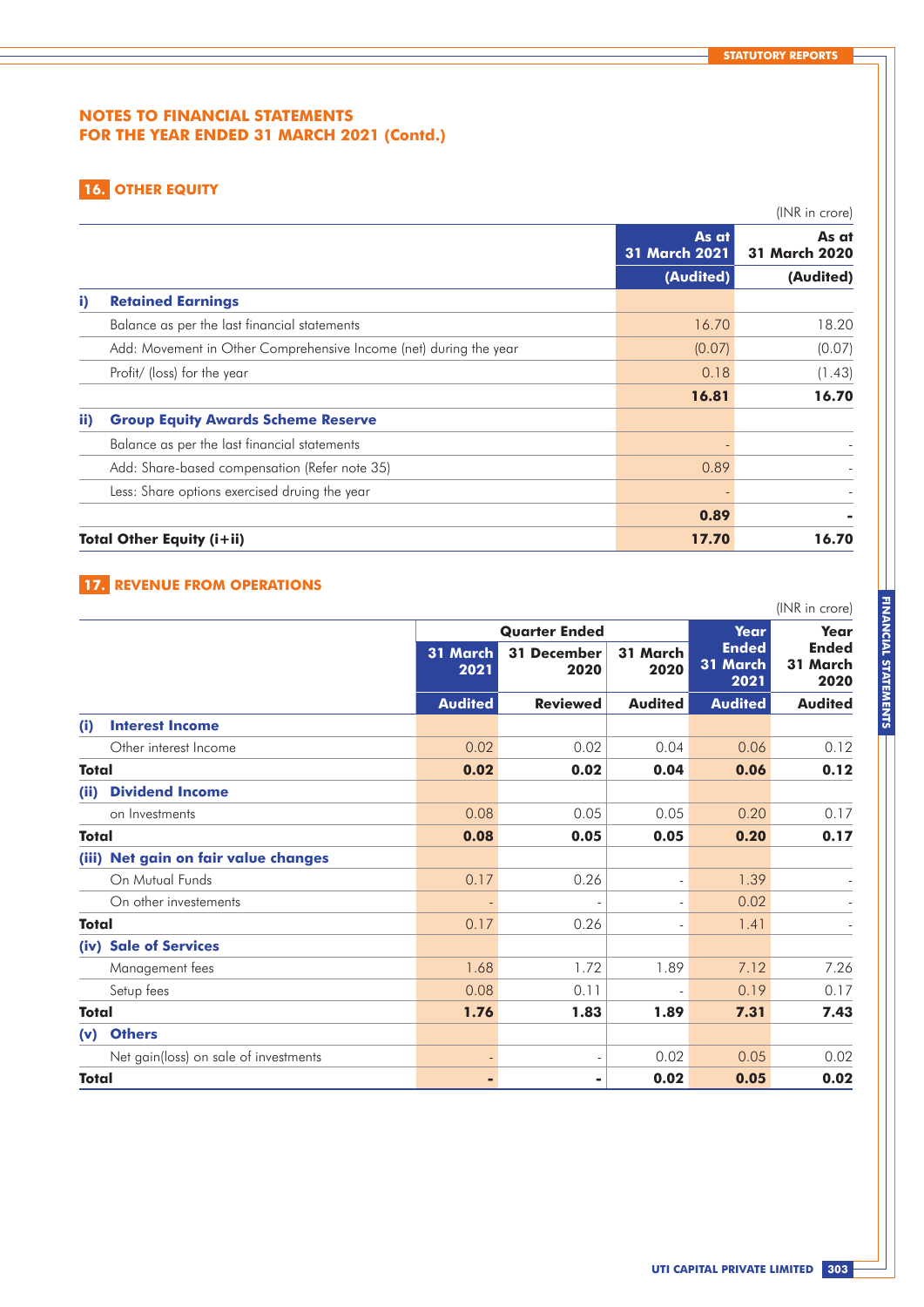

## **18. OTHER INCOME**

| (INR in crore)                       |                  |                            |                          |                                  |                                     |
|--------------------------------------|------------------|----------------------------|--------------------------|----------------------------------|-------------------------------------|
|                                      |                  | <b>Quarter Ended</b>       | <b>Year</b>              | Year                             |                                     |
|                                      | 31 March<br>2021 | <b>31 December</b><br>2020 | 31 March<br>2020         | <b>Ended</b><br>31 March<br>2021 | <b>Ended</b><br>March<br>31<br>2020 |
|                                      | <b>Audited</b>   | <b>Reviewed</b>            | <b>Audited</b>           | <b>Audited</b>                   | <b>Audited</b>                      |
| Credit balances written back         |                  |                            | 0.25                     |                                  | 0.25                                |
| Exchange differences (net)           |                  |                            | (0.01)                   | 0.00                             | 0.00                                |
| Income from AIF Investments          |                  | 0.00                       | 0.00                     | 0.01                             | 0.00                                |
| Interest income on income tax refund |                  | $\overline{\phantom{a}}$   | 0.05                     | 0.03                             | 0.05                                |
| Other non operating income           |                  |                            | $\overline{\phantom{a}}$ |                                  | 0.01                                |
| Income on Derecognision of lease     |                  | (0.03)                     | $\overline{\phantom{a}}$ | 0.09                             |                                     |
| Total                                |                  | (0.03)                     | 0.29                     | 0.13                             | 0.30                                |

## **19. EXPENSES**

|              | (INR in crore)                                                     |                  |                      |                  |                                  |                                  |
|--------------|--------------------------------------------------------------------|------------------|----------------------|------------------|----------------------------------|----------------------------------|
|              |                                                                    |                  | <b>Quarter Ended</b> |                  | Year                             | Year                             |
|              |                                                                    | 31 March<br>2021 | 31 December<br>2020  | 31 March<br>2020 | <b>Ended</b><br>31 March<br>2021 | <b>Ended</b><br>31 March<br>2020 |
|              |                                                                    | <b>Audited</b>   | <b>Reviewed</b>      | <b>Audited</b>   | <b>Audited</b>                   | <b>Audited</b>                   |
| (i)          | <b>Finance Cost</b>                                                |                  |                      |                  |                                  |                                  |
|              | Interest on                                                        |                  |                      |                  |                                  |                                  |
|              | Loan                                                               | 0.06             | 0.06                 | 0.12             | 0.34                             | 0.37                             |
|              | Interest on Lease Liability                                        |                  |                      | 0.03             | 0.03                             | 0.15                             |
|              | Others                                                             | (0.00)           |                      | 0.01             |                                  | 0.01                             |
| Total        |                                                                    | 0.06             | 0.06                 | 0.16             | 0.37                             | 0.53                             |
| (iii)        | <b>Fees and commission expense</b>                                 |                  |                      |                  |                                  |                                  |
|              | Marketing fees and Commission                                      | 0.66             | 0.67                 | 0.66             | 2.37                             | 2.30                             |
| <b>Total</b> |                                                                    | 0.66             | 0.67                 | 0.66             | 2.37                             | 2.30                             |
|              | (iii) Net Loss on fair value changes                               |                  |                      |                  |                                  |                                  |
|              | On Mutual Funds                                                    |                  |                      | (0.29)           |                                  | 0.89                             |
| <b>Total</b> |                                                                    | ٠                |                      | (0.29)           |                                  | 0.89                             |
|              | (iv) Employee benefits expense                                     |                  |                      |                  |                                  |                                  |
|              | Salaries and wages                                                 | 2.14             | 0.91                 | 2.08             | 4.72                             | 4.79                             |
|              | Contribution to provident and other funds                          | 0.02             | 0.02                 | 0.02             | 0.09                             | 0.08                             |
|              | Gratuity expense                                                   | 0.01             | 0.01                 | 0.01             | 0.03                             | 0.03                             |
|              | Leave encashment expense                                           |                  | 0.01                 | (0.02)           | 0.10                             | 0.13                             |
|              | Expenses on the Group Equity Award Scheme                          | 0.09             | 0.18                 |                  | 0.89                             |                                  |
|              | Staff welfare expenses                                             | 0.01             | 0.01                 | 0.01             | 0.02                             | 0.03                             |
| Total        |                                                                    | 2.27             | 1.14                 | 2.10             | 5.85                             | 5.06                             |
|              | For transactions relating to related party payables refer note 29. |                  |                      |                  |                                  |                                  |
| (v)          | <b>Depreciation, amortisation and impairment</b>                   |                  |                      |                  |                                  |                                  |
|              | Depreciation of tangible assets                                    | 0.00             | 0.00                 | 0.00             | 0.00                             | 0.00                             |
|              | Amortization of intangible assets                                  | 0.00             | 0.00                 | 0.00             | 0.00                             | 0.00                             |
|              | Depreciation of Leased Assets                                      |                  |                      | 0.11             | 0.06                             | 0.46                             |
| Total        |                                                                    | 0.00             | 0.00                 | 0.11             | 0.06                             | 0.46                             |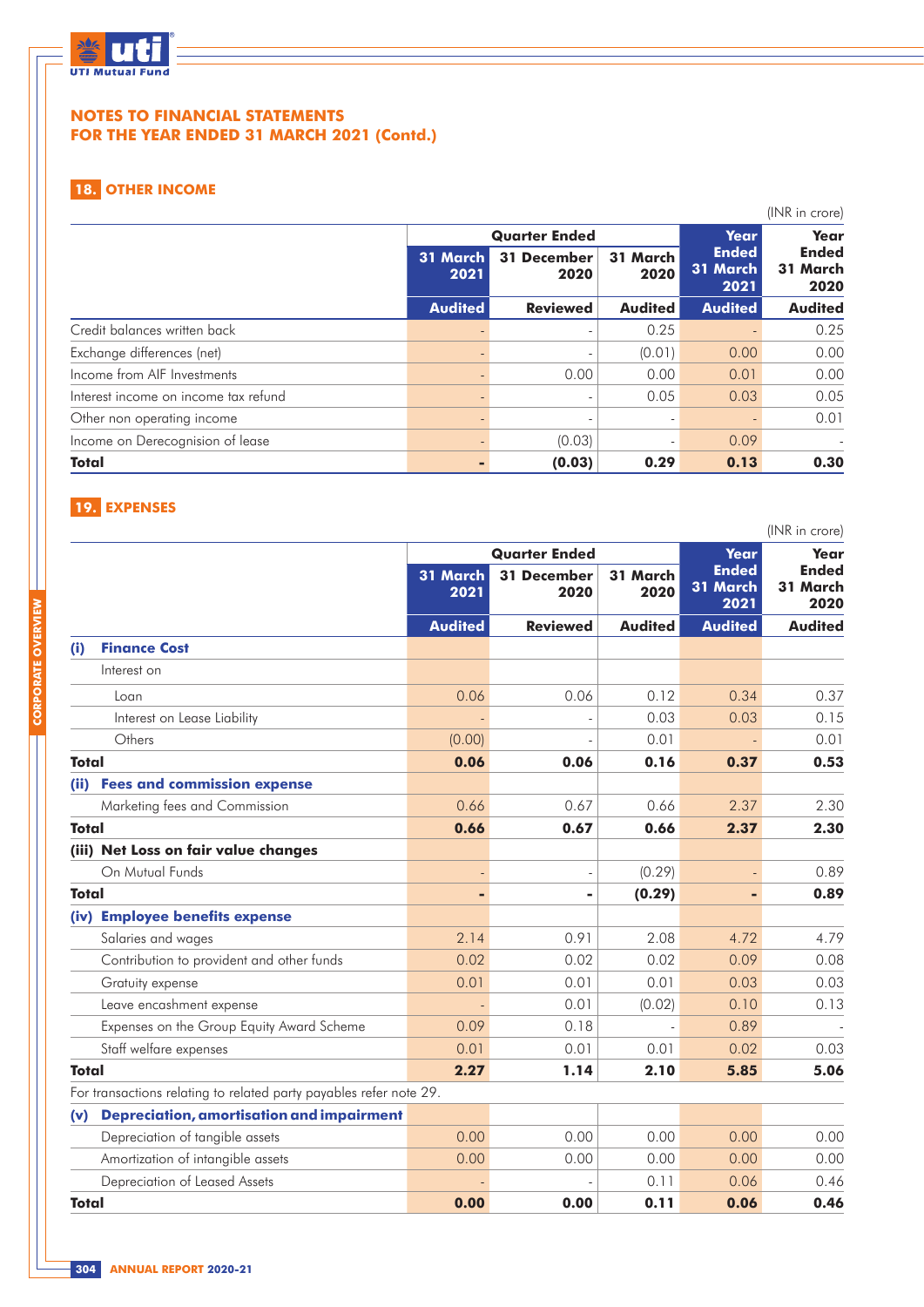|                                                          |                  | (INR in crore)       |                  |                                  |                                  |  |  |  |
|----------------------------------------------------------|------------------|----------------------|------------------|----------------------------------|----------------------------------|--|--|--|
|                                                          |                  | <b>Quarter Ended</b> |                  | Year                             | Year                             |  |  |  |
|                                                          | 31 March<br>2021 | 31 December<br>2020  | 31 March<br>2020 | <b>Ended</b><br>31 March<br>2021 | <b>Ended</b><br>31 March<br>2020 |  |  |  |
|                                                          | <b>Audited</b>   | <b>Reviewed</b>      | <b>Audited</b>   | <b>Audited</b>                   | <b>Audited</b>                   |  |  |  |
| (vi) Other expenses                                      |                  |                      |                  |                                  |                                  |  |  |  |
| Rent                                                     | 0.03             | 0.03                 |                  | 0.07                             |                                  |  |  |  |
| Rates and taxes                                          | 0.00             | 0.00                 |                  |                                  | 0.01                             |  |  |  |
| Travelling and conveyance                                | 0.00             | 0.00                 | 0.09             |                                  | 0.33                             |  |  |  |
| Communication costs                                      | 0.00             | 0.00                 | 0.00             |                                  | 0.01                             |  |  |  |
| Printing and stationery                                  | 0.01             | 0.00                 | 0.00             | 0.02                             | 0.02                             |  |  |  |
| Legal and professional fees                              | 0.08             | 0.02                 |                  | 0.17                             | 0.15                             |  |  |  |
| Directors sitting fees                                   | 0.00             | 0.00                 | 0.00             | 0.02                             | 0.02                             |  |  |  |
| Payment to auditors (Refer (i) below)                    | 0.03             | 0.01                 | (0.06)           | 0.05                             | 0.03                             |  |  |  |
| Exchange differences                                     |                  |                      |                  | 0.02                             |                                  |  |  |  |
| Membership Fees and Subscription                         |                  |                      |                  | 0.01                             |                                  |  |  |  |
| Advertising and business promotion                       | 0.00             |                      | 0.00             |                                  | 0.02                             |  |  |  |
| Balance written off                                      |                  |                      |                  |                                  | 0.20                             |  |  |  |
| Other expenses                                           | 0.01             | 0.00                 | 0.21             | 0.02                             | 0.02                             |  |  |  |
| <b>Total</b>                                             | 0.17             | 0.07                 | 0.26             | 0.38                             | 0.81                             |  |  |  |
| For transactions relating to related party refer note 29 |                  |                      |                  |                                  |                                  |  |  |  |
| (i) Payment to auditors                                  |                  |                      |                  |                                  |                                  |  |  |  |
| As auditors:                                             |                  |                      |                  |                                  |                                  |  |  |  |
| Audit fees                                               | 0.03             | (0.02)               |                  | 0.03                             | 0.03                             |  |  |  |
| Limited review fees                                      |                  | 0.01                 | 0.02             | 0.02                             | 0.03                             |  |  |  |
| Certification and other matters                          |                  | (0.06)               | 0.04             |                                  | 0.09                             |  |  |  |
| Less: Reimbursed by Holding Company                      |                  | 0.07                 | (0.11)           |                                  | (0.12)                           |  |  |  |
| <b>Total</b>                                             | 0.03             | 0.01                 | (0.05)           | 0.05                             | 0.03                             |  |  |  |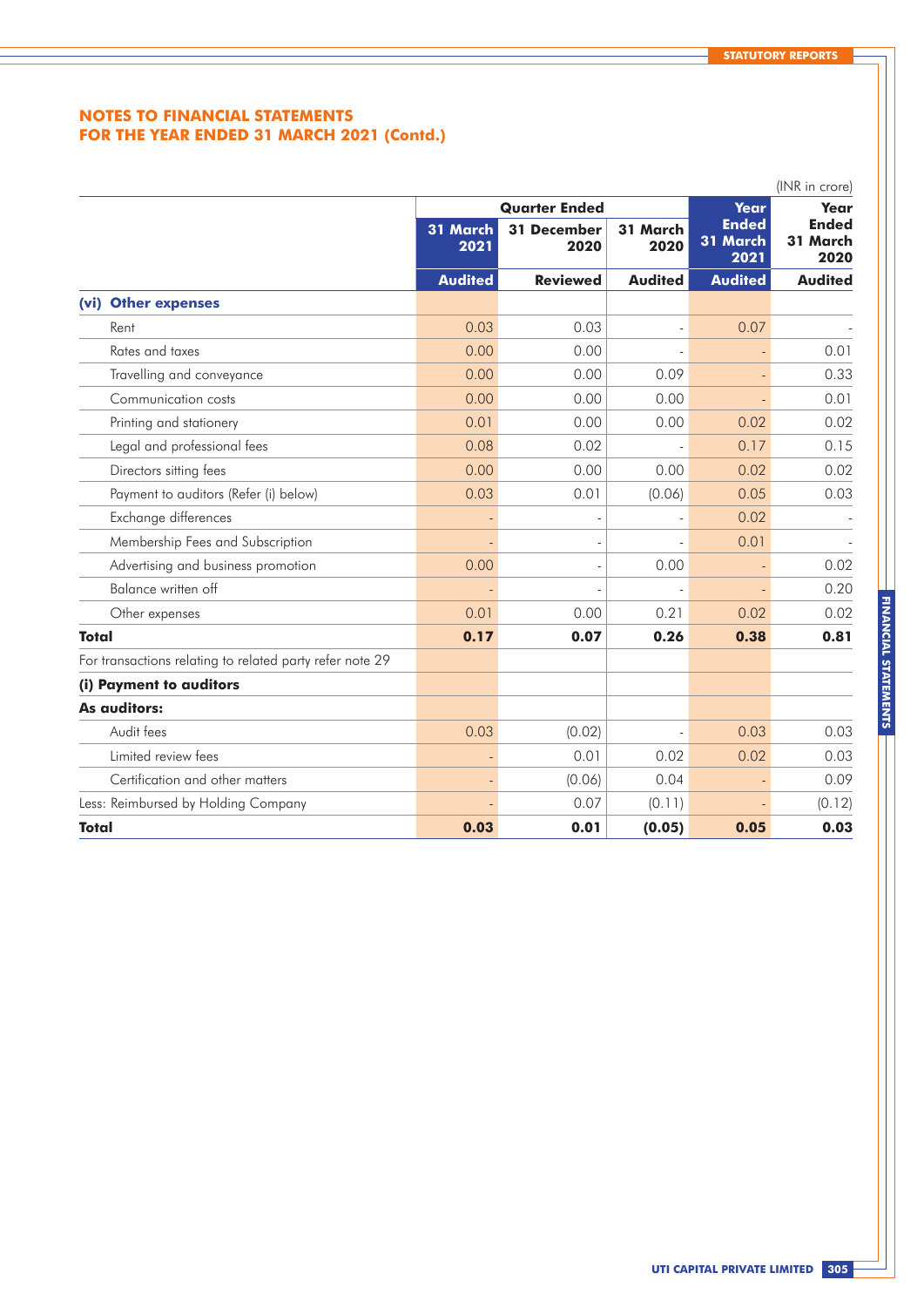

## **20. TAX EXPENSE**

#### **The major components of income tax for the year are as under:**

|                                                                                     |                                           | (INR in crore)                            |
|-------------------------------------------------------------------------------------|-------------------------------------------|-------------------------------------------|
|                                                                                     | <b>Year Ended</b><br><b>31 March 2021</b> | <b>Year Ended</b><br><b>31 March 2020</b> |
| Income tax related to items recognised directly in the statement of profit and loss |                                           |                                           |
| Current tax - current year                                                          | 0.15                                      |                                           |
| Current tax - earlier year                                                          | 0.01                                      | 0.06                                      |
| Deferred tax charge / (benefit)                                                     | (0.06)                                    | (0.64)                                    |
| MAT credit entitlement - current year                                               | (0.15)                                    |                                           |
| MAT credit entitlement - earlier year                                               |                                           | 0.01                                      |
| Total                                                                               | (0.05)                                    | (0.57)                                    |
| <b>Effective Tax Rate</b>                                                           | $-40.28%$                                 | 28.64%                                    |

A reconciliation of income tax expense applicable to profit before income tax at statutory rate to the income tax expense at Company's effective income tax rate is as follows:

| <b>Profit/(Loss) before Tax</b>                                    | 0.13                     | (2.01) |
|--------------------------------------------------------------------|--------------------------|--------|
| Income Tax                                                         |                          |        |
| Statutory income tax rate of 26% (31 March 2020-26%) on profit     | 0.03                     | (0.52) |
| Other timing difference and income tax at lower rates              | $\overline{\phantom{0}}$ | (0.11) |
| Effect of current tax earlier year                                 | 0.01                     | 0.06   |
| Creation of MAT Credit entitlement-earlier year                    |                          | 0.01   |
| Effect of exempt income and income tax at lower rates              | (0.11)                   | (0.01) |
| Tax expense recognized in the statement of profit and loss         | (0.05)                   | (0.57) |
| Deferred tax recognized in statement of other comprehensive income |                          |        |
| Employee retirement benefits obligation                            | 0.02                     | 0.03   |

The applicable tax rate is the standard effective corporate income tax rate in India. The tax rate is 26% for the year ended 31 March 2021.

Deferred tax assets and liabilities are offset where the Company has a legally enforceable right to do so. For analysis of the deferred tax balances (after offset) for financial reporting purposes refer note 13.

| Deferred tax recognized in statement of profit and loss    |        |        |
|------------------------------------------------------------|--------|--------|
| Depreciation and amortisation                              | (0.00) | (0.00) |
| Provision for Mark to Market on Open Contracts             | 0.31   | (0.20) |
| Other disallowances                                        | (0.55) | 0.83   |
| Deferred Tax liability on Lease Obligations                |        | 0.62   |
| Deferred Tax asset on Lease Obligations                    |        | (0.65) |
| Unabsorbed losses                                          | 0.18   | (1.24) |
| <b>Total Deferred Tax Charge/(Credit)</b>                  | (0.06) | (0.64) |
| Reconciliation of deferred tax assets / (liabilities) net: |        |        |
| Opening balance                                            | 0.28   | (0.39) |
| Deferred tax (charge)/credit recognised in                 |        |        |
| - Statement of profit and loss                             | 0.06   | 0.64   |
| - Lease                                                    | (0.03) |        |
| - Recognised in other comprehensive income                 | 0.02   | 0.03   |
| Total                                                      | 0.33   | 0.29   |
| <b>MAT Credit entitlement</b>                              | 0.15   | (0.01) |
| Total                                                      | 0.48   | 0.28   |

#### **Unused tax losses**

The Company has unused tax business losses of INR 6.85 crores (31 March 2020 : INR 7.53 crores). The losses are available for offsetting for eight years against future taxable income of the Company. Deferred tax assets has been recognised in respect of these unused tax losses considering reasonable certainty. However, Deferred tax asset has not been created on Long term capital loss of INR 0.57 crores available with the Company.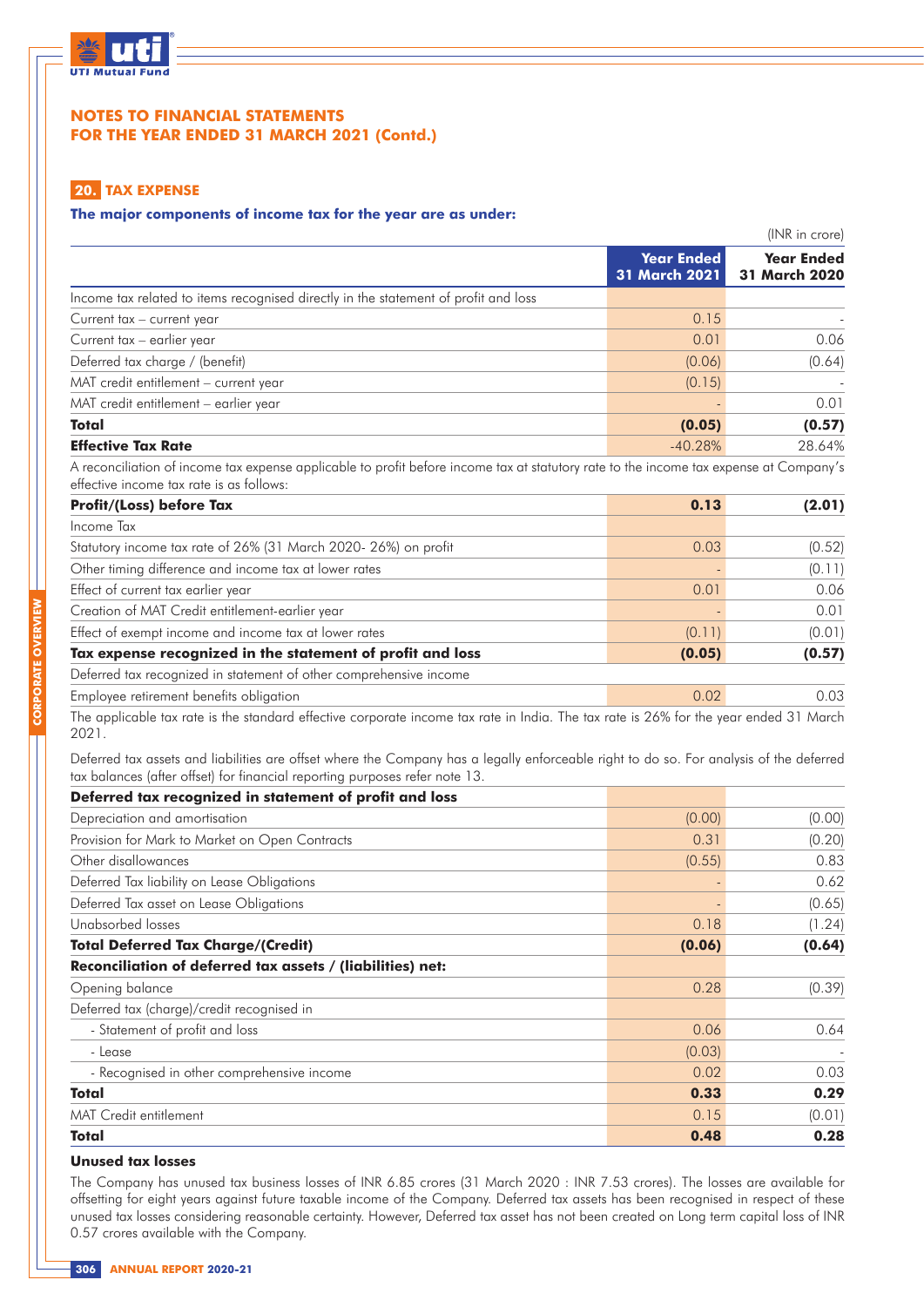## **21. MATURITY ANALYSIS OF ASSETS AND LIABILITIES**

|                                                                                                   |                            | <b>As on 31 Mar 2021</b>  |       | As on 31 Mar 2020   |                    |       |
|---------------------------------------------------------------------------------------------------|----------------------------|---------------------------|-------|---------------------|--------------------|-------|
|                                                                                                   | <b>Within 12</b><br>months | After 12<br><b>Months</b> | Total | Within 12<br>months | After 12<br>Months | Total |
| I. ASSETS                                                                                         |                            |                           |       |                     |                    |       |
| (1) Financial assets                                                                              |                            |                           |       |                     |                    |       |
| (a) Cash and cash equivalents                                                                     | 0.67                       |                           | 0.67  | 0.83                |                    | 0.83  |
| (b) Receivables                                                                                   |                            |                           |       |                     |                    |       |
| (i) Trade receivables                                                                             | 0.36                       | $\overline{\phantom{a}}$  | 0.36  | 0.49                |                    | 0.49  |
| (ii) Other receivables                                                                            |                            |                           |       | 0.37                |                    | 0.37  |
| (c) Loans                                                                                         | 0.02                       |                           | 0.02  |                     |                    |       |
| (d) Investments                                                                                   | 28.37                      |                           | 28.37 | 27.97               |                    | 27.97 |
| <b>TOTAL FINANCIAL ASSETS</b>                                                                     | 29.42                      | ٠                         | 29.42 | 29.66               |                    | 29.66 |
| (2) Non-Financial Assets                                                                          |                            |                           |       |                     |                    |       |
| (a) Current tax assets (net)                                                                      |                            | 0.60                      | 0.60  |                     | 1.47               | 1.47  |
| (b) Deferred Tax Asset                                                                            |                            | 0.48                      | 0.48  |                     | 0.28               | 0.28  |
| (c) Property, plant and Equipment                                                                 |                            | 0.00                      | 0.00  |                     | 0.00               | 0.00  |
| (d) Right to Use Asset                                                                            |                            |                           |       | 0.78                | 0.80               | 1.58  |
| (e) Other Intangible Assets                                                                       |                            | 0.00                      | 0.00  |                     | 0.00               | 0.00  |
| Other non-financial assets<br>(f)                                                                 | 2.38                       | 3.09                      | 5.47  | 2.12                | 4.25               | 6.37  |
| <b>TOTAL NON FINANCIAL ASSETS</b>                                                                 | 2.38                       | 4.17                      | 6.55  | 2.90                | 6.80               | 9.70  |
| <b>Total Assets</b>                                                                               | 31.80                      | 4.17                      | 35.97 | 32.56               | 6.80               | 39.36 |
| <b>II. LIABILITIES AND EQUITY</b>                                                                 |                            |                           |       |                     |                    |       |
| <b>LIABILITIES</b>                                                                                |                            |                           |       |                     |                    |       |
| (1) FINANCIAL LIABILITIES                                                                         |                            |                           |       |                     |                    |       |
| (a) (I) Trade payable                                                                             |                            |                           |       |                     |                    |       |
| (i) total outstanding dues of micro<br>enterprises and small enterprises                          |                            |                           |       |                     |                    |       |
| (ii) total outstanding dues of creditors<br>other than micro enterprises and<br>small enterprises | 0.59                       |                           | 0.59  | 0.45                |                    | 0.45  |
| (II) Other payable                                                                                |                            |                           |       |                     |                    |       |
| total outstanding dues of micro<br>(i)<br>enterprises and small enterprises                       |                            |                           |       | 0.00                |                    | 0.00  |
| (ii) total outstanding dues of creditors<br>other than micro enterprises and<br>small enterprises | 0.11                       |                           | 0.11  | 0.18                |                    | 0.18  |
| (b) Borrowings                                                                                    | 3.05                       |                           | 3.05  | 6.11                |                    | 6.11  |
| (c) Other financial liabilities                                                                   | 2.14                       |                           | 2.14  | 2.82                | 0.91               | 3.73  |
| <b>Total Financial Liabilities</b>                                                                | 5.89                       | ۰                         | 5.89  | 9.56                | 0.91               | 10.47 |
| (2) NON-FINANCIAL LIABILITIES                                                                     |                            |                           |       |                     |                    |       |
| (a) Current tax liabilities (net)                                                                 | 0.02                       |                           | 0.02  |                     |                    |       |
| (b) Provisions                                                                                    |                            | 0.23                      | 0.23  |                     | 0.05               | 0.05  |
| (c) Other non-financial liabilities                                                               | 0.13                       |                           | 0.13  | 0.14                |                    | 0.14  |
| <b>TOTAL LIABILITIES AND EQUITY</b>                                                               | 0.15                       | 0.23                      | 0.38  | 0.14                | 0.05               | 0.19  |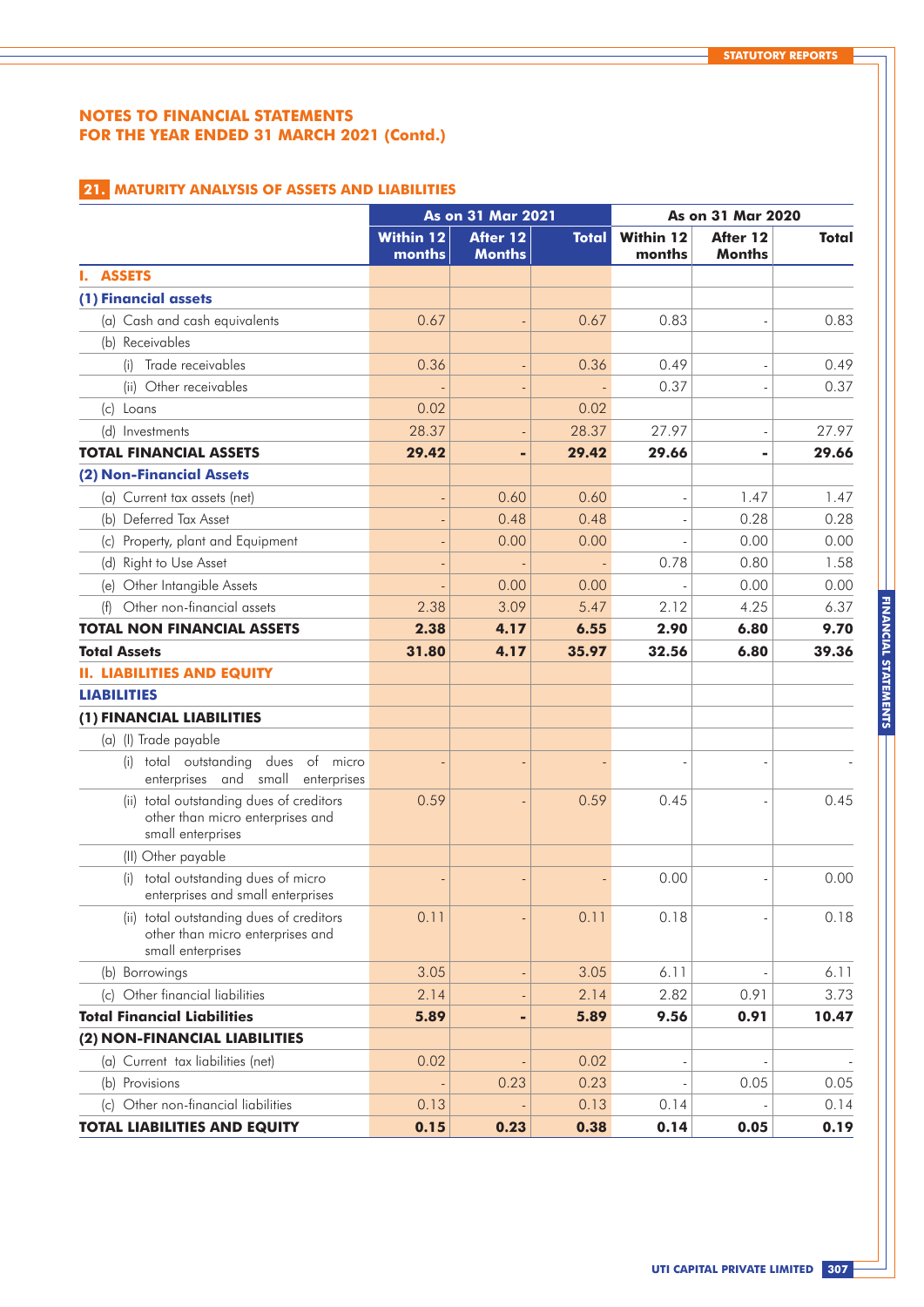

## **22.**

**(i) Contingent Liabilities**

The Company has no contigent liabilies as at 31 March 2021 (INR Nil as on 31 March 2020).

#### **(ii) Litigation**

The Company has no pending litigations as at 31 March 2021 (INR Nil as on 31 March 2020).

#### **(iii) Capital Commitments**

The Company has no capital commitments as at 31 March 2021 (INR Nil as on 31 March 2020).

## **23. MICRO, SMALL AND MEDIUM ENTERPRISES**

Trade payables and other payables include amount payable to Micro, Small and Medium Enterprises. Under the Micro, Small and Medium Enterprises Development Act, 2006, (MSMEDA) which came into force from 02 October, 2006, certain disclosures are required to be made relating to Micro, Small and Medium enterprises. On the basis of the information and records available with the management, the following disclosures are made for the amounts due to the Micro, Small and Medium enterprises, who have registered with the competent authorities.

(INR in crore)

 $(1)$ 

|                                                                                                                                                                                                                                                                                                                                        |                               | (INK in crore)         |
|----------------------------------------------------------------------------------------------------------------------------------------------------------------------------------------------------------------------------------------------------------------------------------------------------------------------------------------|-------------------------------|------------------------|
|                                                                                                                                                                                                                                                                                                                                        | As at<br><b>31 March 2021</b> | As at<br>31 March 2020 |
| Principal amount remaining unpaid to any supplier as at the year end                                                                                                                                                                                                                                                                   |                               | 0.00                   |
| Interest due thereon                                                                                                                                                                                                                                                                                                                   |                               |                        |
| Amount of interest paid by the company in terms of section 16 of the MSMEDA, along with<br>the amount of the payment made to the supplier beyond the appointed day during the<br>accounting year                                                                                                                                       |                               |                        |
| Amount of interest due and payable for the year of delay in making payment (which have<br>been paid but beyond the appointed day during the year) but without adding the interest<br>specified under the MSMEDA                                                                                                                        |                               |                        |
| Amount of interest accrued and remaining unpaid at the end of the accounting year                                                                                                                                                                                                                                                      |                               |                        |
| The amount of further interest remaining due and payable even in the succeeding years,<br>until such date when the interest dues above are actually paid to the small enterprise, for the<br>purpose of disallowance of a deductible expenditure under section 23 of the Micro, Small<br>and Medium Enterprises Development Act, 2006. |                               |                        |

## **24. SEGMENT INFORMATION**

The Company is primarily engaged in the managing funds and advisory services. There are no 'reportable segment' as per the definition contained in Ind AS 108 'Operating Segments'. Hence there is no separate reportable segment. The secondary segment is geographical segment, which is given as under:

|                        |                        | (INR in crore)                |
|------------------------|------------------------|-------------------------------|
|                        | As at<br>31 March 2021 | As at<br><b>31 March 2020</b> |
| <b>Segment revenue</b> |                        |                               |
| India                  | 7.64                   | 6.13                          |
| Outside India          | 1.39                   | 1.61                          |
| <b>Segment assets</b>  |                        |                               |
| India                  | 34.62                  | 35.54                         |
| Outside India          | 0.27                   | 0.49                          |
| Unallocable            | 1.08                   | 3.33                          |

#### **Information about major customers**

There are two customers accounting for more than 10% of revenue, amounting to INR 7.12 crores (31 March 2020 : Two Customers, revenue of INR 6.97 crores).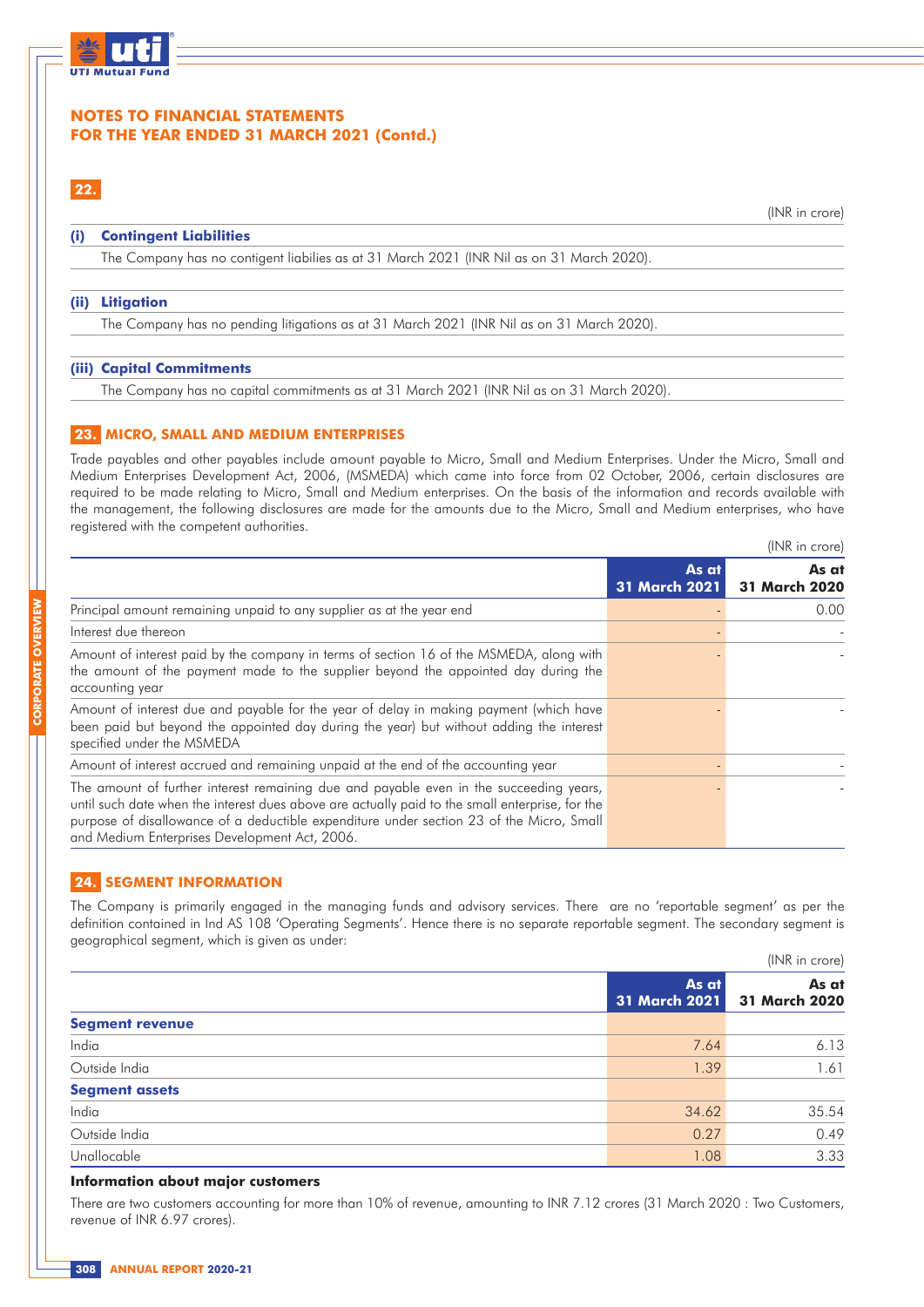#### **25. FINANCIAL RISK MANAGEMENT**

The Company has an exposure to the following risks arising from financial instruments: Credit Risk Liquidity Risk Market Risk

#### **A. Risk Management Framework:**

The Company's board of directors has the overall responsibility for the establishment and oversight of company's risk management framework. The company's risk management policies are established to identify and analyze the risks faced by the company, to set appropriate risk limits and controls and to monitor risks and adherence to limits. Risk management policies and systems are reviewed regularly to reflect changes in market conditions and company's activities.

#### **B. Credit Risk:**

Credit risk is the risk that counterparty will not meet its obligations under a financial instrument or customer contract, leading to a financial loss. The Group is exposed to credit risk from its operating activities (mostly trade receivables) and from its financing activities, including deposits with banks and financial institutions, foreign exchange transactions and other financial instruments. The carrying amount of the financial assets represents the maximum credit risk exposure.

Trade receivables:

Major portion of trade receivables include the management fees and advisory services receivable from clients. Based on the past experience, management expects to receive these amounts without any default. The Company has not made any loans to employees or any other person or entity.

|                          |       | (INR in crore)                       |
|--------------------------|-------|--------------------------------------|
| <b>Trade Receivables</b> | As at | As at<br>31 March 2021 31 March 2020 |
| More than Six months     |       |                                      |
| Others                   | 0.36  | 0.49                                 |
| <b>Total</b>             | 0.36  | 0.49                                 |

Following is the exposure of the Company towards credit risk:

|                          | As at 31 March 2021       |                   |                           | $\left  \right $ $\left  \right $ $\left  \right $ $\left  \right $ $\left  \right $ $\left  \right $ $\left  \right $ $\left  \right $<br>As at 31 March 2020 |
|--------------------------|---------------------------|-------------------|---------------------------|----------------------------------------------------------------------------------------------------------------------------------------------------------------|
|                          | Carrying<br><b>Amount</b> | <b>Fair Value</b> | Carrying<br><b>Amount</b> | <b>Fair Value</b>                                                                                                                                              |
| <b>Financial Assets:</b> |                           |                   |                           |                                                                                                                                                                |
| Trade receivables        | 0.36                      | 0.36              | 0.49                      | 0.49                                                                                                                                                           |
| Other Receivables        |                           |                   | 0.37                      | 0.37                                                                                                                                                           |

#### **C. Liquidity Risk:**

Liquidity risk is the risk that the Company will encounter difficulty in meeting the obligations associated with its financial liabilities that are settled by delivering cash or financial asset. The Company's approach to managing liquidity is to ensure, as far as possible, that it will have sufficient liquidity to meet its liabilities when they are due, under normal and stressed conditions, without incurring unacceptable losses or risking damage to the company's reputation.

Following is the exposure of the Company towards liquidity risk:

|                               |                 |                            |                          | (INR in crore)    |
|-------------------------------|-----------------|----------------------------|--------------------------|-------------------|
|                               | <b>Carrying</b> | <b>As at 31 March 2021</b> |                          |                   |
|                               |                 | Amount Less than 1 year    | $1-3$ years              | More than 3 years |
| <b>Financial Liabilities:</b> |                 |                            |                          |                   |
| Borrrowings                   | 3.05            | 3.05                       | -                        |                   |
| Trade payables                | 0.59            | 0.59                       | -                        |                   |
| Other payables                | 0.11            | 0.11                       | $\overline{\phantom{a}}$ | $\sim$            |
| Other financial liabilities   | 2.14            | 2.14                       | -                        |                   |

 $(\mathsf{INIP} \text{ in } \mathsf{crorol})$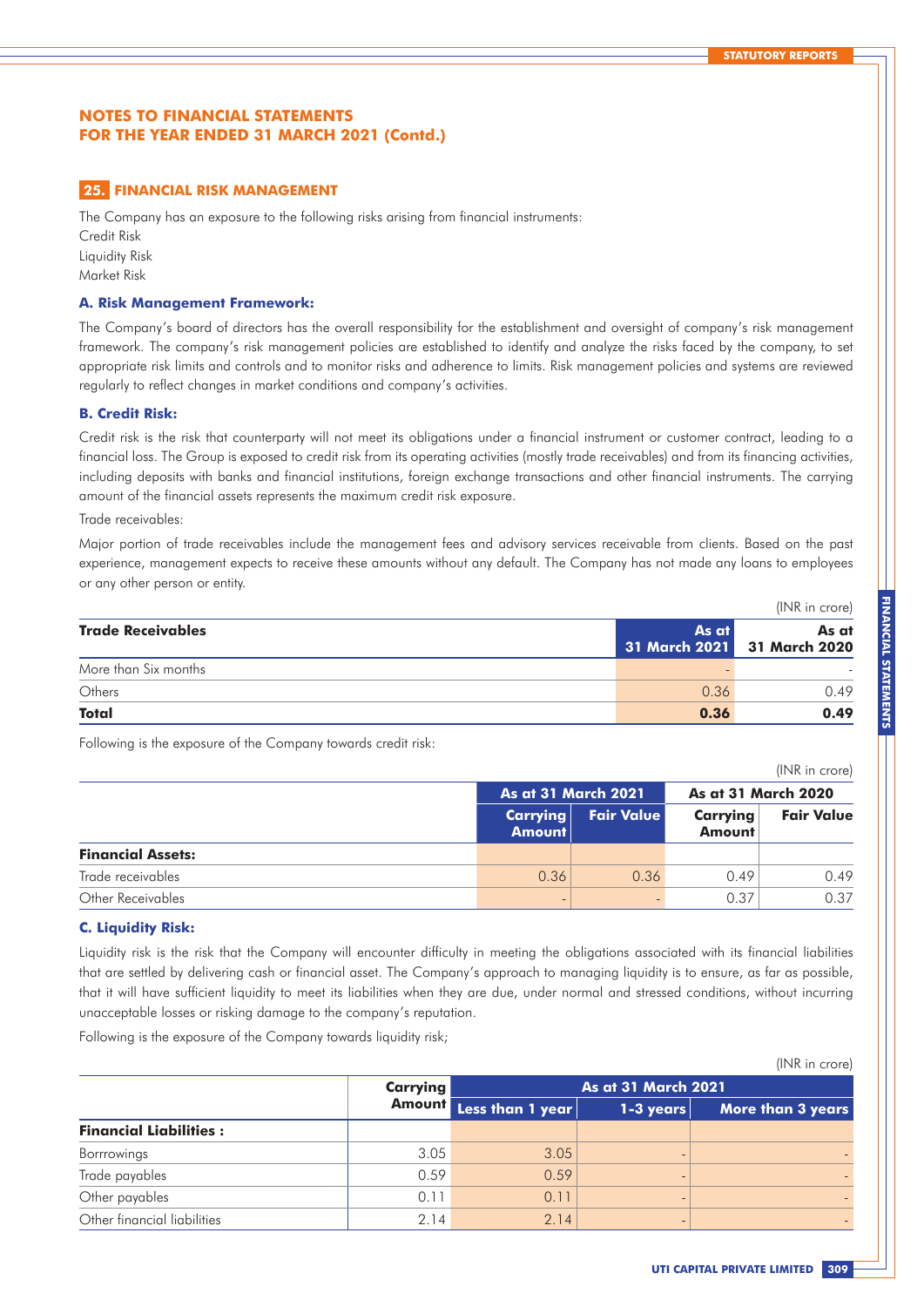

|                               |                 |                     |           | (INR in crore)    |
|-------------------------------|-----------------|---------------------|-----------|-------------------|
|                               | <b>Carrying</b> | As at 31 March 2020 |           |                   |
|                               | Amount          | Less than 1 year    | 1-3 years | More than 3 years |
| <b>Financial Liabilities:</b> |                 |                     |           |                   |
| Borrrowings                   | 6.11            | 6.11                |           |                   |
| Trade payables                | 0.45            | 0.45                |           |                   |
| Other payables                | 0.18            | 0.18                |           |                   |
| Other financial liabilities   | 3.73            | 2.82                | 0.21      | 0.70              |

#### **D. Market Risk:**

Market risk is the risk that the fair value of future cash flows of a financial instrument will fluctuate because of changes in market prices. Market risk comprises three types of risk: interest rate risk, currency risk and other price risk, such as equity price risk and commodity risk. Financial instruments affected by market risk include loans and borrowings, deposits, FVTOCI investments and derivative financial instruments.

#### **Interest rate risk:**

Interest rate risk is the risk that the fair value or future cash flows of a financial instrument will fluctuate because of changes in market interest rates. The Company's exposure to the risk of changes in market interest rates relates primarily to the Company's financial Instruments. All of the Company's interest rate risk exposure is at a fixed rate.

The Company does not have variable rate instruments.

#### **Foreign currency risk:**

The Company enters into transactions in currency other than its functional currency and is therefore exposed to foreign currency risk. The Company analyses currency risk as to which balances outstanding in currency other than the functional currency of that Company. The management has taken a position not to hedge this currency risk.

The Company undertakes transactions denominated in foreign currencies, consequently, exposures to exchange rate fluctuations arise. Exchange rate exposures are not hedged considering the insignificant impact and period involved on such exposure.

The following table sets forth information relating to foreign currency exposure;

|                            |                                    | (Amounts in USD) |
|----------------------------|------------------------------------|------------------|
| Currency                   | <b>31 March 2021</b> 31 March 2020 |                  |
| United States Dollar (USD) | 36,896                             | 65,467           |

#### **Foreign currency sensitivity analysis :**

The following table demonstrates the sensitivity to a 10% increase / decrease in foreign currencies with all other variable held constant. The below impact on the Company's profit before tax is based on changes in the fair value of unhedged foreign currency monetary assets and liabilities at balance sheet date.

|                            |                           |                                 |                              | (INR in crore)     |
|----------------------------|---------------------------|---------------------------------|------------------------------|--------------------|
|                            | <b>Sensitive Analysis</b> |                                 |                              |                    |
|                            | As at 31 March 2021       |                                 | As at 31 March 2020          |                    |
|                            | by $10\%$                 | Decrease   Increase by  <br>10% | <b>Decrease</b><br>by $10\%$ | Increase by<br>10% |
| United States Dollar (USD) | (0.03)                    | 0.03                            | (0.05)                       | 0.05               |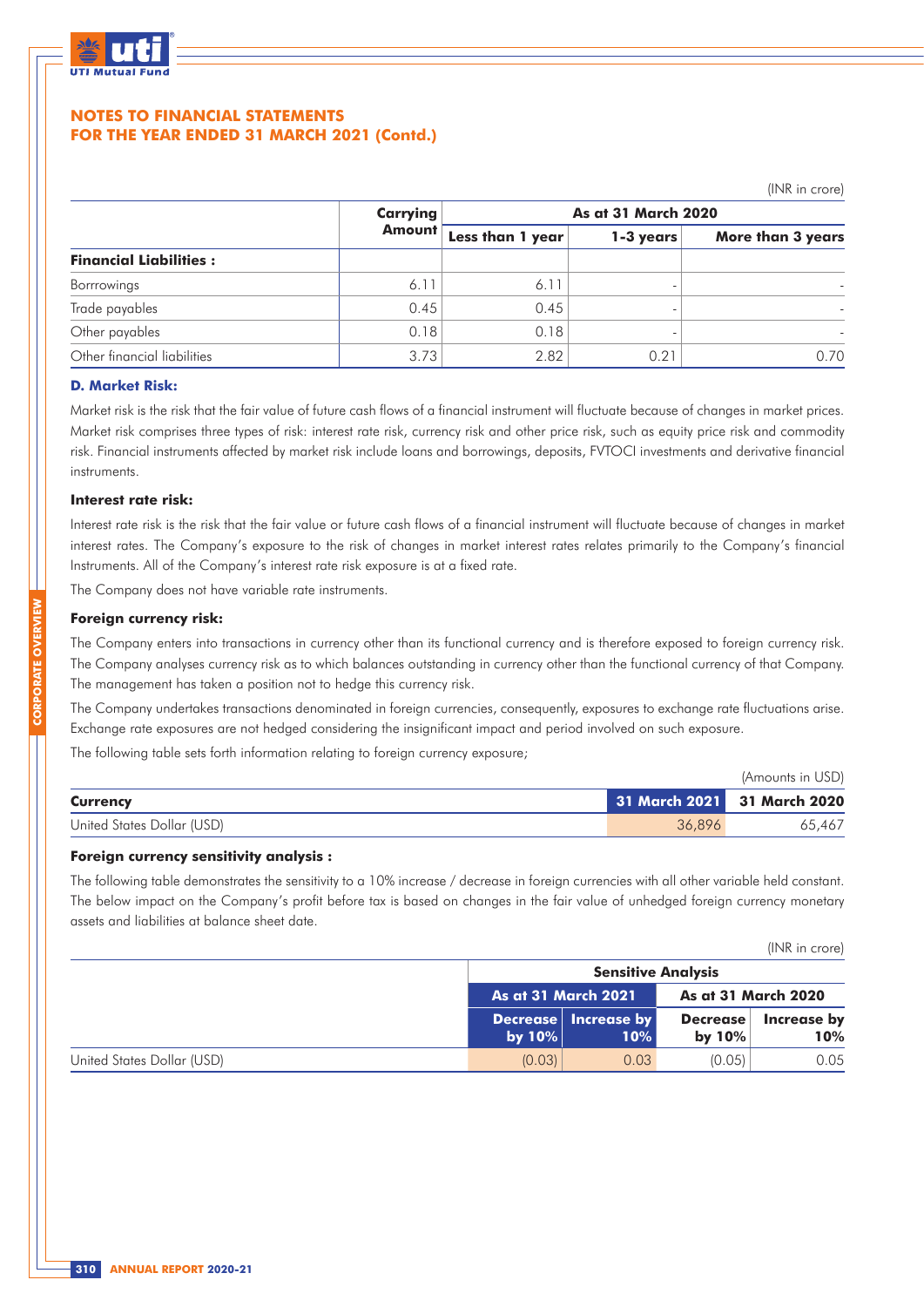## **26. FAIR VALUE HIERARCHY**

The Following table provides the fair value measurement hierarchy of the Company's assets and liabilities.

Quantitative disclosures of fair value measurement hierarchy for assets and liabilities:

| <b>Financial Assets</b>     | 31 March 2021 31 March 2020 |       |                      | Fair Value   Valuation technique(s) &         |
|-----------------------------|-----------------------------|-------|----------------------|-----------------------------------------------|
| Investments in Mutual Funds | 27.57                       | 26.95 | Hierarchy<br>Level 1 | key inputs used<br>NAV declared by the funds. |
| Investments in AIF Units    | 0.80                        | .02   | $ $ evel 2           | NAV declared by the funds.                    |

#### **Valuation techniques used to determine fair value;**

- a) Investment included in Level 1 of fair value hierarchy are based on prices quoted in stock exchange and/or NAV declared by the Funds.
- b) Investments included in Level 2 of fair value hierarchy have been valued based on inputs from banks and other recognised institutions such as FIMMDA/ FEDAI and NAV declared by Funds
- c) Investments included in Level 3 of fair value hierarchy have been valued using acceptable valuation techniques such as Net Asset Value and/ or Discounted Cash Flow Method.

## **27. CAPITAL MANAGEMENT**

Capital includes issued capital and other equity reserves attributable to the shareholders. The primary objective of the company's capital management is to maximize the shareholder value as well as to maintain investor, creditor and market confidence and to sustain future development of the company.

The Company manages its capital structure and makes adjustments in light of changes in economic conditions and the requirements of the financial covenants. To maintain or adjust the capital structure, the Company may adjust the dividend payment to shareholders, return capital to shareholders or issue new shares.

The Company monitors capital using the ratio of 'net adjusted debt' to 'Total equity'. For this purpose, adjusted net debt is defined as total liabilities, comprising interest bearing loans and borrowings and obligations under finance lease(if any), less cash and cash equivalents. Total Equity comprises of share capital and all reserves.

#### **Calculation of this ratio is given below:**

|                                               |                               | (INR in crore)                |
|-----------------------------------------------|-------------------------------|-------------------------------|
|                                               | As at<br><b>31 March 2021</b> | As at<br><b>31 March 2020</b> |
| <b>Borrowings</b>                             | 3.05                          | 6.11                          |
| Trade Payable                                 | 0.59                          | 0.45                          |
| Other Payable                                 | 0.11                          | 0.18                          |
| Other financial liabilities                   | 2.14                          | 3.73                          |
| Less: Cash and Cash equivalents               | (0.67)                        | (0.83)                        |
| Adjusted Net Debt (a)                         | 5.22                          | 9.64                          |
| Total Equity (b)                              | 29.70                         | 28.70                         |
| Adjusted Net Debt to Total Equity Ratio (a/b) | 0.18                          | 0.34                          |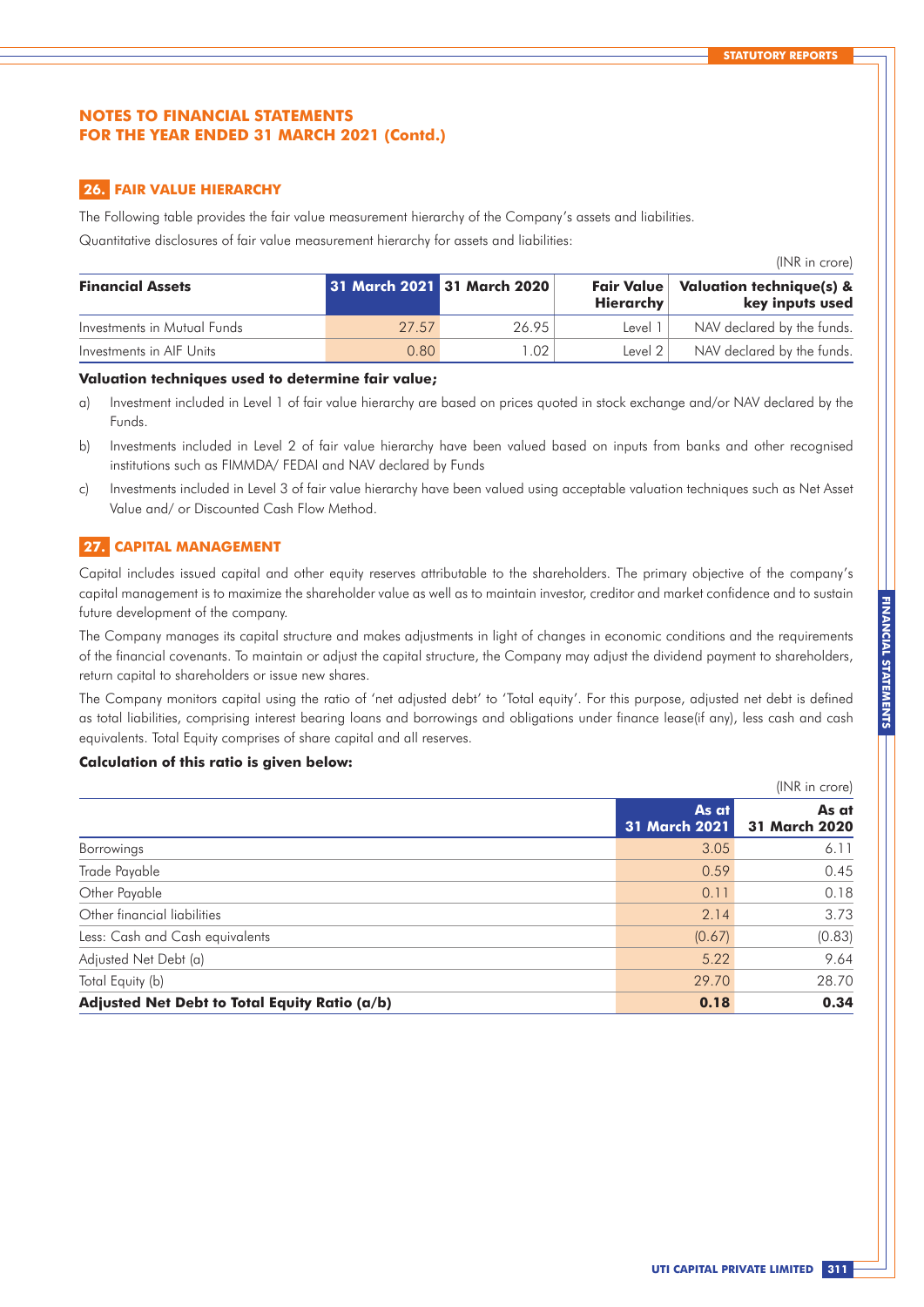

## **28. EMPLOYEE BENEFITS**

The Disclosures as per Ind AS 19 - Employee Benefits is as follows:

#### **A) Defined Contribution Plans**

"Contribution to provident and other funds" is recognized as an expense in Note 19(iv) "Employee benefit expenses" of the Statement of Profit and Loss.

#### **B) Defined Contribution Plans**

The Employees' Gratuity Fund Scheme managed by LIC of India is a defined benefit plan. The present value of obligation is based on actuarial valuation using the projected unit credit method. The obligation for leave benefits managed by LIC of India is a defined benefit plan.

#### **Defined Benefit plans**

|     |                                                                                       |                               | (INR in crore)         |
|-----|---------------------------------------------------------------------------------------|-------------------------------|------------------------|
|     |                                                                                       | As at<br><b>31 March 2021</b> | As at<br>31 March 2020 |
| ı.  | <b>Expenses recognised during the year</b>                                            |                               |                        |
|     | Current service cost                                                                  | 0.04                          | 0.03                   |
|     | Interest cost                                                                         |                               |                        |
|     | Benefits paid                                                                         |                               |                        |
|     | Actuarial losses / (gains)                                                            |                               |                        |
|     | <b>Total Expenses</b>                                                                 | 0.04                          | 0.03                   |
| П.  | Amount recognised in other comprehensive income (OCI)                                 |                               |                        |
|     | Opening amount recognized in OCI outside profit and loss account                      | 0.13                          | 0.02                   |
|     | Remeasurements during the period due to                                               |                               |                        |
|     | - Changes in financial assumptions                                                    | 0.01                          | 0.01                   |
|     | - Changes in demographic assumptions                                                  |                               |                        |
|     | - Experience adjustments                                                              | 0.08                          | 0.09                   |
|     | - Actual return on plan assets less interest on plan assets                           |                               |                        |
|     | - Adjustment to recognize the effect of asset ceiling                                 |                               |                        |
|     | Closing amount recogniszed in OCI outside profit and loss account                     | 0.22                          | 0.13                   |
| Ш.  | Net Asset/ (Liability) to be recognised in the Balance sheet as at                    |                               |                        |
|     | Present value of obligation as at the end of the year                                 | 0.28                          | 0.15                   |
|     | Fair value of plan assets as at the end of the year                                   | 0.15                          | 0.11                   |
|     | Asset/ (Liability) to be recognised at the end of the year (Refer note to (IV) below) | (0.13)                        | (0.04)                 |
| IV. | <b>Reconciliation of Net Liability / Assets:</b>                                      |                               |                        |
|     | Opening net defined benefit liability/(assets)                                        | 0.04                          | (0.03)                 |
|     | Expense charged to profit and loss account                                            | 0.04                          | 0.03                   |
|     | Amount recognized outside profit and loss account                                     | 0.09                          | 0.10                   |
|     | Employer contributions                                                                | (0.03)                        | (0.06)                 |
|     | Closing net defined benefit liability/(assets)                                        | 0.14                          | 0.04                   |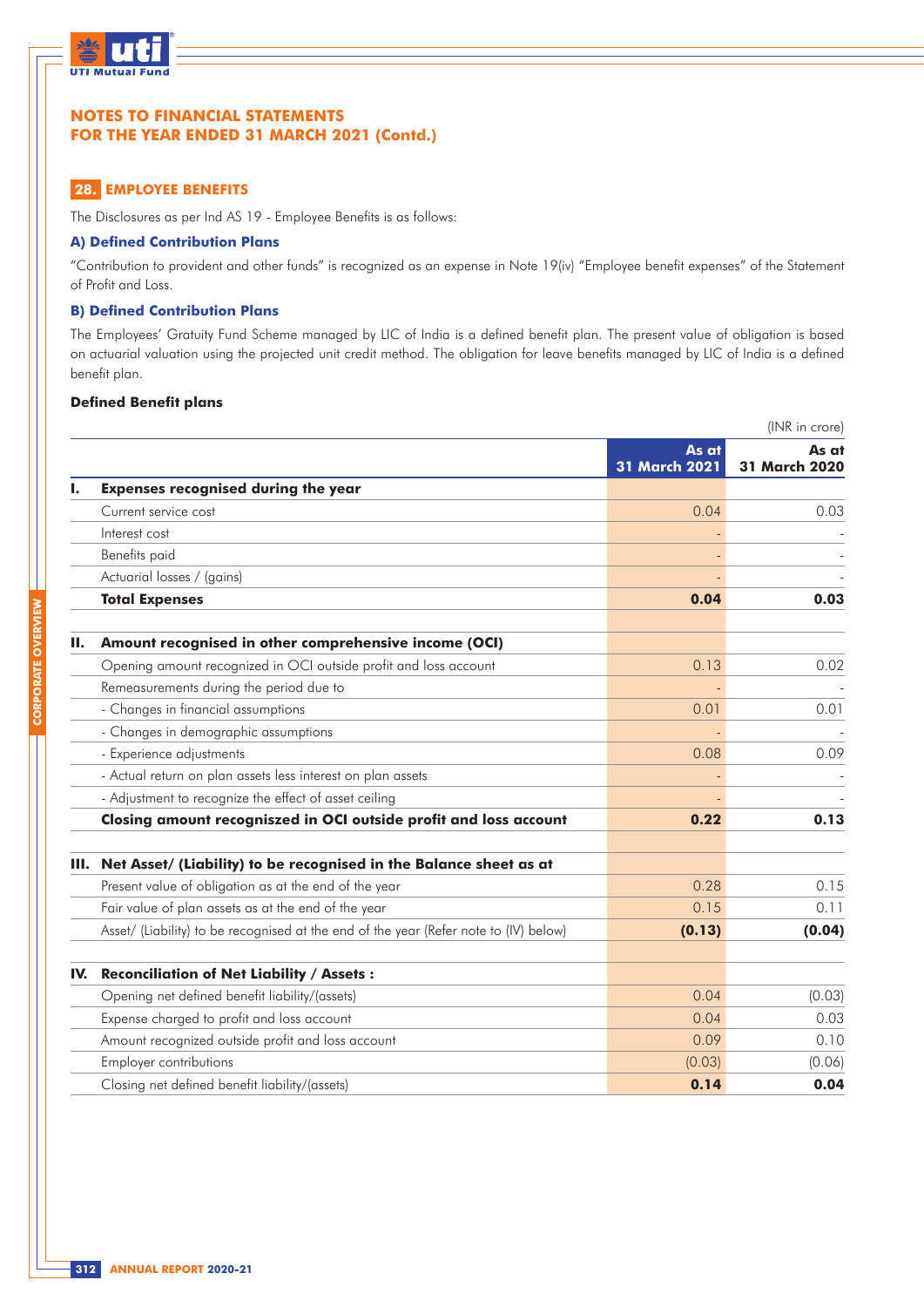|    |                                                                                    |                               | (INR in crore)         |
|----|------------------------------------------------------------------------------------|-------------------------------|------------------------|
|    |                                                                                    | As at<br><b>31 March 2021</b> | As at<br>31 March 2020 |
| V. | Reconciliation of benefit obligation during the inter-valuation period:            |                               |                        |
|    | Opening net defined benefit obligation                                             | 0.15                          | 0.12                   |
|    | Current service cost                                                               | 0.04                          | 0.03                   |
|    | Past service cost                                                                  |                               |                        |
|    | Interest on defined benefit obligation                                             | 0.01                          | 0.01                   |
|    | Remeasurements due to                                                              |                               |                        |
|    | - Actuarial loss/(gain) arising from change in financial assumptions               | 0.01                          | 0.01                   |
|    | - Actuarial loss/(gain) arising from change in demographic assumptions             |                               |                        |
|    | - Actuarial loss/(gain) arising on account of experience changes                   | 0.08                          | 0.09                   |
|    | Benefits paid                                                                      |                               | (0.11)                 |
|    | Closing of defined benefit obligation                                              | 0.29                          | 0.15                   |
|    | VI. Reconciliation of the plan assets during the inter-valuation period:           |                               |                        |
|    | Opening fair value of plan assets                                                  | 0.11                          | 0.15                   |
|    | Employer contribution                                                              | 0.03                          | 0.06                   |
|    | Interest on plan assets                                                            | 0.01                          | 0.01                   |
|    | <b>Administration Expenses</b>                                                     |                               |                        |
|    | Remeasurements due to                                                              |                               |                        |
|    | - Actual return on plan assets less interest on plan assets                        |                               |                        |
|    | <b>Benefits</b> paid                                                               |                               | (0.11)                 |
|    | Closing of defined benefit obligation                                              | 0.15                          | 0.11                   |
|    | VII. The following payments are expected to defined benefit plan in future years : |                               |                        |
|    | Expected benefits for year 1                                                       | 0.01                          | 0.00                   |

| Expected benefits for year 1           | 0.01           | 0.00           |
|----------------------------------------|----------------|----------------|
| Expected benefits for year 2 to year 5 | 0.04           | 0.02           |
| Expected benefits beyond year 5        | 0.55           | 0.30           |
|                                        |                |                |
| <b>VIII. Actuarial Assumptions</b>     |                |                |
| Discount rate                          | 6.45%          | 6.65%          |
| Expected rate of salary increase       | $6.00\%$       | 6.00%          |
| Mortality                              | IALM (2012-14) | IALM (2012-14) |

#### **IX. Sensitivity Analysis**

The key actuarial assumptions to which the benefit obligation results are particularly sensitive to are discount rate and future salary escalation rate. The following table summarizes the impact in percentage terms on the reported defined benefit obligation at the end of the reporting period arising on account of an increase or decrease in the reported assumption by 50 basis points.

| (INR in crore)                                   |                      |          |                             |           |
|--------------------------------------------------|----------------------|----------|-----------------------------|-----------|
|                                                  | As at 31 March 2021  |          | As at 31 March 2020         |           |
|                                                  | <b>Discount Rate</b> |          | <b>Salary Discount Rate</b> | Salary    |
| Defined benefit obligation on increase in 50 bps | 0.27                 | 0.30     | 0.14                        | 0.16      |
| Impact of increase in 50 bps on DBO              | $-5.09\%$            | 5.46%    | $-521%$                     | 5.60%     |
| Defined benefit obligation on decrease in 50 bps | 0.30                 | 0.27     | 0.16                        | 0.14      |
| Impact of decrease in 50 bps on DBO              | 5.46%                | $-5.13%$ | 5.59%                       | $-5.27\%$ |

(a) The current service cost recognized as an expense is included in Note 19(iv) 'Employee benefits expense' as gratuity. The remeasurement of the net defined benefit liability is included in other comprehensive income.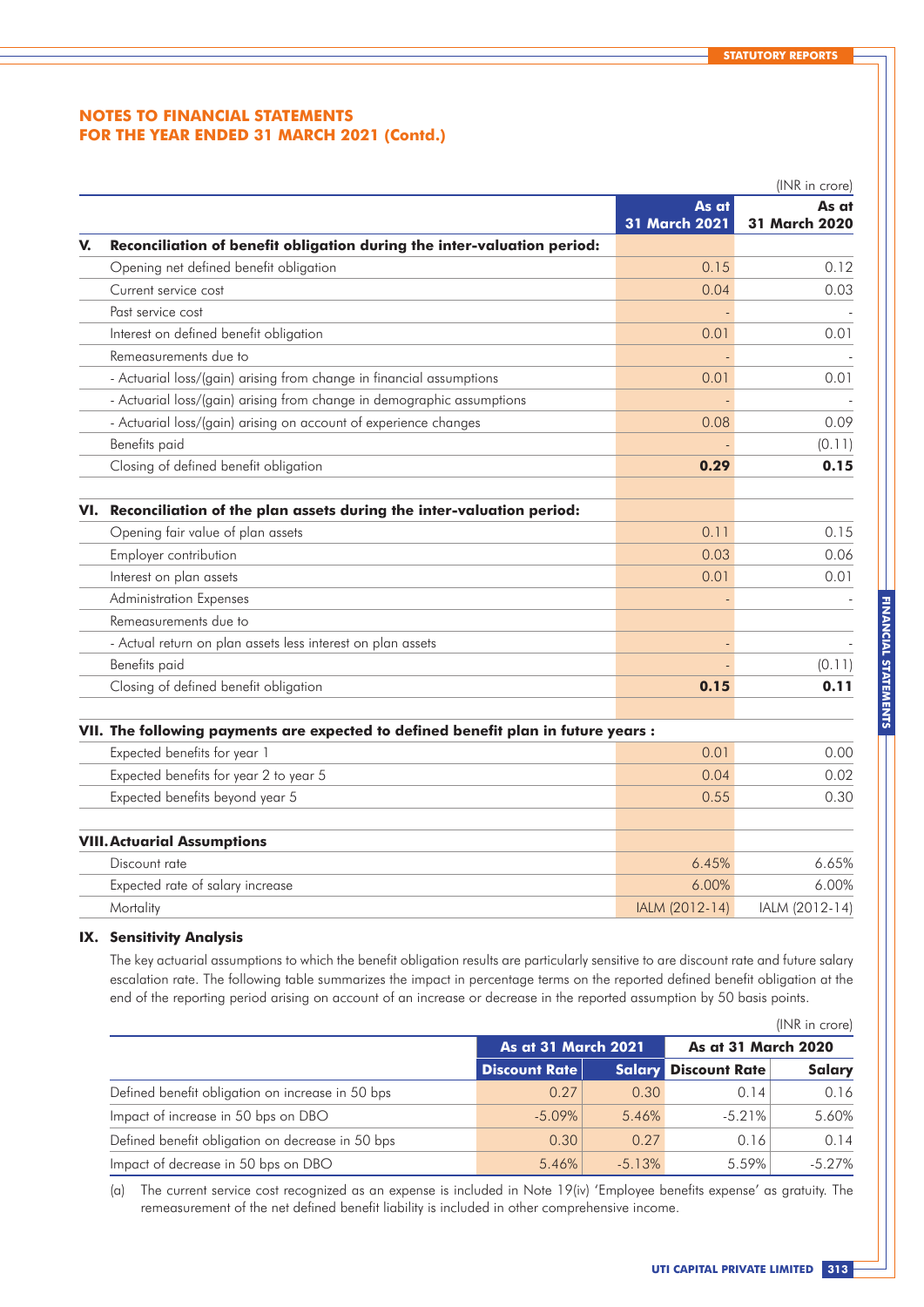

- (b) The estimates of future salary increases considered in the actuarial valuation take account of inflation, seniority, promotion and other relevant factors, such as supply and demand in the employment market.
- (c) Significant actuarial assumptions for the determination of the defined obligation are discount rate, expected salary increase and mortality. The sensitivity analysis above have been determined based on reasonably possible changes of the respective assumptions occurring at the end of the reporting period, while holding all other assumptions constant.

#### **C) Other long term benefits**

The obligation for leave benefits (funded) is also recognised using the projected unit credit method and accordingly the long term paid absences have been valued. The leave encashment expense is included in Note 19(iv) 'Employee benefits expense'.

#### **29. RELATED PARTY TRANSACTIONS**

#### **Holding Company**

UTI Asset Management Company Limited

#### **Key Management Personnel**

- Mr. I. Rahman (Director)
- Mr. Flemming Madsen (Director)
- Mr. Deepak Calian Vaidya (Independent Director)
- Mr. Rohit Gulati (Chief Executive Officer)
- Mr. Ashutosh Binayake (Chief Financial Officer)
- Mr. Gautam Rajani (Company Secretary)

#### **Transactions with Related parties:**

|                                  | $(11.91)$ $111$ $C1$ $O1$ $E$ |                        |  |
|----------------------------------|-------------------------------|------------------------|--|
|                                  | As at<br><b>31 March 2021</b> | As at<br>31 March 2020 |  |
| <b>Holding Company</b>           |                               |                        |  |
| <b>Rent Paid</b>                 | 0.07                          | 0.51                   |  |
| Reimbursement of Expenses paid   |                               | 0.31                   |  |
| Borrowings                       | (3.00)                        | 6.00                   |  |
| Interest expenses                | 0.34                          | 0.37                   |  |
| <b>Key Managerial Personnel</b>  |                               |                        |  |
| <b>Sitting Fees Paid</b>         | 0.02                          | 0.02                   |  |
| <b>Remuneration</b>              |                               |                        |  |
| Chief Executive Officer          | 1.92                          | 1.93                   |  |
| Chief Financial Officer          | 0.48                          | 0.58                   |  |
|                                  |                               | (INR in crore)         |  |
| <b>Balances as at</b>            | As at<br><b>31 March 2021</b> | As at<br>31 March 2020 |  |
| <b>Borrowings</b>                |                               |                        |  |
| <b>Holding Company</b>           | 3.05                          | 6.11                   |  |
| <b>Other current liabilities</b> |                               |                        |  |
| <b>Holding Company</b>           | $\overline{\phantom{a}}$      | 0.08                   |  |
| <b>Other receivables</b>         |                               |                        |  |
| <b>Holding Company</b>           | $\overline{\phantom{a}}$      | 0.36                   |  |

 $(INID : \text{arc}(I))$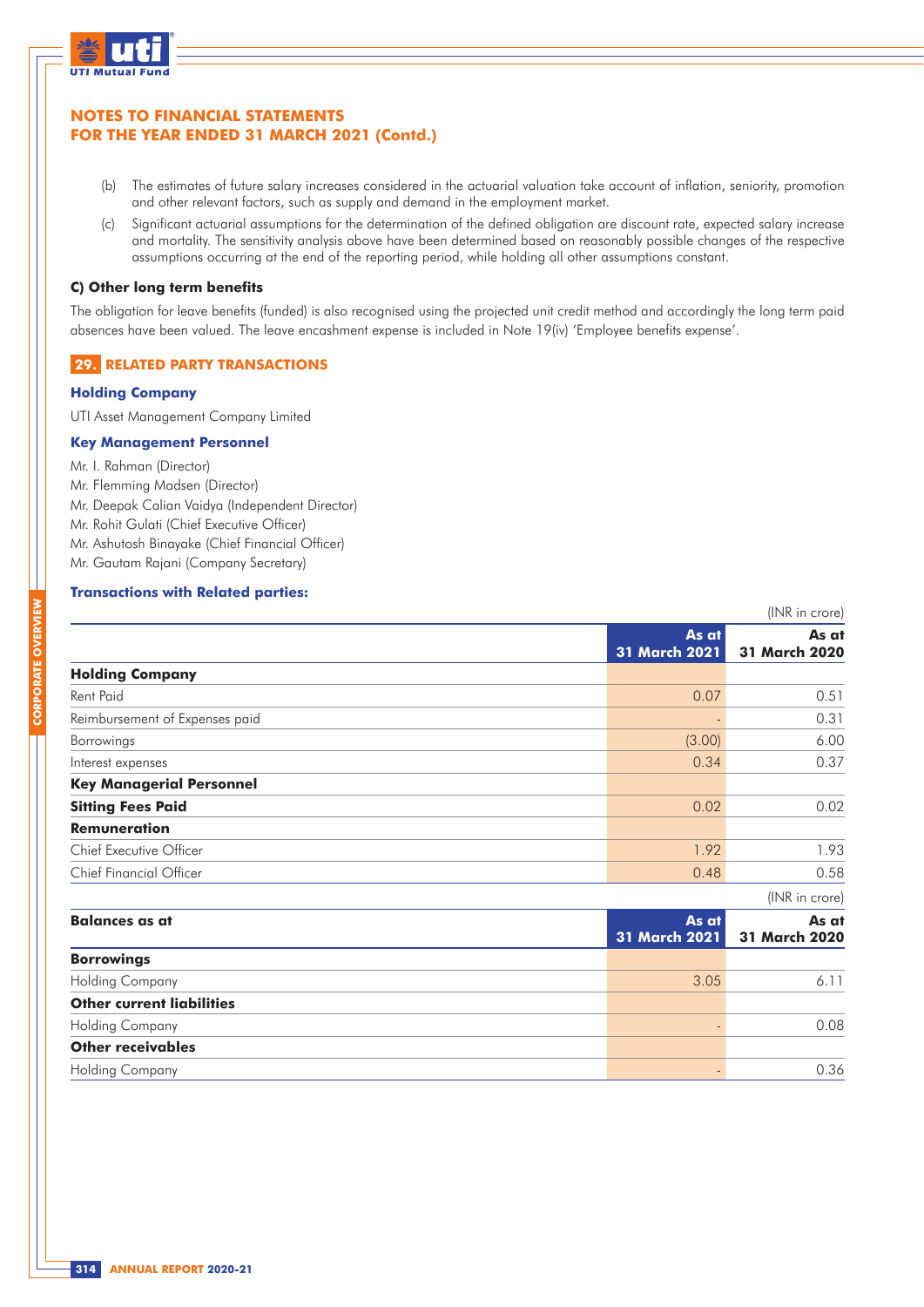## **30. EARNINGS PER SHARE**

|                                                    | (INR in crore)                |                               |  |
|----------------------------------------------------|-------------------------------|-------------------------------|--|
|                                                    | As at<br><b>31 March 2021</b> | As at<br><b>31 March 2020</b> |  |
| Profit/(Loss) after tax (INR In crores)            | 0.18                          | (1.43)                        |  |
| Weighted average number of equity shares (Numbers) |                               |                               |  |
| - for Basic /Diluted EPS                           | 1,20,00,000                   | 1,20,00,000                   |  |
| Face value of equity share (INR/ share)            | 10                            | 10                            |  |
| <b>Basic / Diluted earnings per share (INR)</b>    | 0.15                          | (1.19)                        |  |

## **31. DISCLOSURES AS REQUIRED BY IND AS 115**

|                                                                         | (INR in crore)                |                               |  |
|-------------------------------------------------------------------------|-------------------------------|-------------------------------|--|
|                                                                         | As at<br><b>31 March 2021</b> | As at<br><b>31 March 2020</b> |  |
| <b>Revenue Consist of following</b>                                     |                               |                               |  |
| Interest Income                                                         | 0.06                          | 0.12                          |  |
| Dividend Income                                                         | 0.20                          | 0.17                          |  |
| Sale of Services                                                        | 7.31                          | 7.43                          |  |
| Net Gain/ loss on fair value changes                                    | 1.41                          |                               |  |
| Net Gain/loss on sale of mutual fund & other investments                | 0.05                          | 0.02                          |  |
| Total                                                                   | 9.03                          | 7.74                          |  |
| Revenue Disaggregation by Industrial Verticle & Geography is as follows |                               |                               |  |
| Financial Services/India                                                | 7.64                          | 6.13                          |  |
| Financial Services/ Outsude India                                       | 1.39                          | 1.61                          |  |
| <b>Total</b>                                                            | 9.03                          | 7.74                          |  |
| <b>Timing of Revenue Recoginition</b>                                   |                               |                               |  |
| Services transferred at point in time                                   | 1.85                          | 0.36                          |  |
| Services transferred over period in time                                | 7.18                          | 7.38                          |  |
| Total                                                                   | 9.03                          | 7.74                          |  |

## **32.**

Reconciliation between opening and closing balances in the balance sheet for liabilities arisiing from financing activities required by IND AS 7 " Statement of Cash Flows" as under;

|                                     |                          | <b>Short term borrowings</b> |  |
|-------------------------------------|--------------------------|------------------------------|--|
|                                     | As at I<br>31 March 2021 | As at<br>31 March 2020       |  |
| Opening Balance                     | 6.11                     |                              |  |
| Cash inflow (outflow)               | (3.36)                   | 6.00                         |  |
| Non cash changes- interest unpaid   | 0.31                     | 0.11                         |  |
| As at 31 March 2021 (31 March 2020) | 3.05                     | 6.11                         |  |

## **33. DIVIDEND RECOMMENDATION**

The Board has not recommended any dividend to the shareholders for the 2020-21.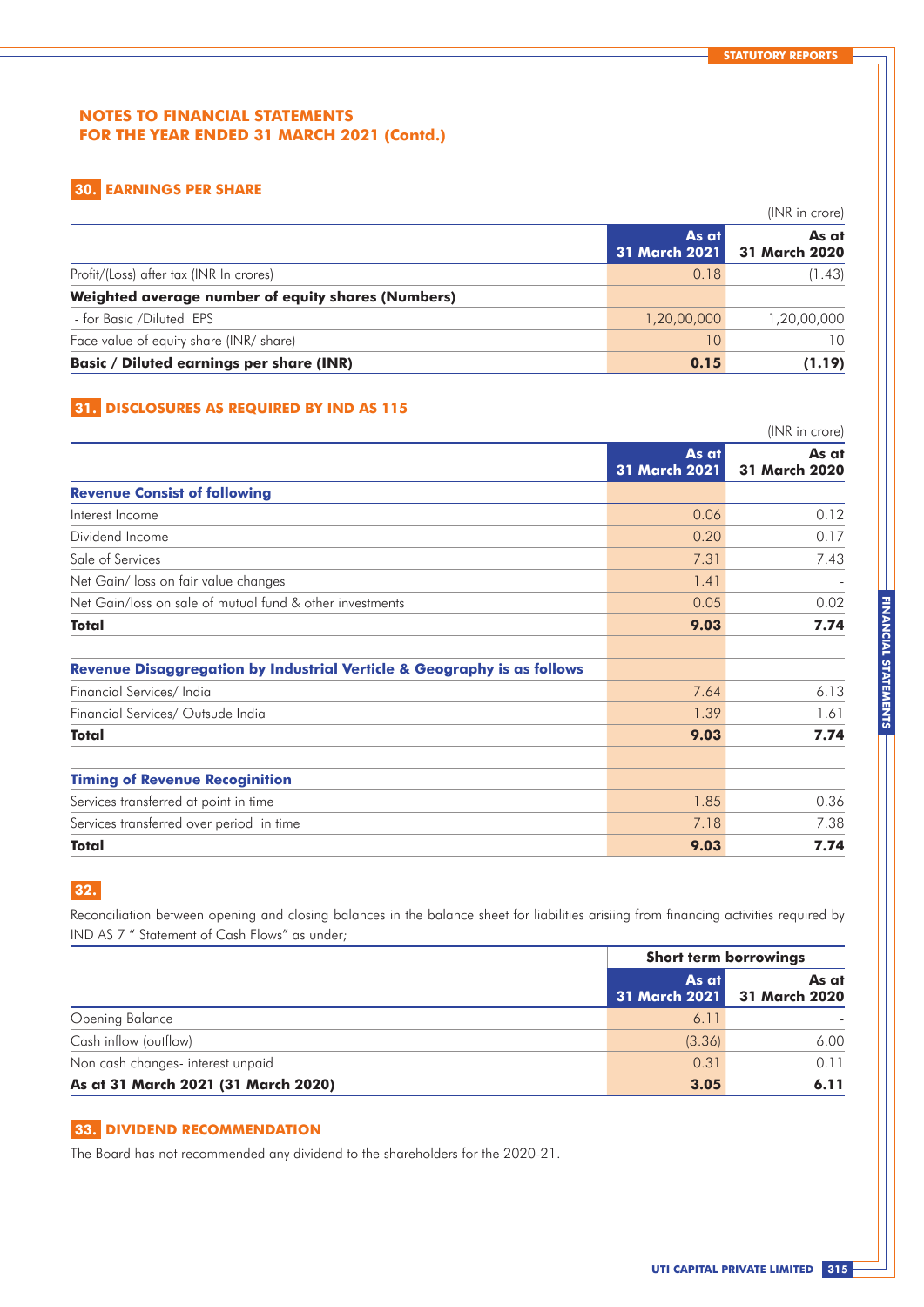

#### **34. INFORMATION REQUIRED UNDER SECTION 186(4) OF THE COMPANIES ACT, 2013**

- a) The Company has not granted any loan or given any guarantee or provided any security during the year covered under the provision of the Section 186 of the Companies Act 2013.
- b) There are no investments made other than disclosed in Note 6.

#### **35. EMPLOYEE SHARE BASED PAYMENTS**

#### **Employee stock option scheme (Equity settled)**

The Holding company introduced an Employee Stock Option Scheme called the "UTI AMC Employee Stock Option Scheme -2007. Each Employee on the rolls of the Company as on 16 December 2019 and few Employees from its subsidiaries were granted options. The vesting of the options is from expiry of one year from grant date till four years from grant date as per Plan. Under the scheme, 46,555 equity shares have been granted to the eligible employees and each option entitles the holder thereof to apply for and be allotted no of Equity Share granted of the Company having face value of INR 10 each for an exercise price of INR 728/- during the exercise period. Vesting of the options shall take place over a maximum period of 3 years with a minimum vesting period of 1 year from the date of grant i.e. 16 December 2019. The exercise period would be maximum of 3 years from the date of vesting of options.

#### **Details of ESOS 2007**

| <b>Particulars</b>                                                                                                                        | <b>ESOS 2007</b>                                         |
|-------------------------------------------------------------------------------------------------------------------------------------------|----------------------------------------------------------|
| Date of Grant                                                                                                                             | 16 December 2019                                         |
| Price of Underlying Stock (In INR)                                                                                                        | 728                                                      |
| Exercise / Strike Price (In INR)                                                                                                          | 728                                                      |
| The fair value of the options granted was estimated on the date of grant using the<br>Black Scholes Model with the following assumptions: |                                                          |
| <b>Risk Free Interest Rate</b>                                                                                                            | 6.33%                                                    |
| <b>Expected Dividend</b>                                                                                                                  | INR 5 per share                                          |
| Expected Life (years)                                                                                                                     | 4 Years<br>(mid - way between option vesting and expiry) |
| <b>Expected Volatility</b>                                                                                                                | 39.78%                                                   |
| Weighted Average Fair Value (In INR)                                                                                                      | 276                                                      |

## **The information covering stock options granted, exercised, forfeited and outstanding at the period ended is as follows:**

| <b>Particulars</b>                       | No. of stock options     |
|------------------------------------------|--------------------------|
| Date of Grant                            | 16 December 2019         |
| Outstanding at the beginning of the year |                          |
| Granted during the year                  | 46,555                   |
| Exercised during the year                |                          |
| Forfeited during the year                | $\overline{\phantom{a}}$ |
| Lapsed/expired during the year           |                          |
| Outstanding at the end of the year       | 46,555                   |
| Vested and exercisable                   |                          |

## **Share options outstanding at the end of the year have the following expiry date and exercise prices:**

| <b>Grant Date</b> | <b>Expiry Date</b> | <b>Exercise Price</b> | <b>Outstanding as at</b><br>31 March 2021 |
|-------------------|--------------------|-----------------------|-------------------------------------------|
| 16 December 2019  | 7 December 2022    | 728                   | 46,555                                    |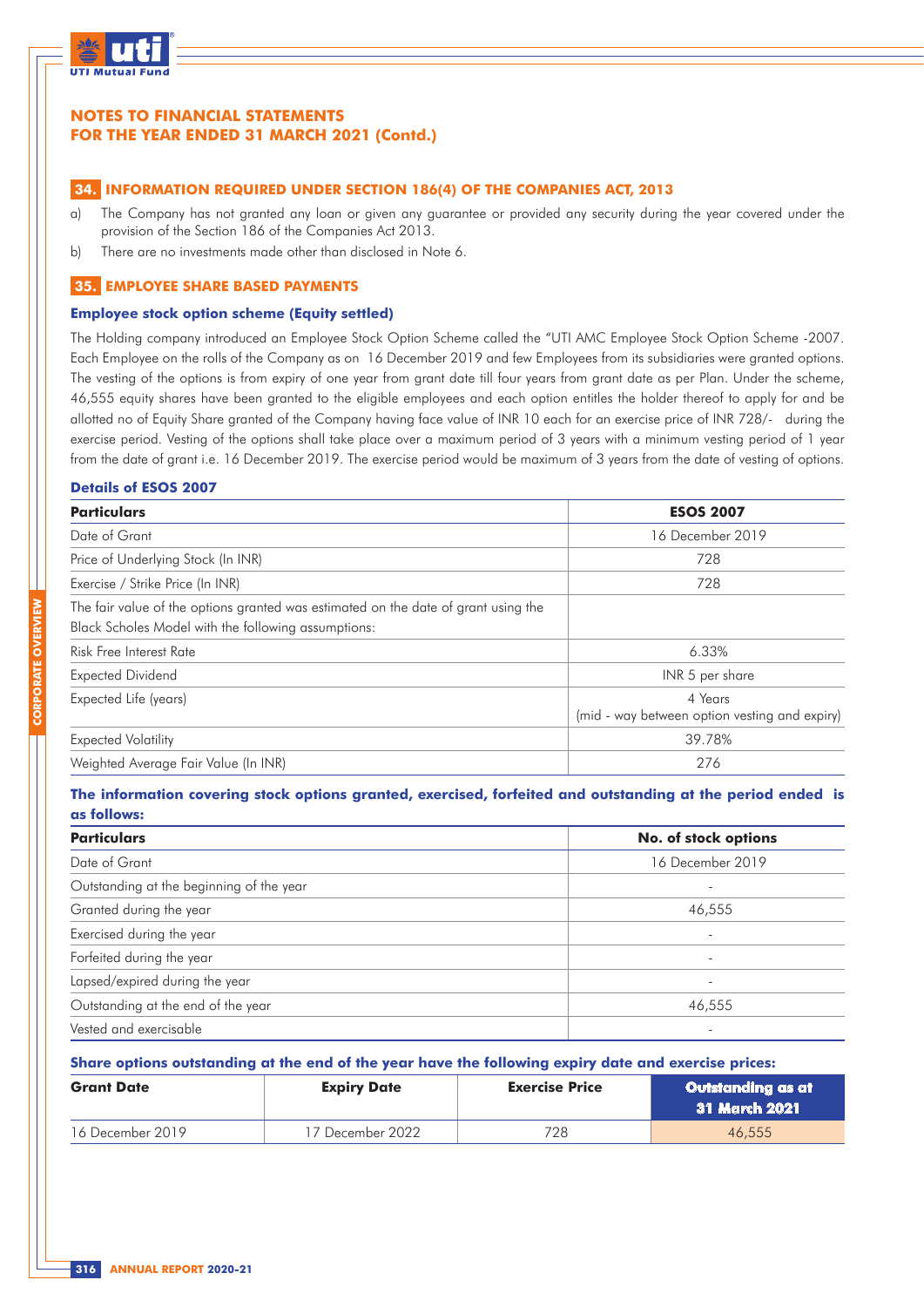#### **Fair value of options granted**

The fair value at grant date is determined using the Black Scholes Model which takes into account the exercise price, the term of the option, the share price at grant date and expected price volatility of the underlying share, the expected dividend per share and the risk free interest rate for the term of the option.

#### **The model inputs for options granted during the period ended 31 March 2021 included:**

| <b>Assumptions</b>                     | <b>As at 31 March 2021</b>                    |
|----------------------------------------|-----------------------------------------------|
| Expected - Weighted average volatility | 39.78%                                        |
| Expected dividends                     | INR 5 per share                               |
| Expected term (In years)               | 4 Years                                       |
|                                        | (mid - way between option vesting and expiry) |
| Risk free rate                         | 6.33%                                         |
| Exercise price                         | 728                                           |
| Market price                           | 728                                           |
| Grant date                             | 16-12-2019                                    |
| Expiry date                            | 17-12-2022                                    |
| Fair value of the option at grant date | 276                                           |

The expected price volatility is based on the historic volatility (based on the remaining life of the options), adjusted for any expected changes to future volatility due to publicly available information.

#### **Expense arising from share-based payment transactions**

|                                               | THE THE CLOTE.      |
|-----------------------------------------------|---------------------|
| <b>Assumptions</b>                            | As at 31 March 2021 |
| Employee stock option scheme (equity settled) | 0.89                |

#### **36. DISCLOSURE AS PER IND-AS 116 (LEASES)**

#### **Right of Use Asset**

(a) 'ROU asset' comprises leased assets of office/branch premises that do not meet the definition of investment property.

|                        | As at | As at<br>31 March 2021 31 March 2020 |
|------------------------|-------|--------------------------------------|
| Opening Balance        | 1.58  |                                      |
| Additions              |       | 2.04                                 |
| Amortisation           | 0.06  | 0.46                                 |
| Disposal               | 1.52  |                                      |
| <b>Closing Balance</b> |       | 1.58                                 |

The aggregate amortisation expense on right-of-use asset is included under depreciation and amortisation expense in the Statement of Profit and Loss.

Effective 1 April 2019, the Company adopted Ind AS 116 "Leases" and applied the standard to all lease contracts existing on 1 April 2019 using the modified retrospective method on the date of initial application. Consequently, the Company recorded the lease liability and right of use at the present value of the lease payments discounted at the incremental borrowing rate.

On transition to Ind AS 116, the Company recognised INR 2.04 crore of right-of-use assets and INR 2.04 crore of lease liabilities. When measuring lease liabilities, the Company discounted lease payments using its incremental borrowing rate at 1 April 2019. The weighted-average rate applied is 8.50%.

 $(1)$